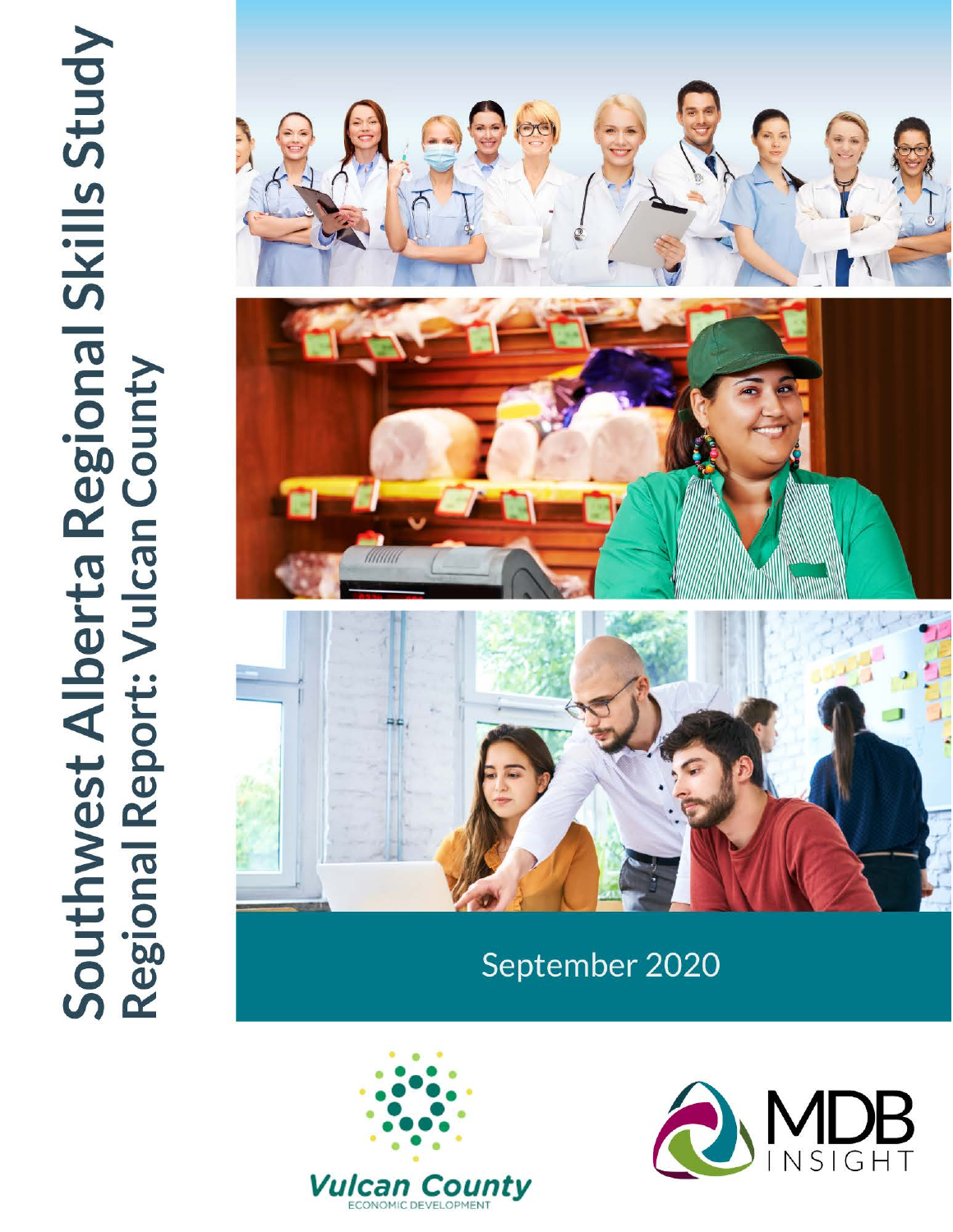

## <span id="page-1-0"></span>Acknowledgements

We take this opportunity to thank those that contributed to this important regional initiative, including local businesses, associations, organizations, job seekers, students, educators, and government representatives. Your input has been invaluable.

We would also like to thank the Southwest Alberta Regional Skills Study Partnership members that guided this project, composed of representatives from; SouthGrow Regional Economic Development, Lethbridge College, Economic Development Lethbridge, Community Futures Alberta Southwest, Vulcan County, Alberta Southwest Regional Alliance and Taber Economic Development.

The project has been funded by the Government of Canada and the Province of Alberta.

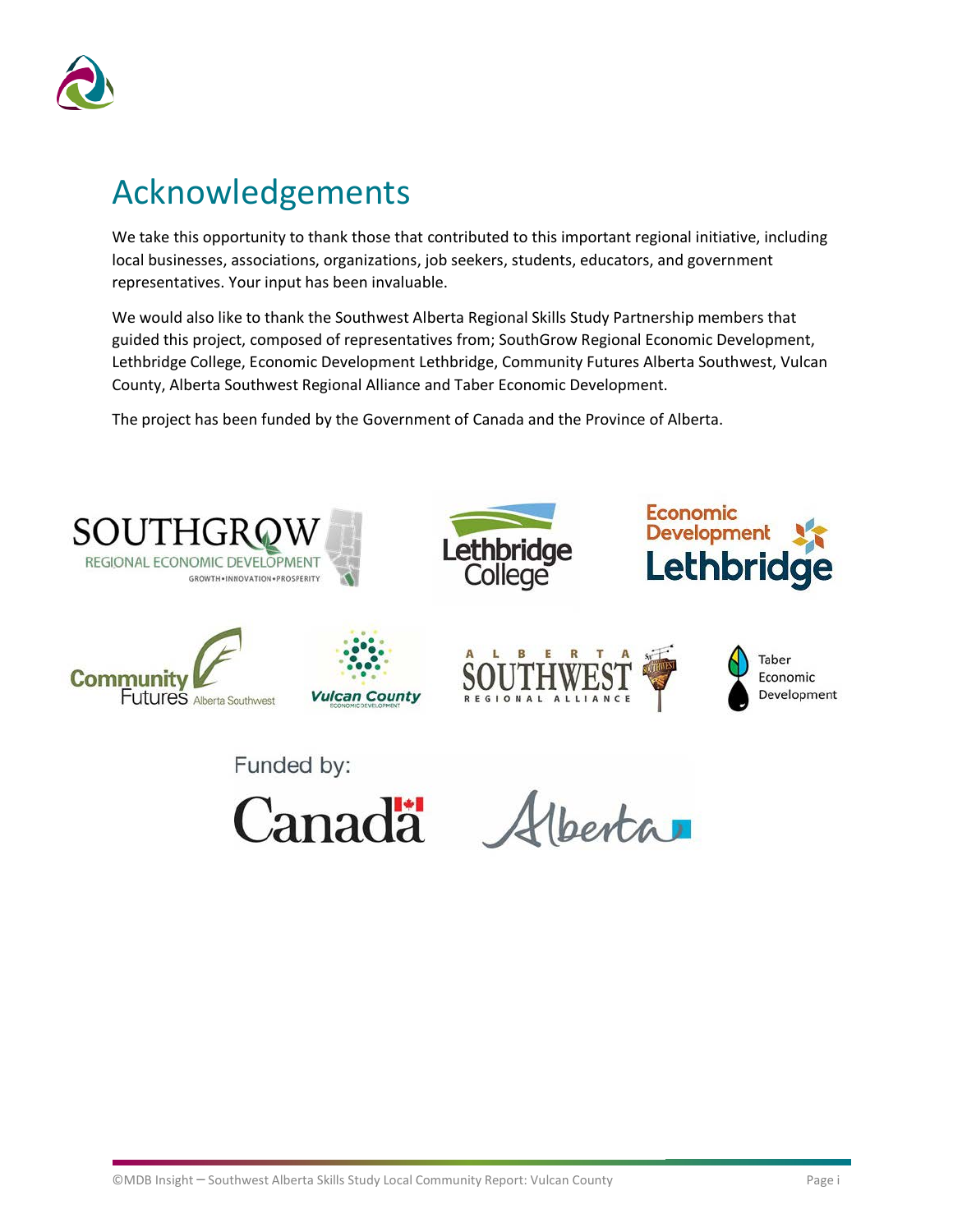

### **Contents**

| 1. |       |      |  |
|----|-------|------|--|
| 2. |       |      |  |
|    | 2.1   |      |  |
|    | 2.1.1 |      |  |
|    | 2.1.2 |      |  |
|    | 2.1.3 |      |  |
|    | 2.2   |      |  |
|    | 2.3   |      |  |
| 3. |       |      |  |
|    | 3.1   |      |  |
|    | 3.1.1 |      |  |
|    | 3.1.2 |      |  |
|    | 3.2   |      |  |
|    |       | . 27 |  |
|    | 3.2.2 |      |  |
|    | 3.3   |      |  |
|    | 3.3.1 |      |  |
|    | 3.3.2 |      |  |
|    | 3.3.3 |      |  |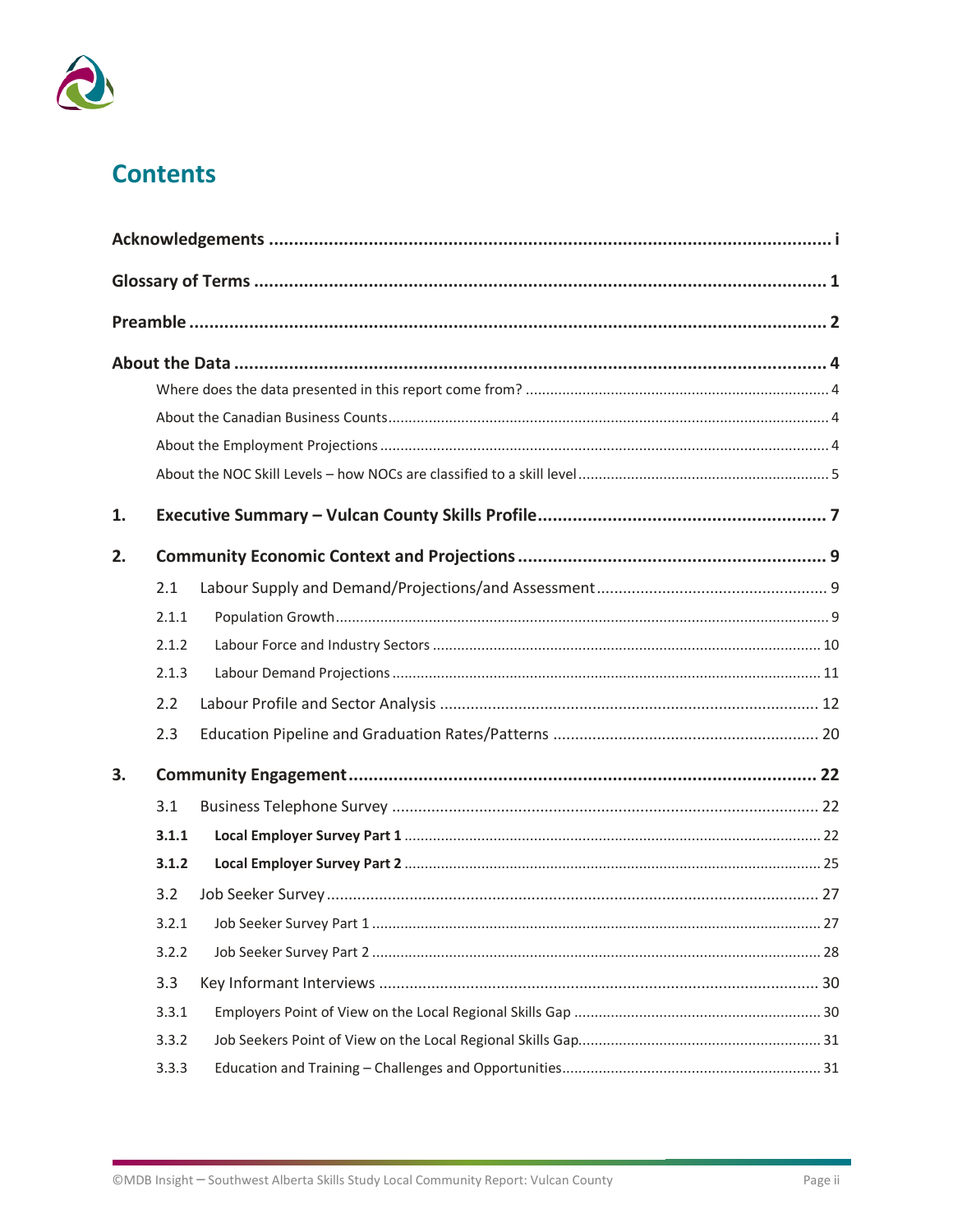

| 4. |     |  |
|----|-----|--|
|    | 4.1 |  |
| 5. |     |  |
| 6. |     |  |
|    | 6.1 |  |
|    | 6.2 |  |
|    | 6.3 |  |
|    | 6.4 |  |
|    | 6.5 |  |
|    | 6.6 |  |
| 7. |     |  |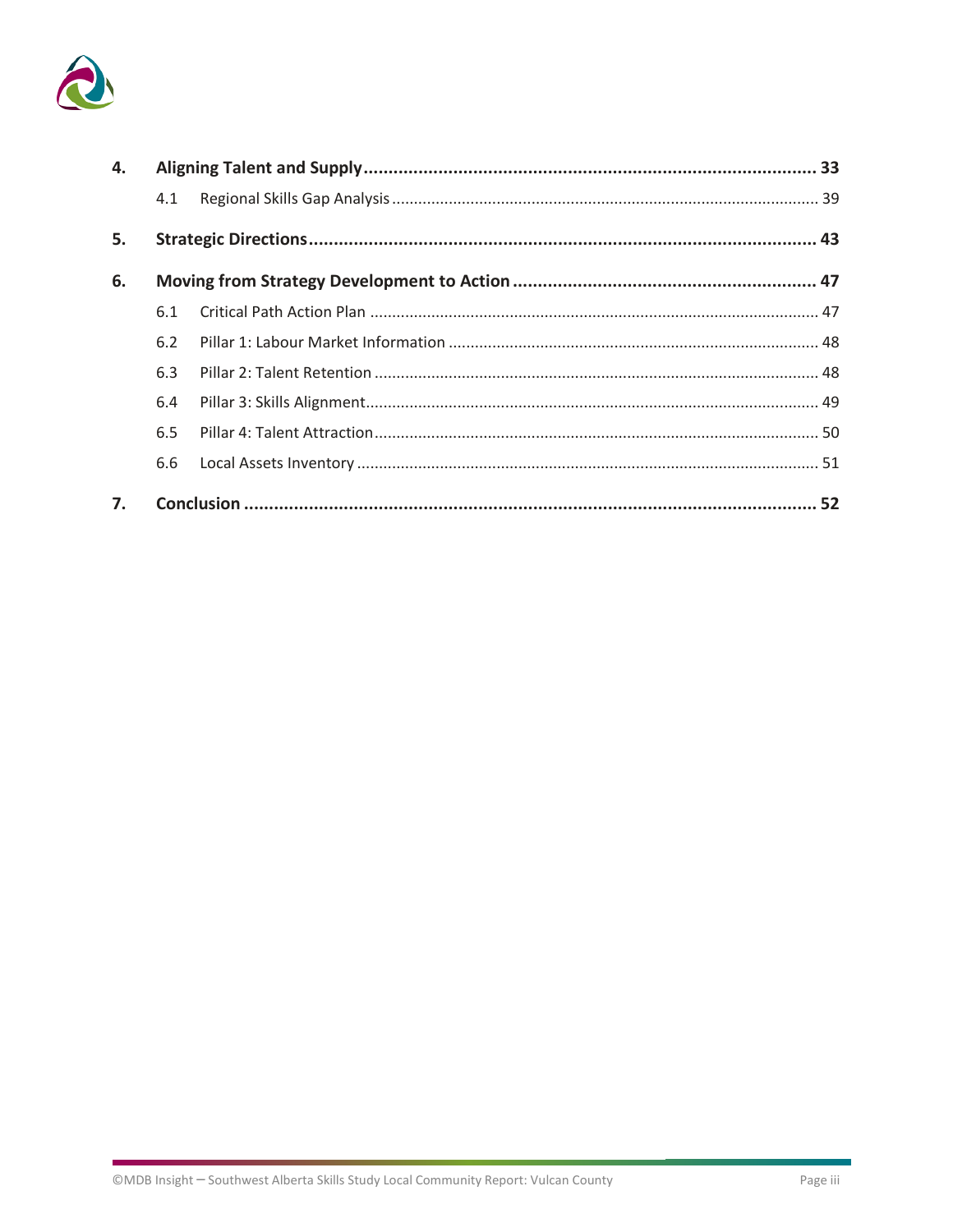

# <span id="page-4-0"></span>Glossary of Terms

**AI:** Artificial Intelligence

**Apprenticeship:** This form of training results in a skilled certification qualification, generally acquired through a combination of in-class and on-the-job learning.

**Co-op:** A Cooperative program (Co-op) combines classroom education with practical, structured work experience. It differs from the apprenticeship as it is usually facilitated through an educational institution.

**Economic Development Officer:** An employee that is responsible for planning, developing, coordinating, and implementing economic development policies, strategies, and initiatives that improve a community or region's economy.

**Employability Skills:** Skills needed to enter, stay, and progress in the world of work. Examples of Employability Skills include essential skills such as communication, personal management skills, and teamwork skills.

**ESDC:** Employment and Skills Development Canada

**Internships:** Internships are usually completed as part of the coursework, and students receive credit towards final program completion. They can be full time or part-time and can be paid or unpaid

**LMI:** Labour Market Information is intelligence that helps inform about the current job market in a geographic region, province, or nationally. It informs decisions by sharing information about jobs, companies, industries/sectors, wages, etc.

**Micro-credentials**: A single, shareable endorsement or attestation of a learner's achievement of specific knowledge, skills or even competencies. Some micro-credentials utilize a badge system.

**NAICS:** The North American Industry Classification System (NAICS) is the standard used by Federal statistical agencies in classifying business establishments to collect, analyze, and publish statistical data related to the economy.

**NOC:** The National Occupational Classification (NOC) system is a federal statistical standard used by federal agencies to classify workers into occupational categories to collect, calculate, or disseminate data.

**SME**: Small and Medium-Sized Enterprises

**Study Area:** For this study, the Southwest Alberta region (Study Area) is defined as the area spanning east of the BC border, south of Calgary, and west of Brooks.

**Transferrable Skills:** Transferable skills are any skills you possess that are useful to employers across various jobs and industries. These might include skills like adaptability, organization, teamwork, or other qualities employers seek in strong candidates.

**Soft skills:** The Collins English Dictionary defines soft skills as "desirable qualities for certain forms of employment that do not depend on acquired knowledge: they include common sense, the ability to deal with people, and a positive, flexible attitude.

**Workforce/Labour Force:** The people engaged in or available for work in the Study Area.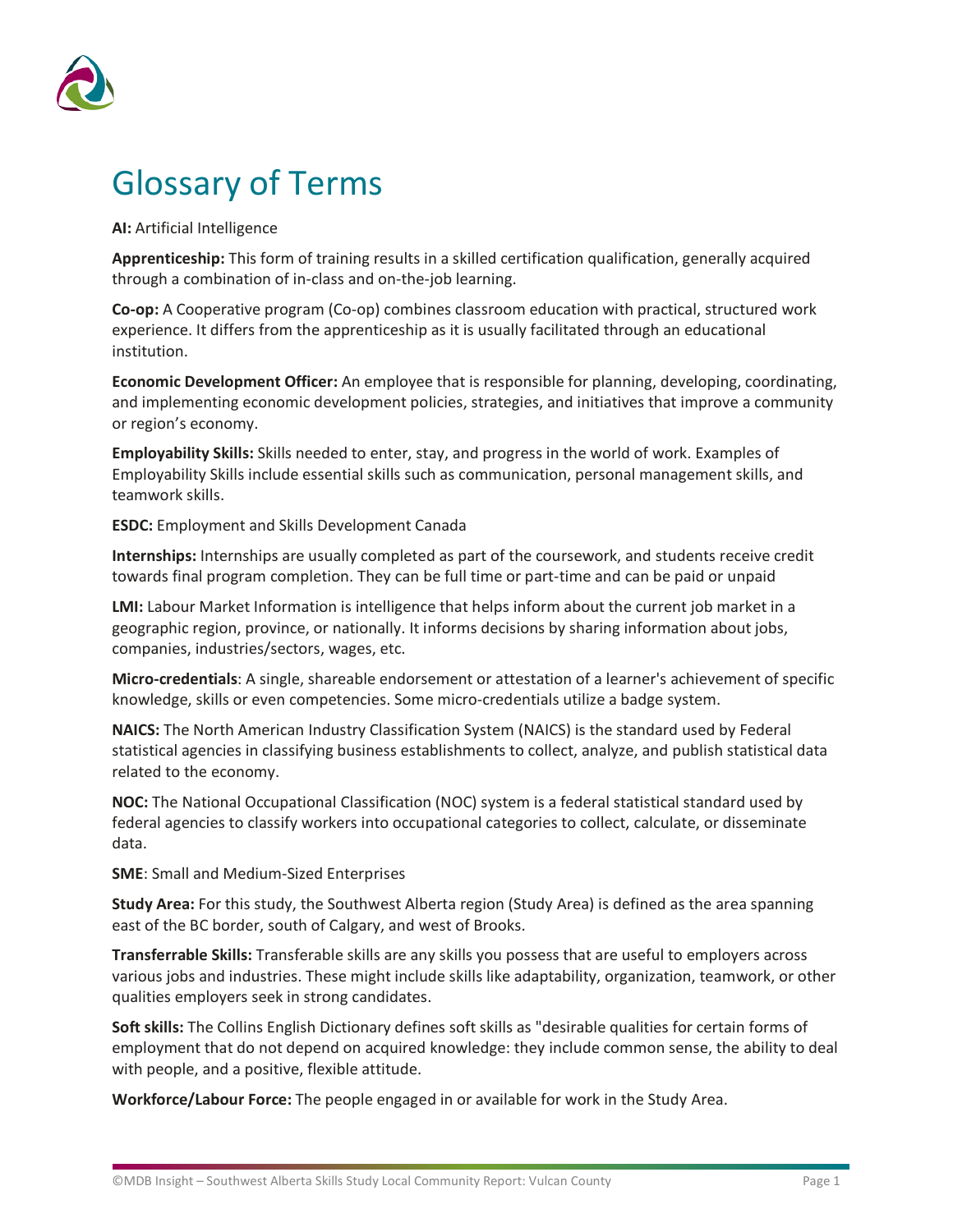

## <span id="page-5-0"></span>Preamble

The Southwest Alberta Region Skills Study Partnership is a collaboration between regional stakeholders to help identify regional skills and competency gaps and explore ways to address them. The partnership is made up of Lethbridge College, Alberta SouthWest, Economic Development Lethbridge, SouthGrow, Community Futures Alberta Southwest, Vulcan County and Town of Taber.

The Regional Skills Study is designed to support greater alignment between job vacancies of local employers with those looking for work. For this study, the Southwest Alberta region is defined as the area spanning east of the BC border, south of Calgary, and west of Brooks.

The final product is a strategy that offers tangible solutions to local challenges related to the labour market, ensuring that resources are being best allocated and that efforts are coordinated for maximum results. The overarching goal of this work is to ensure Southwest Alberta Region has a productive and valued workforce that meets the needs of local employers and contributes to the local and regional economic competitiveness today and into the future.

Emerging from this work will be a series of reports specific to:

- Southwest Alberta
- SouthGrow
- City of Lethbridge
- Town of Taber
- Vulcan County
- Town of Fort MacLeod
- Town of Cardston

#### Methodology – Phased Approach

The first phase of the project included a full background review and situational analysis for the Study Area. This report included labour supply and demand projections, definitions of the focus sectors identified by the project team, the development of a lifestyle asset inventory and an analysis of the education pipeline and graduation rates in the region.

The second phase of the project focused on community engagement, which collected a wide range of inputs from approximately 780 individuals within Southwest Alberta. Activities included surveying the Study Areas business, and job seeker communities (delivered in two phases due to COVID-19 interruptions), stakeholder interviews, and a series of 6 workshops focused on key stakeholder groups, including industry and educators.

The third and final phase of the project combines data from the earlier phases into regional and community level skills reports. Seven reports have been developed in this phase for Southwest Alberta, SouthGrow, The City of Lethbridge, Town of Taber, Vulcan County, Fort MacLeod and Cardston.

These regional and community level skills reports delve into three main areas:

 The economic context and projections for each region and community which provide a data-driven understanding of which sectors are projected to grow, decline, and require replacement workers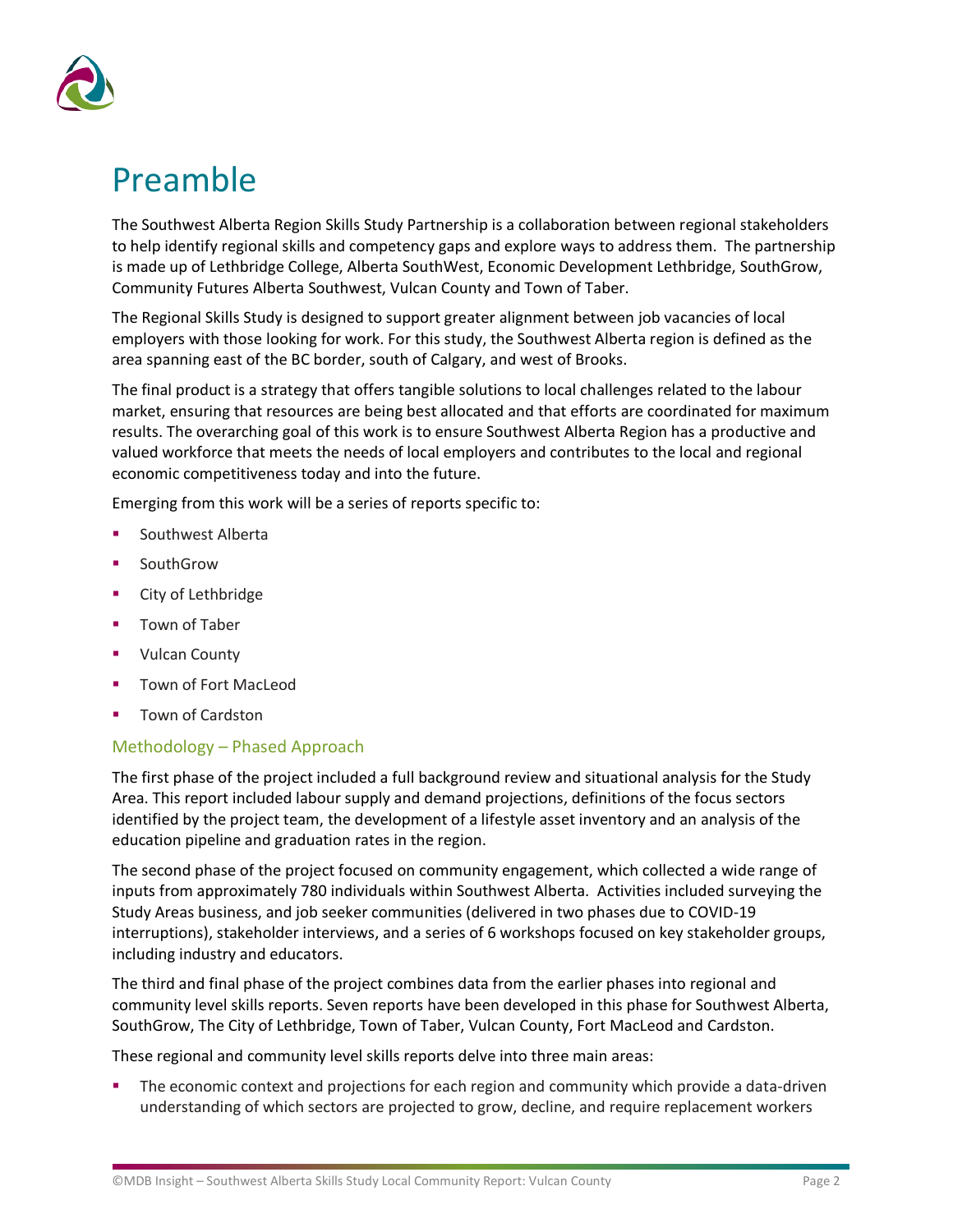

due to retirements. This section also breaks down projected growth in targeted sectors identified by the project team, which include:

- **Renewable Energy,**
- **Agricultural Manufacturing**
- **•** Other Manufacturing
- **Tourism**
- **Transportation Logistics and Warehousing,**
- **Agriculture**
- **Healthcare and Social Assistance**
- The Education Pipeline and Graduation Rates/Patterns projected for each community are included to provide an understanding of the number of graduates projected in the region and their skill levels.
- The final section combines data from the previous sections to align the projected number of graduates and their skills levels to the projected labour demand looking out to 2025. This section identifies skills gaps or oversupply in each of the top occupations in the targeted sectors.

These profiles will support the development of the final deliverable, the Southwest Alberta Regional Skills Strategic action plan.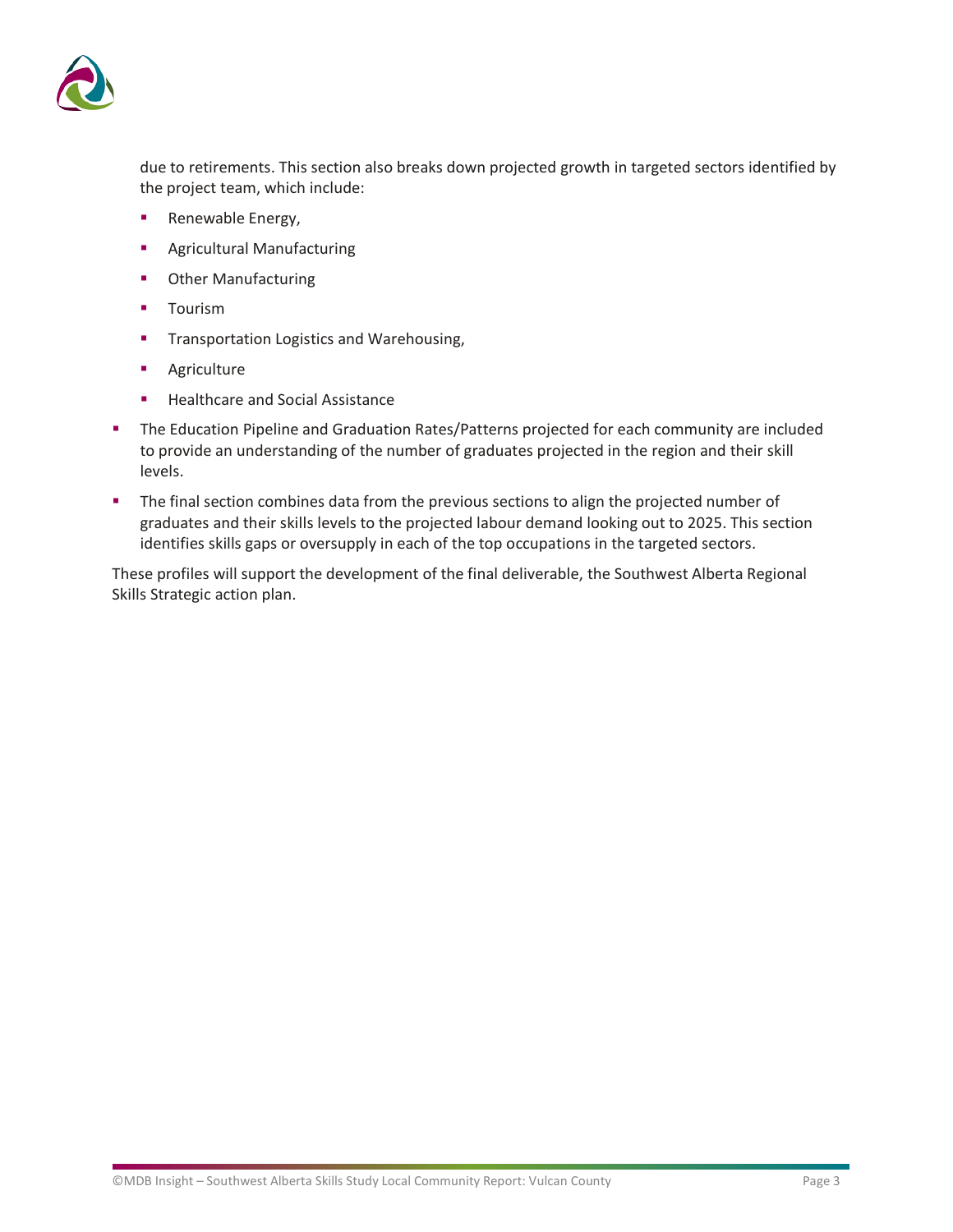

## <span id="page-7-0"></span>About the Data

#### <span id="page-7-1"></span>Where does the data presented in this report come from?

MDB Insight Inc. gathers Statistical data from Manifold Data Mining; this tool use census data to calculate current year estimates with the following approaches: enhanced cohort survival methods, collaborative filtering techniques, and structural coherence techniques. The cohort survival method is used as a foundation for developing population forecasts. In addition to historical trends from 1991 to 2016, Manifold Data Mining considers the current birth and mortality rates, migration and immigration statistics, labour force activities and economic indicators. This tool has developed nonlinear modelling techniques for estimating other demographic variables and preserving the coherence structure in the census data.<sup>[1](#page-7-4)</sup>

Other sources include the Canadian Business Counts and employment projection developed by metroeconomics.

#### <span id="page-7-2"></span>About the Canadian Business Counts

Statistics Canada's Canadian Business Counts provides a record of business establishments by industry sector and size. This data is collected from the Canadian Revenue Agency (CRA). The Canadian Business Counts data records business counts as either "Without Employees" or "With Employees." The establishments in the "Without Employees" category include the self-employed (i.e. those who do not maintain an employee payroll but may have a workforce consisting of contracted workers, family members or business owners). It should be noted that the Canadian Business Counts data use the Canada Revenue Agency as a primary resource in establishment counts; therefore, businesses without a business number or indicating annual sales less than \$30,000 are not included.

This section includes all registered companies that have a Goods and Services Tax number, as registered through the Canada Revenue Agency. Results should not be compared directly to existing business directories in Ajax as the criteria for registering are different for both. The Canadian Business Counts data are used primarily so that comparisons can be made to the Provincial Distribution of businesses across the same categories. In some cases, companies are registered in a community but operate in another community in the proximity.

#### <span id="page-7-3"></span>About the Employment Projections

Employment by industry in any given area can be decomposed into economic base jobs (those that drive the overall economy) and community base jobs (those that serve the local population). The population growth of an area typically depends on its potential for growth in economic base employment, while an area's growth in community base employment depends on its population growth. In recognition of this interdependence between population and employment growth, *metroeconomics* has developed a community-based projection system that takes account of the economic and demographic factors influencing an area's growth potential. The system takes these factors into account as follows:

<span id="page-7-4"></span><sup>1</sup> <https://www.polarisintelligence.com/resources/>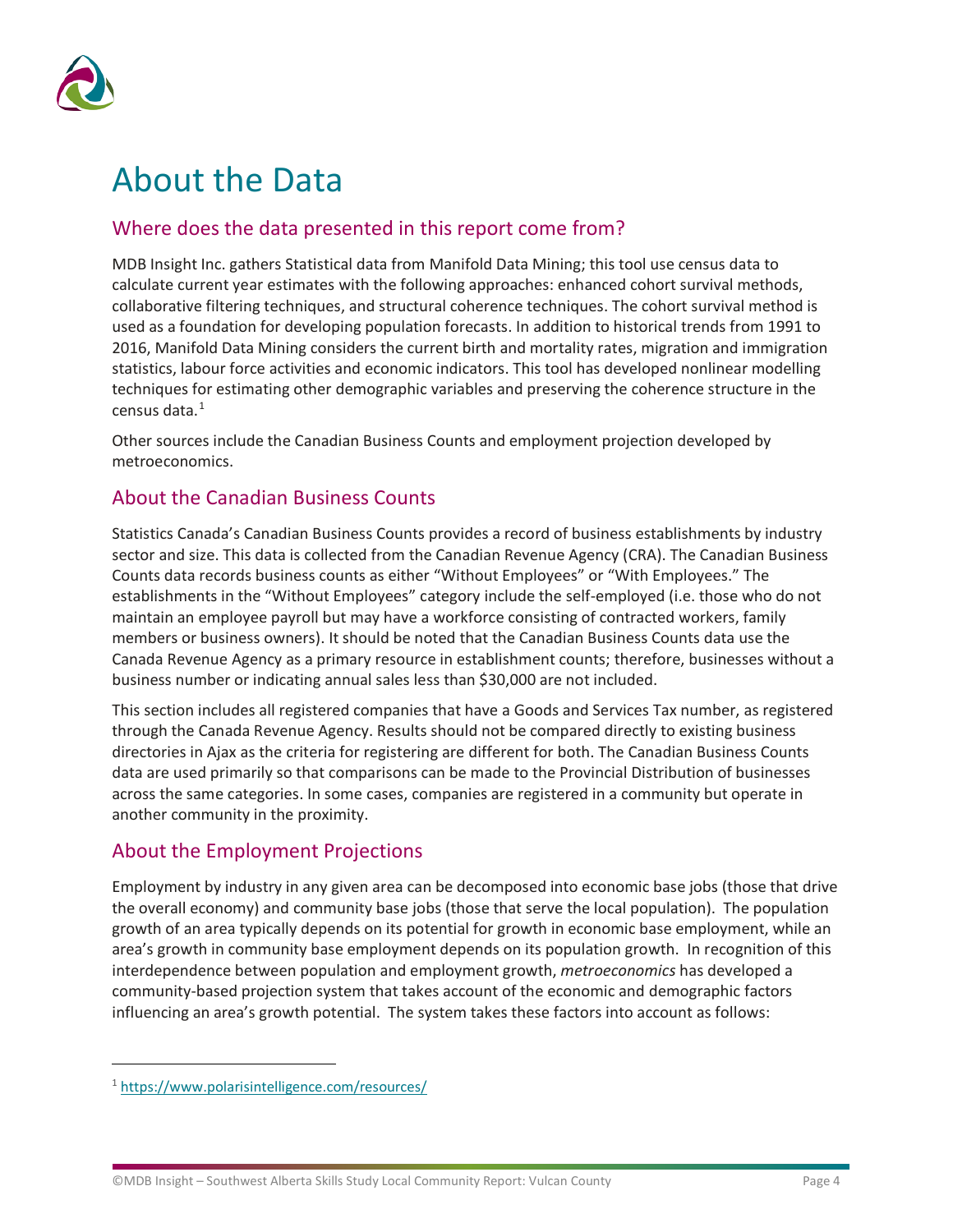

- The economic base of the community is identified through the de-composition of local jobs on a place of work basis by industry into those that are *economic base* jobs and those that are *community base* jobs; this is achieved using a location quotient process.
- **Economic base industries produce goods and services consumed primarily by businesses or people** outside of the local community; these industries – also called export-based industries – produce agriculture, mining or manufactured products for consumption elsewhere or provide tourism or higher-order education/health care services to visitors/temporary residents.
- The potential for growth of a local community's economic base jobs is identified through assessing how many such jobs exist today and how many might exist in the future, drawing on *metroeconomics*' extensive forecasts of economic base industrial job trends nation-wide and province-wide.
- An assessment is also made of the potential for residents to commute to jobs in nearby employment locations drawing on existing patterns and *metroeconomics*' base case forecasts of such jobs by subprovincial areas across the country.
- The potential for job growth within the local area and job growth in nearby locations determines the potential for job growth among residents.
- The *metroeconomics* system ties this resident job growth potential to the demographic side of the community; if potential job growth among residents exceeds the current supply of workers (based on age and gender assessment of the current population, age-specific rates of labour force participation, the level of unemployment, and the need to replace retiring workers), in-migration occurs; thus job growth potential determines population growth potential recognizing that each new job-holding resident typically brings along one or two dependents.
- The system further takes into account the fact that each new resident job-holder increases the need for workers who service the local population – the community base jobs – and that these additional community base jobs, in turn, create the need for more workers, more residents, etc.
- Employed residents' growth, in other words, drives the community's net in-migration requirements, which, along with standard assumptions regarding fertility and mortality rates, provide the parameters needed to develop local area population projections by age and gender.
- **Projected economic base jobs by industry are added to projected community base jobs by industry** to determine the total number of jobs by place of work that will exist in the community in the decades ahead.

#### <span id="page-8-0"></span>About the NOC Skill Levels – how NOCs are classified to a skill level

According to Statistics Canada<sup>[2](#page-8-1)</sup>, the skill level is defined first of all by the amount and type of education and training required to enter and perform the duties of an occupation. In determining skill level, the experience required for entry, and the complexity and responsibilities typical of an occupation are also considered in relation to other occupations. Four skill level categories are identified in the NOC. Each major, minor and unit group is assigned to one of the skill levels. The skill level categories are broad aggregates, reflecting four commonly accepted educational, training or preparatory routes for entering

<span id="page-8-1"></span><sup>2</sup> https://www.statcan.gc.ca/eng/subjects/standard/noc/2016/introductionV1.1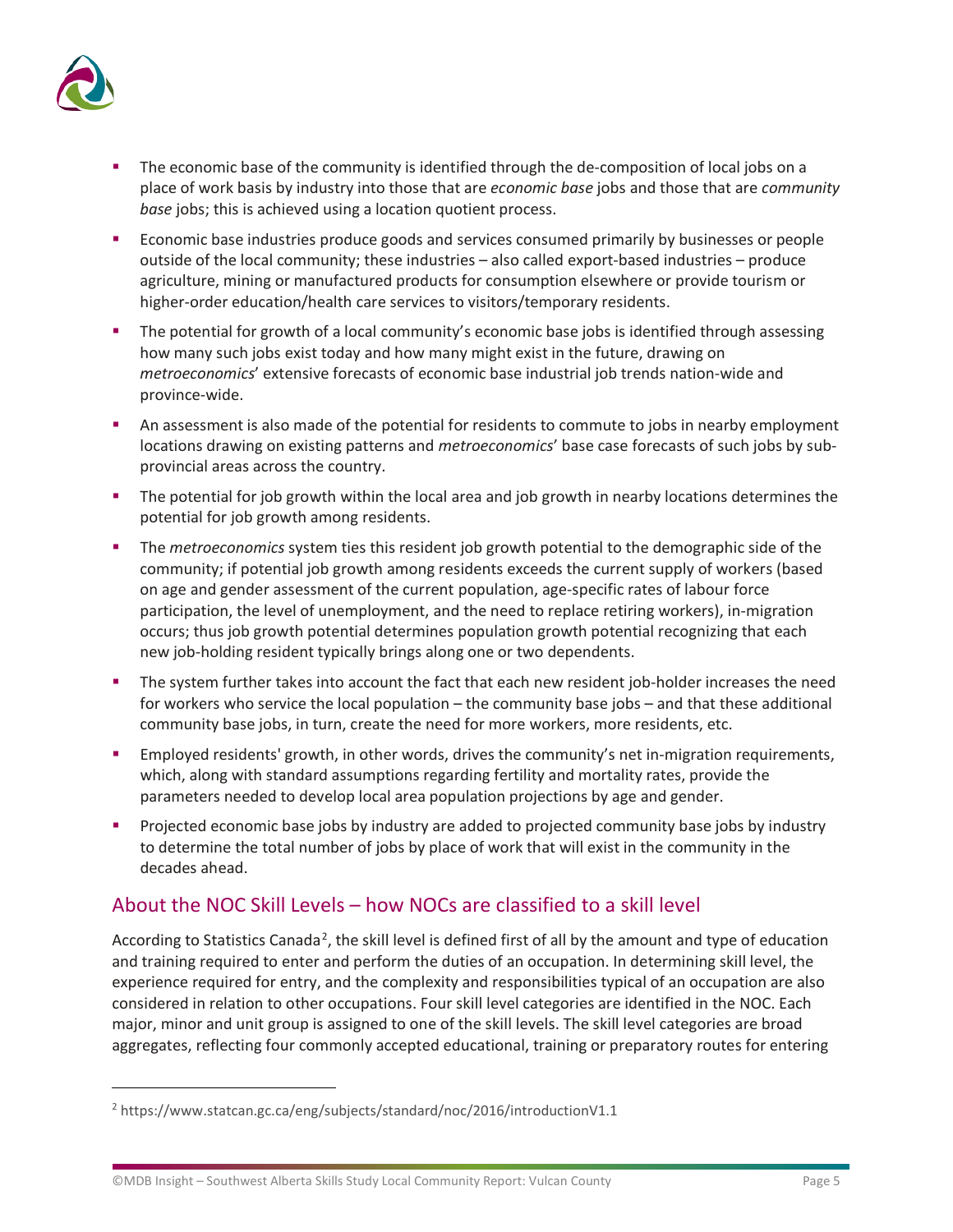

employment. Requirements for individual unit groups or occupations may overlap between the boundaries of the skill levels. For example, some occupations can be entered with either a university degree or a college diploma. When the entry requirements for a unit group or occupation reflect a range of possible educational and training specifications, skill level placement of the group was determined by considering several factors. These include the requirements most generally demanded by employers, the minor group context, complexity of overall responsibilities and knowledge requirements, as well as further training and specialization acquired on the job.

The classification describes the educational and training requirements for occupations. However, the education and experience of particular job incumbents may not correspond exactly to the level described. Individuals may be over-qualified for their work, or they may work in occupations for which the entry requirements have changed after they became employed.

It is important to note that the skill level categories are not intended to designate socio-economic status or prestige. Rather they are intended to reflect actual occupational entry requirements. These requirements are expressed in terms of the formal educational system and other types of training specified by employers. NOC skill level criteria are presented below:

#### **Skill Level A**

University degree (bachelors, masters or doctorate)

#### **Skill Level B**

- Two to three years of post-secondary education at community college, institute of technology or CÉGEP
- Two to five years of apprenticeship training
- Three to four years of secondary school and more than two years of on-the-job training, occupationspecific training courses or specific work experience
- **C**Ccupations with supervisory responsibilities are also assigned to skill level B.
- Occupations with significant health and safety responsibilities (e.g., firefighters, police officers and licensed practical nurses) are assigned to skill level B.

#### **Skill level C**

- Completion of secondary school and some short-duration courses or training specific to the occupation
- Some secondary school education, with up to two years of on-the-job training, training courses or specific work experience

#### **Skill level D**

- Short work demonstration or on-the-job training
- No formal educational requirements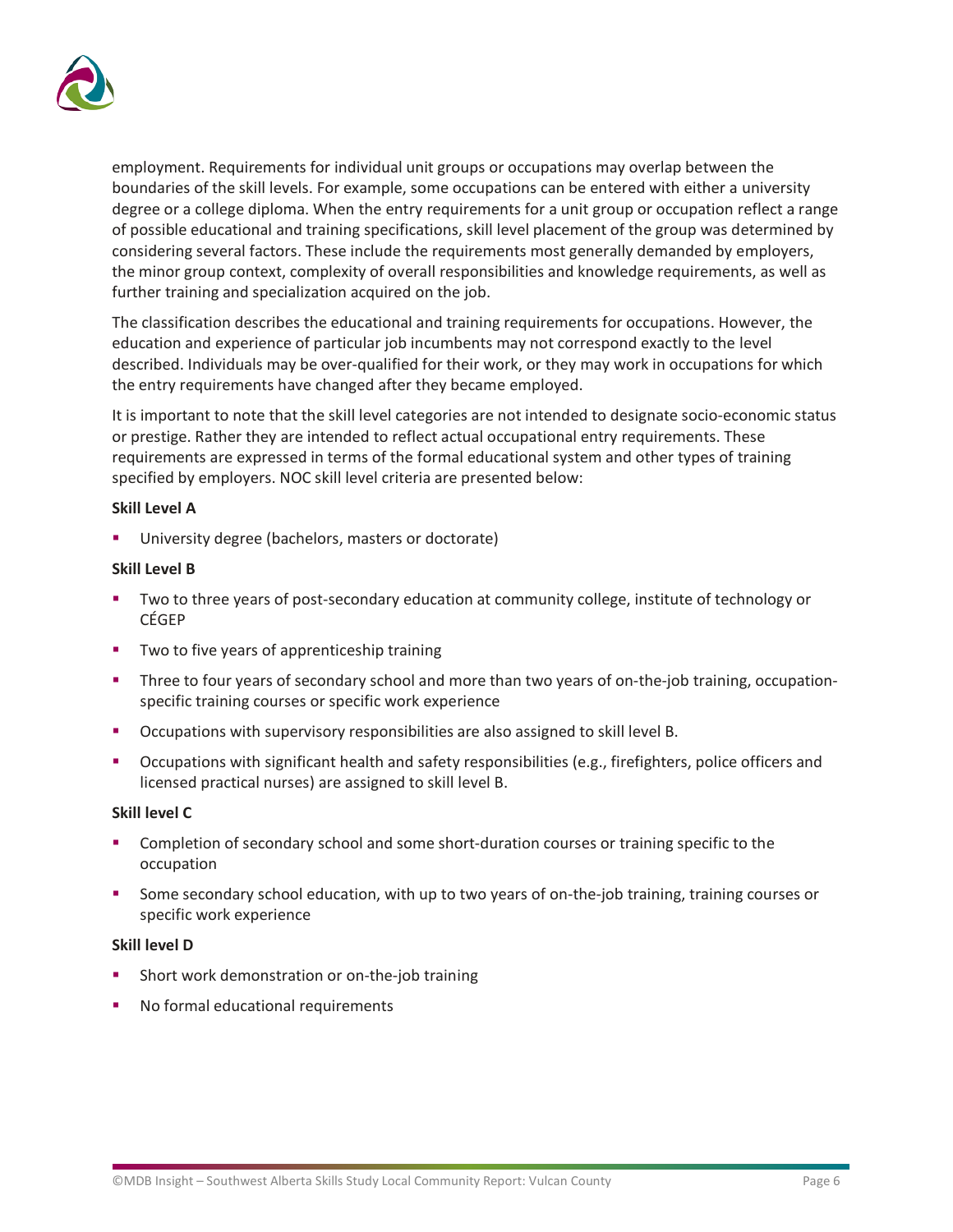

# <span id="page-10-0"></span>1. Executive Summary – Vulcan County Skills Profile

Vulcan County is located in the SouthGrow region, with a population of 4,190 residents. The County is projected to add 226 residents by 2028. Due to data suppression, 4-digit NAICS and NOCS labour force projections for Vulcan County are not available. At the 2-digit NAICS level, Vulcan County is projected to require ten workers to meet employment demand over the next five years. The projection represents an increase of 1% compared to the employment estimates in 2020. Most of the net growth will take place in agriculture, forestry, fishing, and hunting. Meanwhile, most of the decrease will be in wholesale trade.

The SouthGrow Region is projected to require 5,057 people to meet new employment demand by 2025; 89% of this growth is expected in the City of Lethbridge.

#### Engagement Findings

Due to the proportionally lower population in Vulcan County, few statistically relevant differences are discernible from the themes identified in the SouthGrow profile. Where applicable, Vulcan County specific themes have been included.

- COVID-19 has had a significant effect on the economy, causing businesses to adopt technology and job seekers to change their approaches to employment and the sectors they are pursing.
	- The most mentioned sectors seeing an increase in job postings by job seekers post COVID-19 were food services, healthcare, and agriculture.
- There is a perceived opportunity and skills gap between employers and job seekers in the SouthGrow Region.
	- The majority of employers are 'very dissatisfied' or 'somewhat dissatisfied' with the availability of experienced workers in their industry and the availability of a trained, local workforce.
	- **The majority of job seekers feel there are "poor or fair" job opportunities that match their** skillset (65%) in the region.
	- The vast majority of SouthGrow businesses (94.4%) indicated that the availability of qualified candidates was either a significant or somewhat of a challenge, and the availability of qualified candidates and an ageing workforce/retirement were the top-ranked challenges in SouthGrow.
- SouthGrow businesses indicated that the most challenging attributes to hire or retain skilled trades (e.g. plumbers, painters) and workers with strong technical skills.
- Stakeholders in SouthGrow indicated significant challenges in attracting and retaining workforce from outside the region and are seeing residents leave to larger centres.
- The majority of businesses indicated that difficulties with skilled labour retention or recruitment were 'very likely,' 'somewhat likely' or 'likely' to influence their decision to stay operating within the region.
- Job seekers reported a lack of suitable job opportunities and a lack of adequately paying jobs were the most mentioned factors that significantly hindered job seekers' ability to get a job/better job.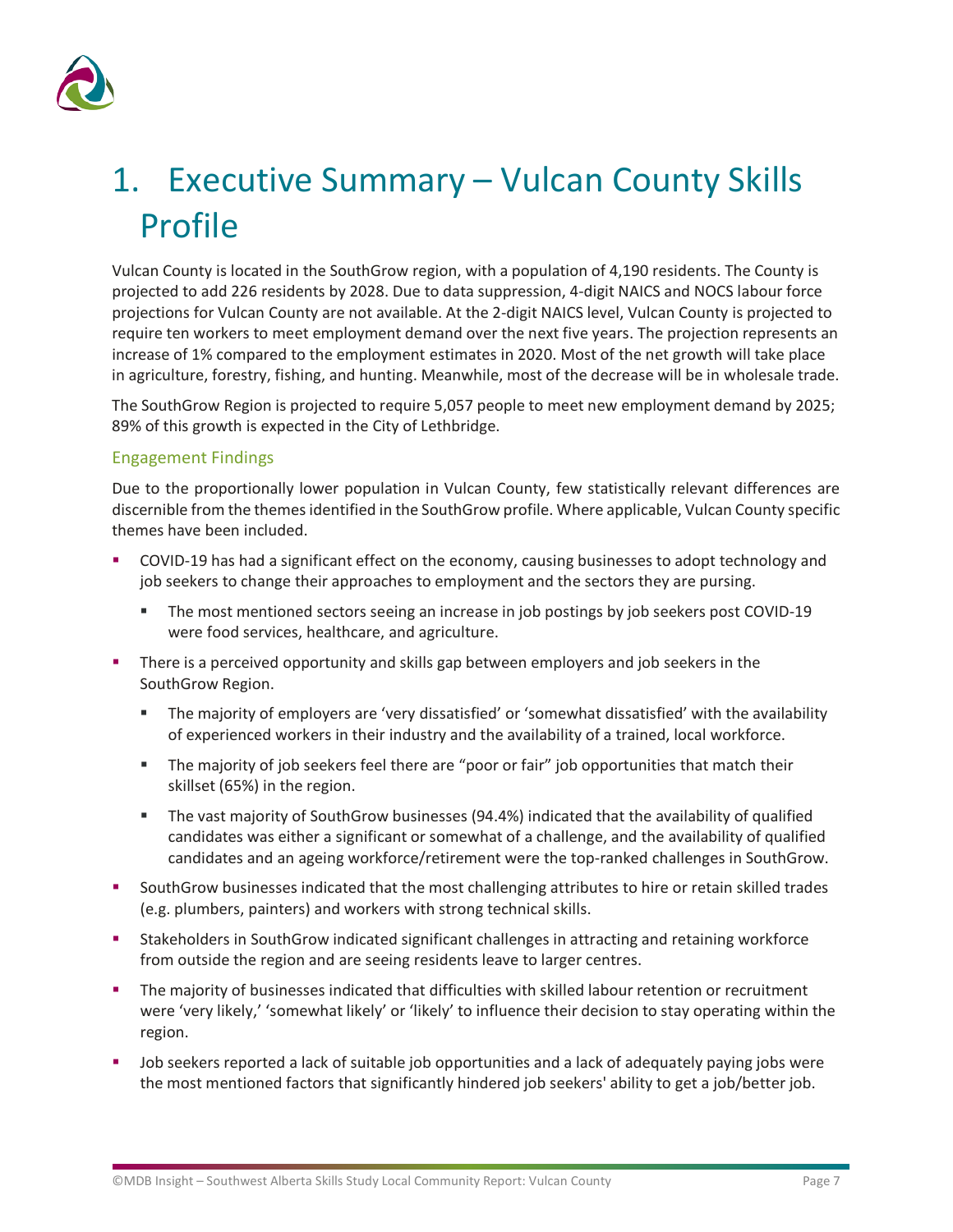

 Opportunities to address challenges: Industry and educators want to be working closely together to understand what skills are needed and how to prepare graduates for the workforce. This includes the expansion of experiential learning opportunities to support soft skills development and retain the workforce in the region.

#### Education Pipeline: Vulcan County

During the last five years, an average of 106 students have enrolled in grade 12 in schools within Vulcan County, including the Town of Vulcan, which accounted for the majority of students. The numbers show a slight decline in grade 12 enrollments from 2015 to 2019. If the number of final-year secondary students remains constant for the next five years, this will result in approximately 530 new young workers graduating secondary school and beginning post-secondary education/training or entering the workforce. While the number of expected graduates is higher than the anticipated demand for new workers, Vulcan County's ability to provide labour will depend on the career paths that these students pursue. To ensure that there is an adequate number of qualified individuals within each discipline, Vulcan County will require a pipeline of young workers that is proportionate to the employment needs and opportunities in the local labour market.

#### Education Pipeline: SouthGrow

The City of Lethbridge is home to two of the principal education institutions in Southwest Alberta, The University of Lethbridge, and Lethbridge College.

- During the last five years, the University of Lethbridge has graduated 9,120 individuals, most of them in program bands such as business and languages, social sciences, arts, and humanities.
- Lethbridge College has graduated 7,541 individuals since 2015, most of these graduated in areas such as trade and technologies and health science.

#### Workforce Projections: SouthGrow

Among all the sectors analyzed, health care is expected to have the highest projected demand by 2025. In total, the health care sector will require 1,070 new workers, followed by the tourism sector, which will require 556 new workers, and transportation, logistics and warehousing, which will require 350 new workers. Over the next five years, if the current educational pipeline maintains its trends and the region is successful in retaining graduates, SouthGrow should meet projected demand. However, the presence of graduates in the region does not mean they will remain to fill these projected jobs. The region should focus both on how to increase the supply of skilled workforce and connect these individuals with local opportunities to retain them. Nonetheless, smaller communities like Vulcan County will have to make targeted efforts to attract and retain the required talent to the as the workforce is being drawn to larger centres.

COVID-19 is likely to have a depressing effect on many sectors in the short term; from the selected sectors, tourism is expected to take the most significant hit. The other sectors are likely to see continued or increased growth, particularly healthcare, which has been stress tested throughout the pandemic.

Overall, the SouthGrow Region has a significant oversupply of new graduates in the target sectors identified in this study. However, many new grads do not have the necessary soft skills employers require. This situation creates opportunities for Vulcan County to support the retention and attraction of talent in the community through experiential learning.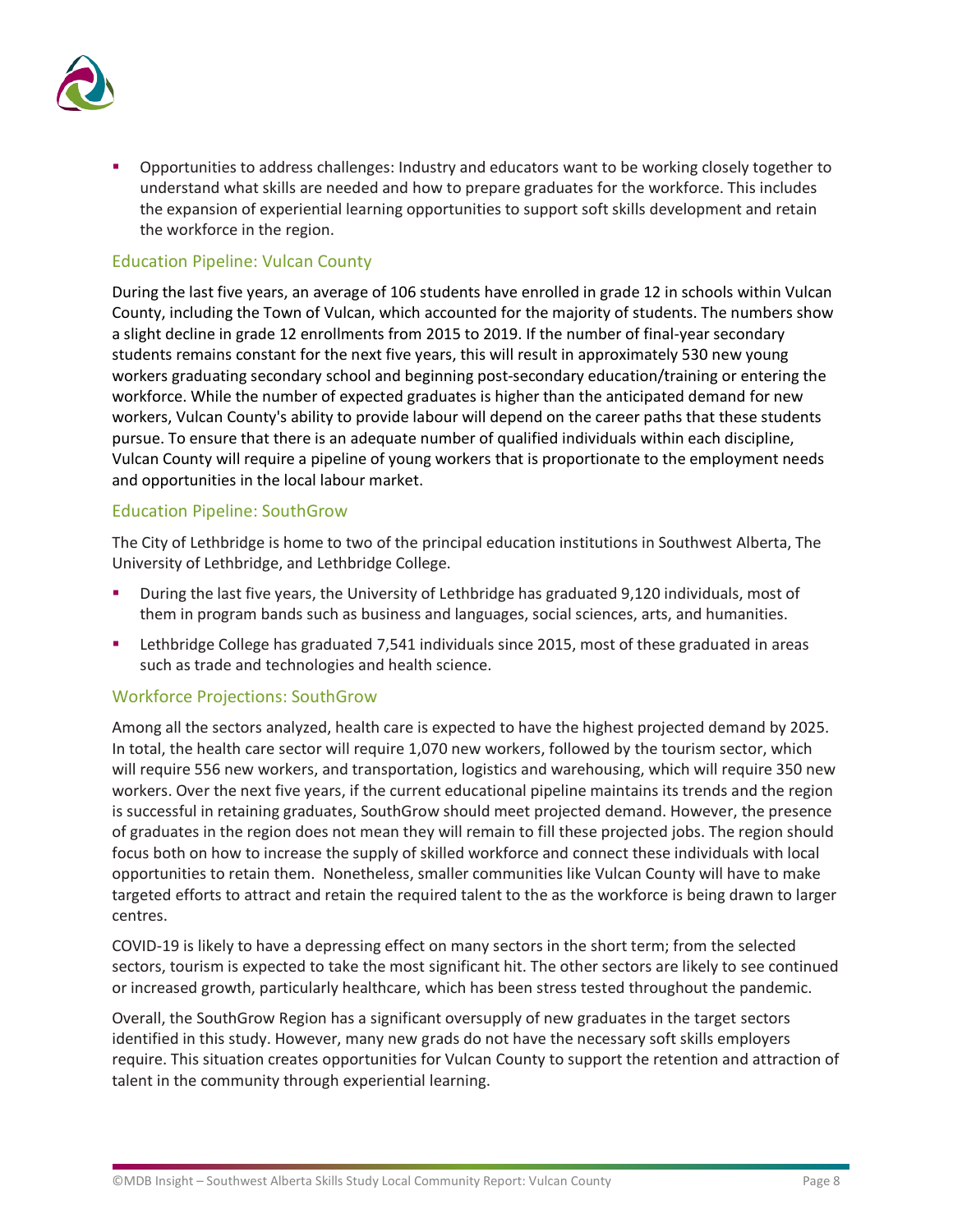

# <span id="page-12-0"></span>2. Community Economic Context and Projections

### <span id="page-12-1"></span>2.1 Labour Supply and Demand/Projections/and Assessment

#### <span id="page-12-2"></span>2.1.1 Population Growth

According to Manifold Data Mining, in 2018, Vulcan County had a population of approximately 4,190 people; this represents 2% of the Study Area's total population, and 0.1% of Alberta's residents. During the next ten years, the County's population is expected to grow 5% or 226 people by 2028. The County is expected to grow at a slower rate than the broader regions during the same time.

#### **Figure 1: Population growth projections, 2018-2028**

| Year                  | <b>Vulcan County</b> | <b>Study Area</b> | <b>Alberta</b> |
|-----------------------|----------------------|-------------------|----------------|
| 2018 Total population | 4,190                | 206.271           | 4,417,880      |
| 2023 Total population | 4,305                | 227,253           | 4,925,270      |
| 2028 Total population | 4,416                | 250,136           | 5,490,940      |
| 10-year net change    | 226                  | 43,865            | 1,073,060      |
| 10-year % change      | 5%                   | 21%               | 24%            |

Source: Manifold Data Mining. 2018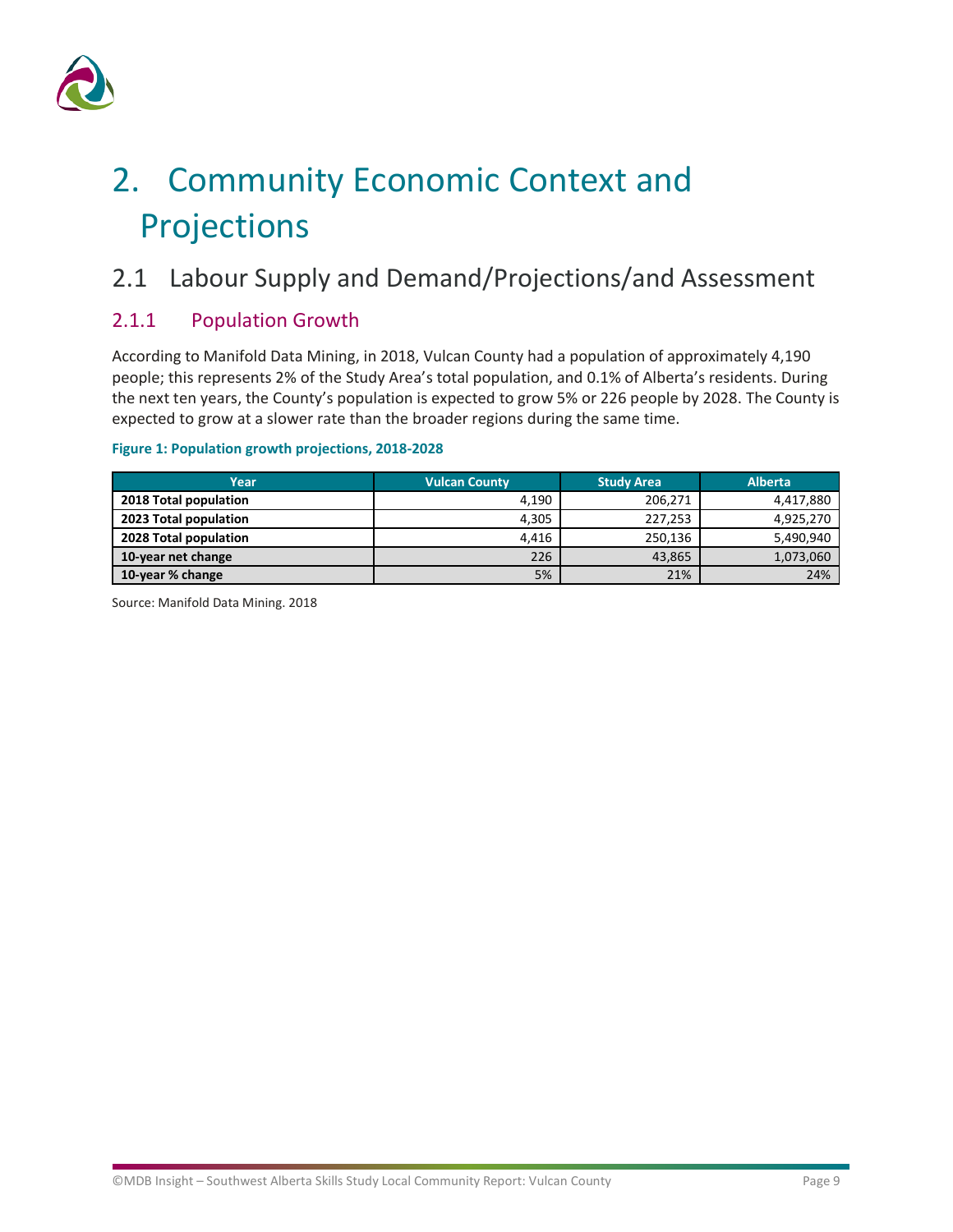

#### <span id="page-13-0"></span>2.1.2 Labour Force and Industry Sectors

In 2018, Vulcan County recorded a labour force of approximately 2,172 people; this represents 2% of the Study Area labour force. Due to data availability, it was not possible to calculate labour force growth for Vulcan County.

#### **Figure 2: Labour Force Change, 2011-2018**

| <b>Period</b>     | <b>Vulcan County</b> | <b>Study Area</b> | <b>Alberta</b> |
|-------------------|----------------------|-------------------|----------------|
| Labour force 2018 | 2,172                | 108,281           | 2,559,960      |
| Labour force 2011 | Not available        | 80.455            | 2,115,640      |
| % Change          | Not applicable       | Not applicable    | 21%            |

Source: Statistics Canada, 2011 National Household Survey | Manifold Data Mining Inc. 2018

**Note:** Highlighted figures have been calculated using data from limited communities. Do not use for labour growth analysis

Vulcan County is mainly an agricultural community; this is evident when analyzing the labour force employed by the industry in the County; 41% of the County's labour force is employed in agriculture, forestry, hunting and fishing. Vulcan County has a more significant share of its labour force employed in agriculture compared to the Study Area and Province.

#### **Figure 3: Labour Force (15 years and over) Employed by Industry Sector (2-Digit NAICS)**

| 2-Digital Labor Force                                                    | <b>Vulcan</b><br><b>County</b> | <b>Study Area</b> | <b>Alberta</b> |
|--------------------------------------------------------------------------|--------------------------------|-------------------|----------------|
| 11 Agriculture, forestry, fishing, and hunting                           | 41%                            | 8%                | 3%             |
| 21 Mining, quarrying, and oil and gas extraction                         | 4%                             | 3%                | 6%             |
| <b>22 Utilities</b>                                                      | 1%                             | 1%                | 1%             |
| 23 Construction                                                          | 6%                             | 9%                | 10%            |
| 31-33 Manufacturing                                                      | 5%                             | 7%                | 6%             |
| 41 Wholesale trade                                                       | 2%                             | 3%                | 4%             |
| 44-45 Retail trade                                                       | 4%                             | 12%               | 11%            |
| 48-49 Transportation and warehousing                                     | 4%                             | 4%                | 5%             |
| 51 Information and cultural industries                                   | 1%                             | 1%                | 2%             |
| 52 Finance and insurance                                                 | 2%                             | 3%                | 3%             |
| 53 Real estate and rental and leasing                                    | 2%                             | 1%                | 2%             |
| 54 Professional, scientific, and technical services                      | 4%                             | 4%                | 7%             |
| 55 Management of companies and enterprises                               | 0%                             | 0%                | 0%             |
| 56 Administrative and support, waste management and remediation services | 4%                             | 4%                | 4%             |
| <b>61 Educational services</b>                                           | 3%                             | 8%                | 6%             |
| 62 Health care and social assistance                                     | 7%                             | 13%               | 11%            |
| 71 Arts, entertainment, and recreation                                   | 1%                             | 2%                | 2%             |
| <b>72 Accommodation and food services</b>                                | 3%                             | 7%                | 7%             |
| 81 Other services (except public administration)                         | 3%                             | 5%                | 5%             |
| 91 Public administration                                                 | 3%                             | 5%                | 5%             |

Source: Manifold Data Mining. 2018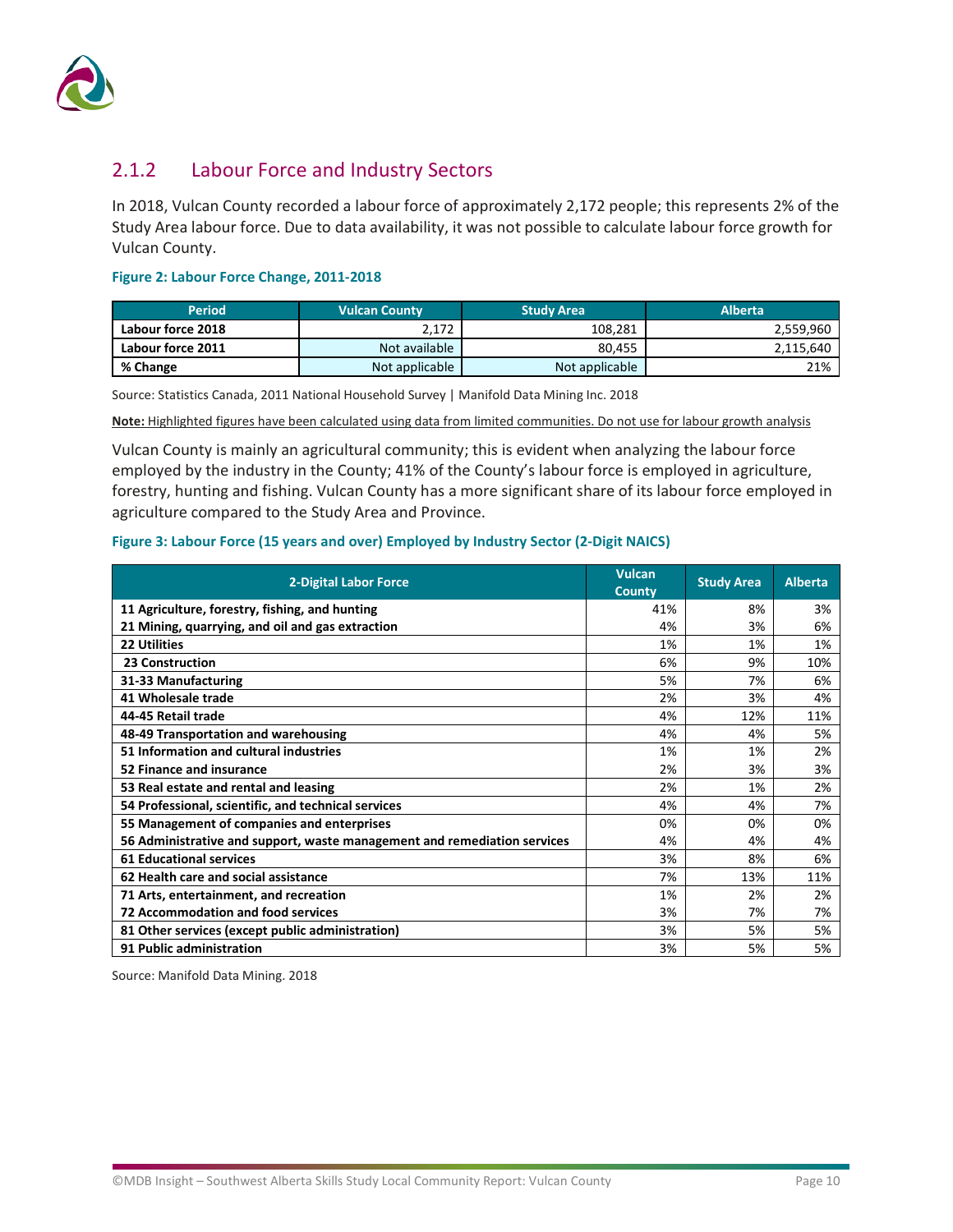

#### <span id="page-14-0"></span>2.1.3 Labour Demand Projections

Metroeconomics has projected that by 2025, approximately ten new jobs would be created in Vulcan County; this represents a net increase of 1% compared to the employment estimates in 2020. Most of the net growth will take place in agriculture, forestry, fishing, and hunting. Meanwhile, most of the decrease will be in wholesale trade.

| <b>Industry Sector</b>                                                      | 2020 | 2025         | <b>Net Change</b> | % Change |
|-----------------------------------------------------------------------------|------|--------------|-------------------|----------|
| <b>Total all industries</b>                                                 | 825  | 835          | 10                | 1%       |
| 11 Agriculture, forestry, fishing, and hunting                              | 569  | 578          | 9                 | 2%       |
| 21 Mining, quarrying, and oil and gas extraction                            | 33   | 34           | 1                 | 3%       |
| <b>22 Utilities</b>                                                         | 0    | <sup>0</sup> | 0                 | N/A      |
| <b>23 Construction</b>                                                      | 14   | 14           | 0                 | 1%       |
| 31-33 Manufacturing                                                         | 24   | 23           | O                 | 0%       |
| 41 Wholesale trade                                                          | 20   | 18           | $-2$              | $-8%$    |
| 44-45 Retail trade                                                          | 10   | 9            | 0                 | $-3%$    |
| 48-49 Transportation and warehousing                                        | 10   | 11           | 1                 | 5%       |
| 51 Information and cultural industries                                      | 0    | 0            | 0                 | N/A      |
| 52 Finance and insurance                                                    | 9    | 9            | 0                 | -4%      |
| 53 Real estate and rental and leasing                                       | 11   | 11           | 0                 | 1%       |
| 54 Professional, scientific, and technical services                         | 9    | 9            | 0                 | -3%      |
| 55 Management of companies and enterprises                                  | 11   | 11           | 0                 | 2%       |
| 56 Administrative and support, waste management and<br>remediation services | 31   | 31           | 0                 | 1%       |
| <b>61 Educational services</b>                                              | 10   | 11           | 1                 | 5%       |
| 62 Health care and social assistance                                        | 0    | $\Omega$     | 0                 | N/A      |
| 71 Arts, entertainment, and recreation                                      | 31   | 32           | 2                 | 5%       |
| <b>72 Accommodation and food services</b>                                   | 23   | 22           | 0                 | $-1%$    |
| 81 Other services (except public administration)                            | 11   | 11           | 0                 | $-1%$    |

#### **Figure 4: Employment Projections (Place of Work) by Industry Sector, 2020-2025**

Source: metroeconomics 2020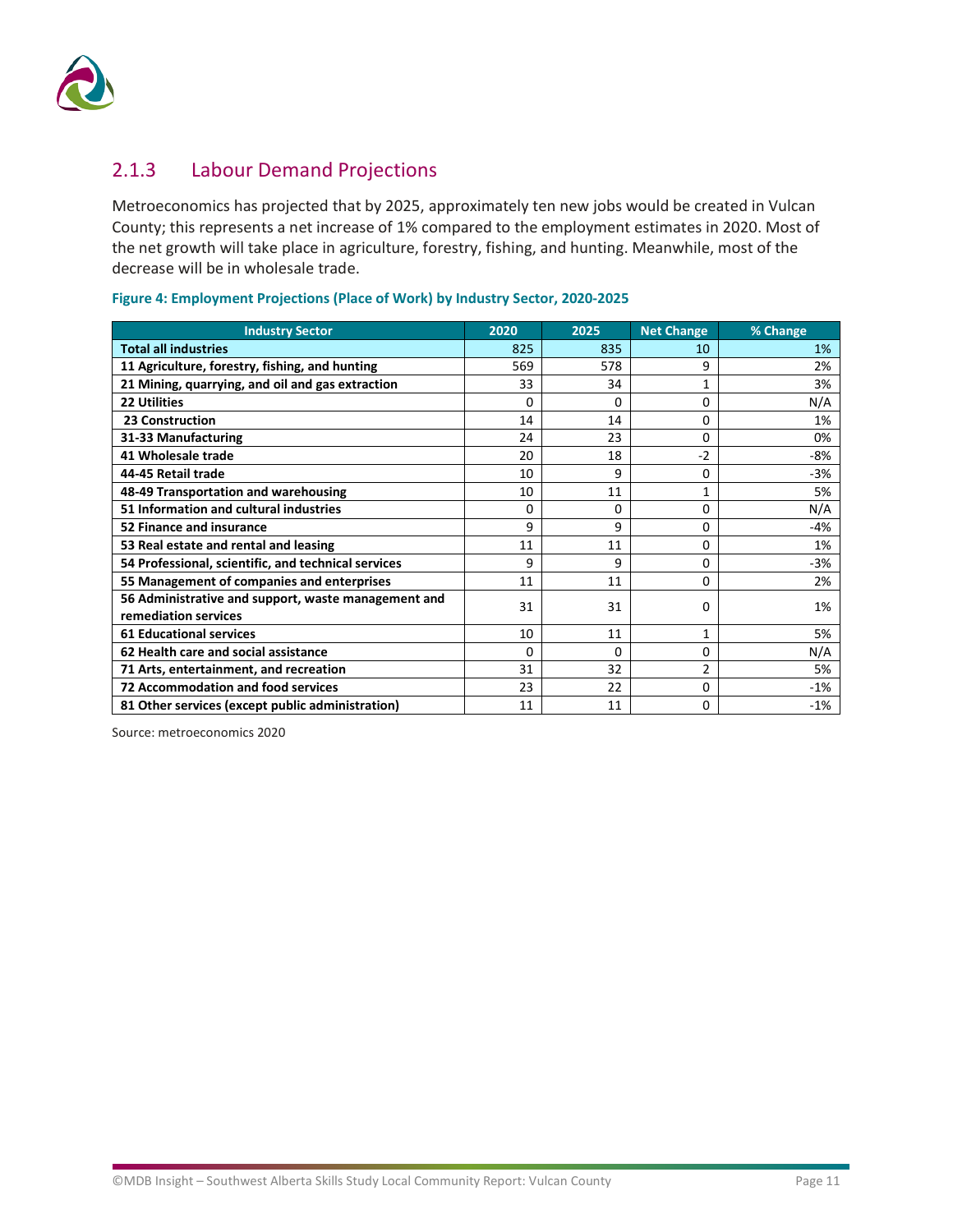

### <span id="page-15-0"></span>2.2 Labour Profile and Sector Analysis

Vulcan County, along with the regional partners, identified the key industry sectors for the regional economy. These sectors are:

- **Renewable Energy**
- **Agricultural Manufacturing**
- **•** Other Manufacturing
- **Tourism**
- **Transportation Logistics and Warehousing**
- **Agriculture**
- **Healthcare and Social Assistance**

This section will showcase the total labour force employed within these sectors and analyze the total number of businesses with employees in each of the industry subsectors.

#### Renewable Energy

A total of 27 residents were employed in the renewable energy sector, most in electric power generation, transmission, and distribution. In terms of businesses, one company was recorded in this sector in Vulcan County (in the remediation and other waste management services).

#### **Figure 5: Labour Force and Business in Renewable Energy**

| <b>NAICS</b>                                                            | <b>Labour Force</b> | <b>Total Businesses</b> |
|-------------------------------------------------------------------------|---------------------|-------------------------|
| 2211 Electric Power Generation, Transmission and Distribution           | 19                  |                         |
| 3336 Engine, Turbine, and Power Transmission Equipment<br>Manufacturing |                     |                         |
| 5629 Remediation and Other Waste Management Services                    | 8                   |                         |
| <b>Total</b>                                                            |                     |                         |

Source: Manifold Data Mining, 2018 | Statistics Canada; Canadian Business Counts, December 2019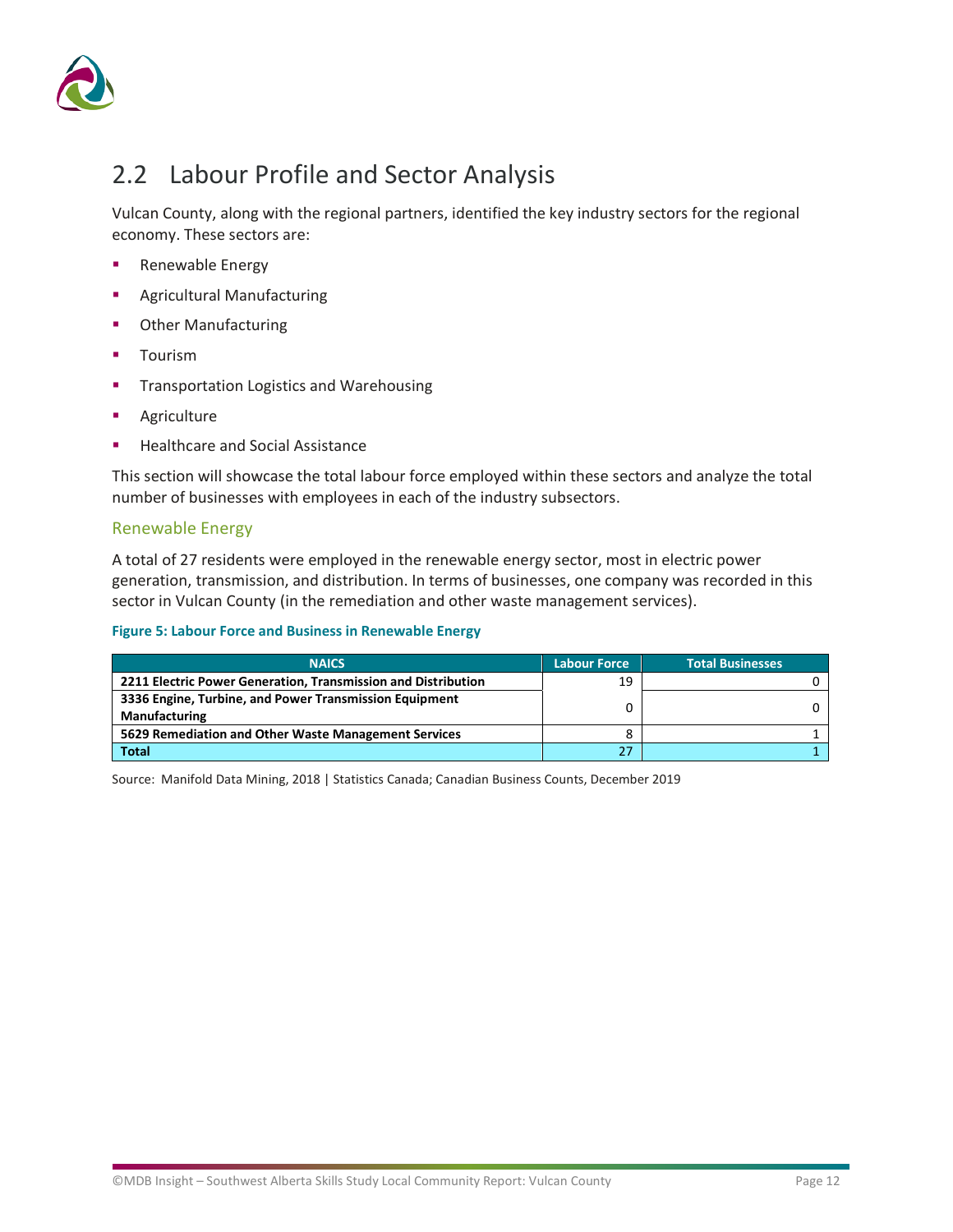

#### Agricultural Manufacturing

A total of 17 residents were employed in the agricultural manufacturing sector; most of these people in beverage manufacturing. In terms of businesses, Vulcan County recorded one business within dairy product manufacturing.

#### **Figure 6: Labour Force and Business in Agricultural Manufacturing**

| <b>NAICS</b>                                                         | <b>Labour Force</b> | <b>Total Businesses</b> |
|----------------------------------------------------------------------|---------------------|-------------------------|
| 3111 Animal food manufacturing                                       |                     |                         |
| 3112 Grain and oilseed milling                                       | 0                   |                         |
| 3113 Sugar and confectionery product manufacturing                   | o                   |                         |
| 3114 Fruit and vegetable preserving and specialty food manufacturing | 0                   |                         |
| 3115 Dairy product manufacturing                                     |                     |                         |
| 3117 Seafood product preparation and packaging                       |                     |                         |
| 3118 Bakeries and tortilla manufacturing                             |                     |                         |
| 3119 Other food manufacturing                                        |                     |                         |
| 3121 Beverage manufacturing                                          | 11                  |                         |
| 3122 Tobacco manufacturing                                           |                     |                         |
| <b>Total</b>                                                         | 17                  |                         |

Source: Manifold Data Mining, 2018 | Statistics Canada; Canadian Business Counts, December 2019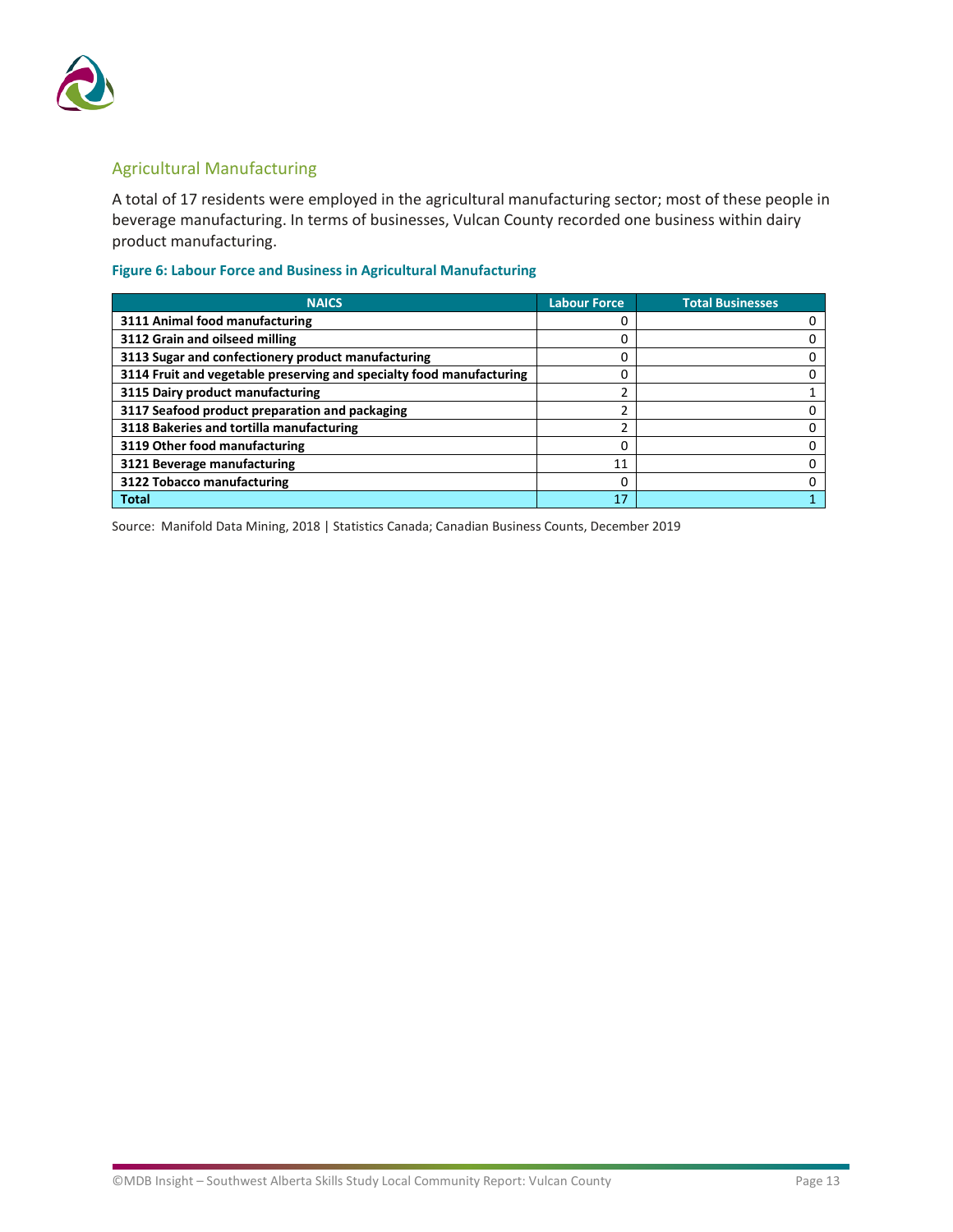

#### Other Manufacturing

A total of 85 residents were employed in other manufacturing industries, most of these people in pesticide, fertilizer, and other agricultural chemical manufacturing (26), followed by sawmills and wood preservation (17). In terms of businesses, one business was recorded in this sector in Vulcan County (other miscellaneous manufacturing).

#### **Figure 7: Labour Force and Business in Other Manufacturing**

| <b>NAICS</b>                                                              | <b>Labour Force</b> | <b>Total Businesses</b> |
|---------------------------------------------------------------------------|---------------------|-------------------------|
| 3132 Fabric mills                                                         | 0                   | 0                       |
| 3133 Textile and fabric finishing and fabric coating                      | 0                   | 0                       |
| 3141 Textile furnishings mills                                            | 0                   | 0                       |
| 3149 Other textile product mills                                          | 0                   | 0                       |
| 3151 Clothing knitting mills                                              | 0                   | 0                       |
| 3159 Clothing accessories and other clothing manufacturing                | 0                   | 0                       |
| 3161 Leather and hide tanning and finishing                               | 0                   | 0                       |
| 3162 Footwear manufacturing                                               | 0                   | 0                       |
| 3169 Other leather and allied product manufacturing                       | 0                   | 0                       |
| 3211 Sawmills and wood preservation                                       | 17                  | 0                       |
| 3212 Veneer, plywood, and engineered wood product manufacturing           | $\mathbf{1}$        | 0                       |
| 3219 Other wood product manufacturing                                     | $\mathbf{1}$        | 0                       |
| 3221 Pulp, paper, and paperboard mills                                    | $\mathbf{1}$        | 0                       |
| 3222 Converted paper product manufacturing                                | 0                   | 0                       |
| 3231 Printing and related support activities                              | $\mathbf{1}$        | 0                       |
| 3241 Petroleum and coal products manufacturing                            | 0                   | 0                       |
| 3251 Basic chemical manufacturing                                         | $\mathbf{1}$        | 0                       |
| 3252 Resin, synthetic rubber, and artificial and synthetic fibres and     | 0                   | 0                       |
| filaments                                                                 |                     |                         |
| 3253 Pesticide, fertilizer, and other agricultural chemical manufacturing | 26                  | 0                       |
| 3254 Pharmaceutical and medicine manufacturing                            | $\mathbf{1}$        | 0                       |
| 3255 Paint, coating, and adhesive manufacturing                           | 0                   | 0                       |
| 3256 Soap, cleaning compound and toilet preparation manufacturing         | 0                   | 0                       |
| 3259 Other chemical product manufacturing                                 | $\mathbf{1}$        | 0                       |
| 3261 Plastic product manufacturing                                        | $\mathbf{1}$        | 0                       |
| 3262 Rubber product manufacturing                                         | 1                   | 0                       |
| 3271 Clay product and refractory manufacturing                            | $\mathbf{1}$        | 0                       |
| 3272 Glass and glass product manufacturing                                | 3                   | 0                       |
| 3273 Cement and concrete product manufacturing                            | 8                   | 0                       |
| 3274 Lime and gypsum product manufacturing                                | $\mathbf{1}$        | 0                       |
| 3279 Other non-metallic mineral product manufacturing                     | $\overline{2}$      | 0                       |
| 3311 Iron and steel mills and ferro-alloy manufacturing                   | 0                   | 0                       |
| 3312 Steel product manufacturing from purchased steel                     | 0                   | 0                       |
| 3313 Alumina and aluminum production and processing                       | 0                   | 0                       |
| 3314 Non-ferrous metal (except aluminum) production and processing        | 0                   | 0                       |
| 3315 Foundries                                                            | $\mathbf{1}$        | 0                       |
| 3321 Forging and stamping                                                 | 0                   | 0                       |
| 3322 Cutlery and hand tool manufacturing                                  | 0                   | 0                       |
| 3323 Architectural and structural metals manufacturing                    | 2                   | 0                       |
| 3324 Boiler, tank, and shipping container manufacturing                   | 0                   | 0                       |
| 3326 Spring and wire product manufacturing                                | 0                   | 0                       |
| 3327 Machine shops, turned product, and screw, nut, and bolt              | 0                   | 0                       |
| 3328 Coating, engraving, heat treating and allied activities              | $\mathbf{1}$        | 0                       |
| 3329 Other fabricated metal product manufacturing                         | 0                   | $\Omega$                |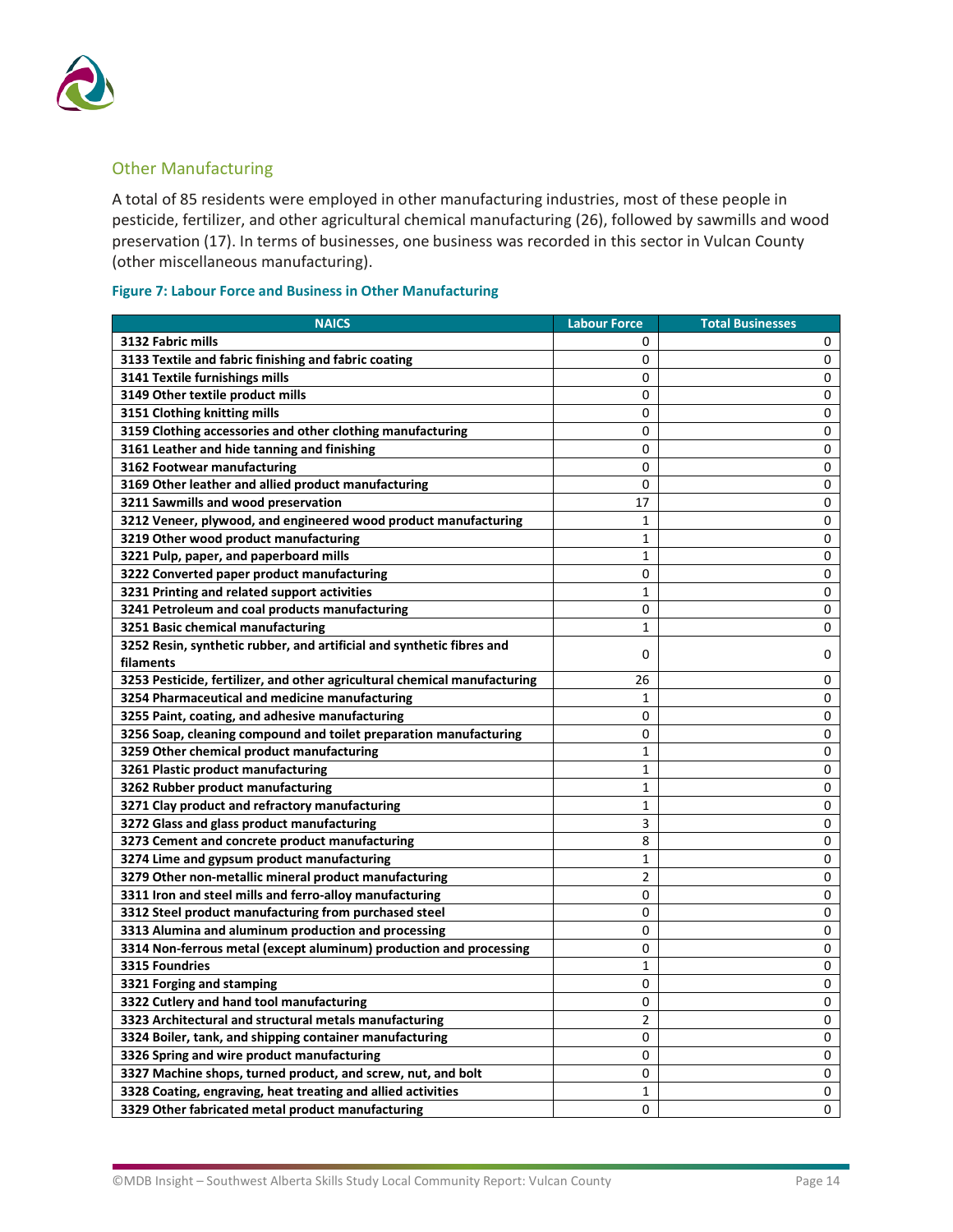

| <b>NAICS</b>                                                         | <b>Labour Force</b> | <b>Total Businesses</b> |
|----------------------------------------------------------------------|---------------------|-------------------------|
| 3331 Agricultural, construction and mining machinery manufacturing   | 0                   | 0                       |
| 3332 Industrial machinery manufacturing                              | 0                   | 0                       |
| 3333 Commercial and service industry machinery manufacturing         | $\mathbf{1}$        | 0                       |
| 3334 Ventilation, heating, A/C, and commercial refrigeration equip.  | $\mathbf{1}$        | 0                       |
| 3335 Metalworking machinery manufacturing                            | 0                   | 0                       |
| 3336 Engine, turbine, and power transmission equipment manufacturing | 0                   | 0                       |
| 3339 Other general-purpose machinery manufacturing                   | 1                   | 0                       |
| 3341 Computer and peripheral equipment manufacturing                 | 0                   | 0                       |
| 3342 Communications equipment manufacturing                          | 0                   | 0                       |
| 3343 Audio and video equipment manufacturing                         | 0                   | 0                       |
| 3344 Semiconductor and another electronic component manufacturing    | 0                   | 0                       |
| 3345 Navigational, measuring, medical and control instruments        | 1                   | 0                       |
| 3346 Manufacturing and reproducing magnetic and optical media        | 0                   | 0                       |
| 3351 Electric lighting equipment manufacturing                       | 0                   | 0                       |
| 3352 Household appliance manufacturing                               | 0                   | 0                       |
| 3353 Electrical equipment manufacturing                              | 0                   | 0                       |
| 3359 Other electrical equipment and component manufacturing          | 0                   | 0                       |
| 3361 Motor vehicle manufacturing                                     | 2                   | 0                       |
| 3362 Motor vehicle body and trailer manufacturing                    | 0                   | 0                       |
| 3363 Motor vehicle parts manufacturing                               | 2                   | 0                       |
| 3364 Aerospace product and parts manufacturing                       | 2                   | 0                       |
| 3365 Railroad rolling stock manufacturing                            | 0                   | 0                       |
| 3366 Ship and boat building                                          | 0                   | 0                       |
| 3369 Other transportation equipment manufacturing                    | 0                   | 0                       |
| 3371 Household and institutional furniture and kitchen cabinet       | 1                   | 0                       |
| 3372 Office furniture (including fixtures) manufacturing             | 1                   | 0                       |
| 3379 Other furniture-related product manufacturing                   | 0                   | 0                       |
| 3391 Medical equipment and supplies manufacturing                    | 0                   | 0                       |
| 3399 Other miscellaneous manufacturing                               | $\overline{2}$      | $\mathbf{1}$            |
| <b>Total</b>                                                         | 85                  | $\mathbf{1}$            |

Source: Manifold Data Mining, 2018 | Statistics Canada; Canadian Business Counts, December 2019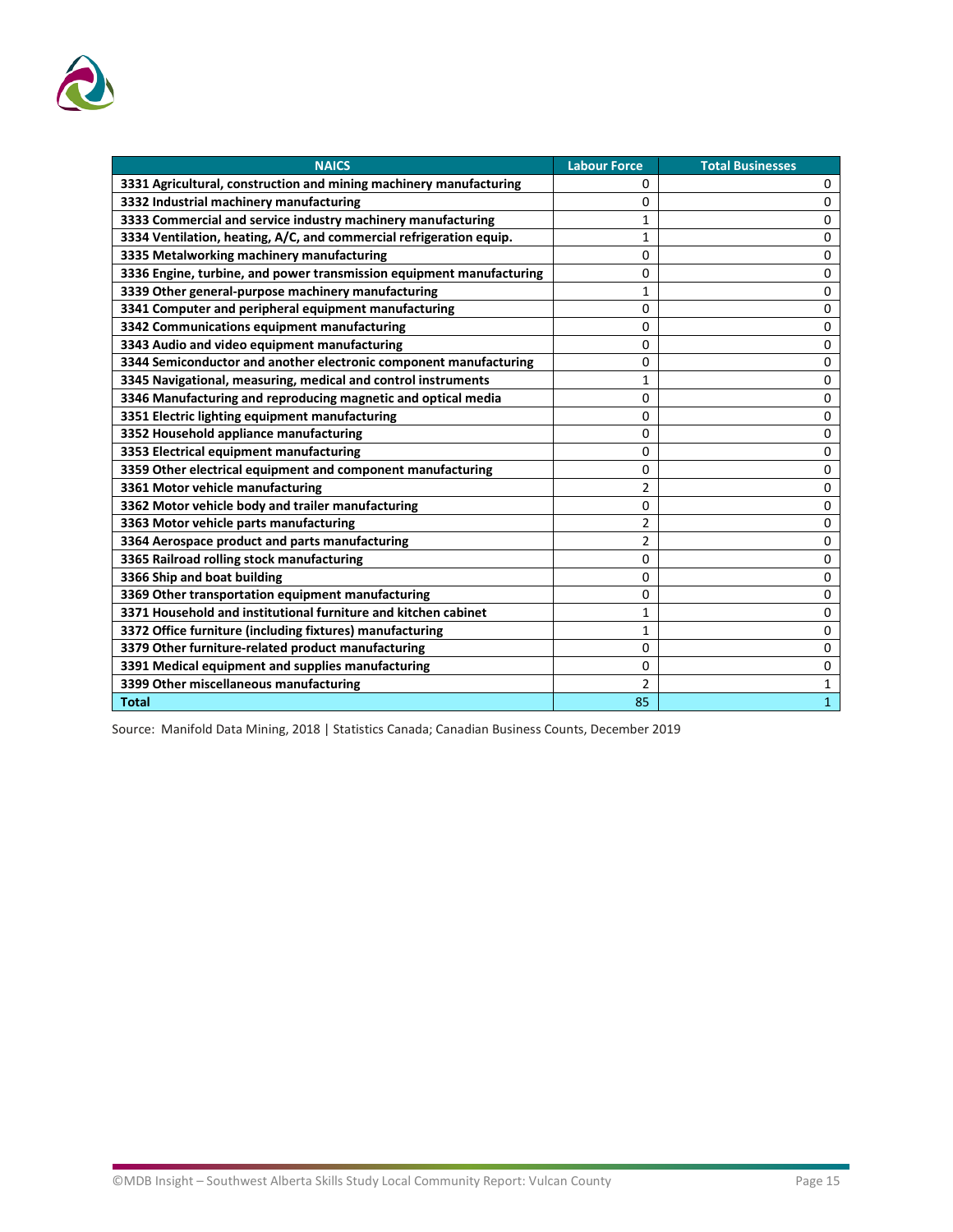

#### **Tourism**

A total of 139 residents were employed in tourism-related industries, most of these people were in fullservice restaurants and limited-service eating places (52 people). In terms of businesses, 13 were recorded in this sector in Vulcan County. Most of these businesses were full-service restaurants and limited service eating places (3).

#### **Figure 8: Labour Force and Business in Tourism Related Industries**

| <b>NAICS</b>                                                               | <b>Labour Force</b> | <b>Total Businesses</b> |
|----------------------------------------------------------------------------|---------------------|-------------------------|
| 4532 Office supplies, stationery, and gift stores                          | 0                   | 0                       |
| 4811 Scheduled air transportation                                          |                     | 0                       |
| 4812 Non-scheduled air transportation                                      | 0                   | 0                       |
| 4821 Rail Transportation                                                   | 1                   | 0                       |
| 4872 Scenic and sightseeing transportation, water                          | 0                   | 0                       |
| 5615 Travel arrangement and reservation services                           | 1                   | 0                       |
| 7111 Performing arts companies                                             | 0                   | 0                       |
| 7112 Spectator sports                                                      | 0                   | 0                       |
| 7113 Promoters (presenters) of performing arts, sports, and similar events | 3                   | 0                       |
| 7114 Agents and managers for artists, athletes, entertainers, and other    | 0                   | 0                       |
| public figures                                                             |                     |                         |
| 7115 Independent artists, writers, and performers                          | 0                   | 1                       |
| 7121 Heritage institutions                                                 |                     |                         |
| 7131 Amusement parks and arcades                                           | 0                   | 0                       |
| 7132 Gambling industries                                                   | 0                   | 0                       |
| 7139 Other amusement and recreation industries                             | 6                   | 2                       |
| 7211 Traveller accommodation                                               | 9                   | $\overline{2}$          |
| 7212 Recreational vehicle (RV) parks and recreational camps                | 0                   | 1                       |
| 7213 Rooming and boarding houses                                           | 8                   | 0                       |
| 7223 Special food services                                                 | 6                   | 2                       |
| 7224 Drinking places (alcoholic beverages)                                 | 0                   | 1                       |
| 7225 Full-service restaurants and limited service eating places            | 52                  | 3                       |
| <b>Total</b>                                                               | 88                  | 13                      |

Source: Manifold Data Mining, 2018 | Statistics Canada; Canadian Business Counts, December 2019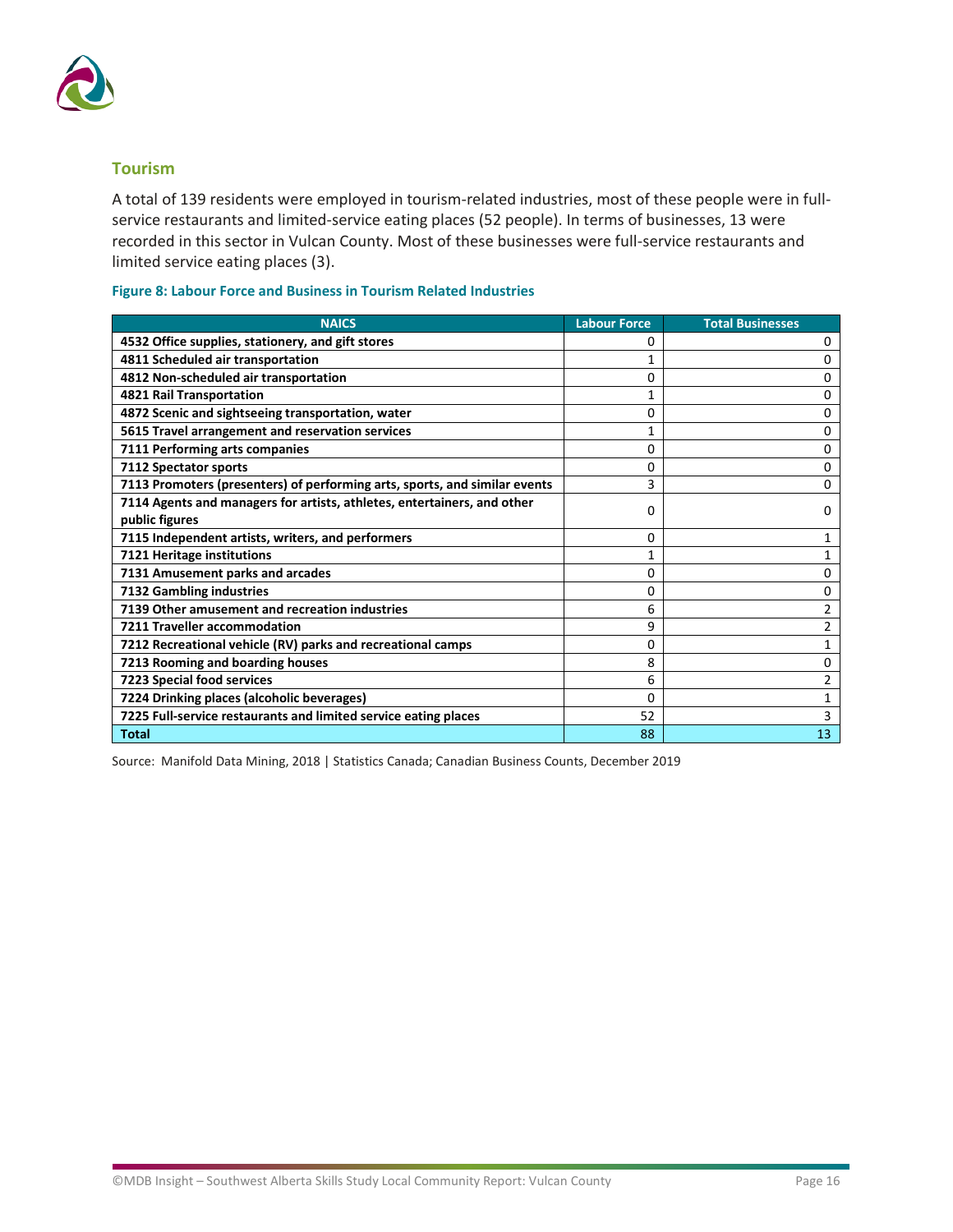

#### **Transportation Logistics and Warehousing**

A total of 122 residents were employed in transportation logistics and warehousing industries; most of these people were employed in general freight trucking (33 people), and other miscellaneous merchant wholesalers (14 people). In terms of businesses, a total of 20 businesses were recorded in this sector in Vulcan County. Most of these businesses were in general freight trucking (11).

| Figure 9: Labour Force and Business in Transportation Logistics and Warehousing |  |  |  |  |
|---------------------------------------------------------------------------------|--|--|--|--|
|---------------------------------------------------------------------------------|--|--|--|--|

| <b>NAICS</b>                                                                   | <b>Labour Force</b> | <b>Total Businesses</b> |
|--------------------------------------------------------------------------------|---------------------|-------------------------|
| 4111 Farm product merchant wholesalers                                         | 0                   | 3                       |
| 4121 Petroleum and petroleum products merchant wholesalers                     | 0                   | 0                       |
| 4131 Food merchant wholesalers                                                 | 0                   | 0                       |
| 4132 Beverage merchant wholesalers                                             | 0                   | 0                       |
| 4133 Cigarette and tobacco product merchant wholesalers                        | 0                   | 0                       |
| 4142 Home entertainment equipment and household appliance merchant             | 0                   |                         |
| wholesalers                                                                    |                     | 0                       |
| 4143 Home furnishings merchant wholesalers                                     | 0                   | 0                       |
| 4144 Personal goods merchant wholesalers                                       | 0                   | 0                       |
| 4145 Pharmaceuticals, toiletries, cosmetics, and sundries merchant             | 0                   | 0                       |
| wholesalers                                                                    |                     |                         |
| 4151 Motor vehicle merchant wholesalers                                        | 0                   | 0                       |
| 4152 New motor vehicle parts and accessories merchant wholesalers              | 0                   | 0                       |
| 4153 Used motor vehicle parts and accessories merchant wholesalers             | 0                   | 0                       |
| 4161 Electrical, plumbing, heating and air-conditioning equipment and          | 13                  | 0                       |
| supplies merchant wholesalers                                                  |                     |                         |
| 4162 Metal service centres                                                     | 0                   | 0                       |
| 4163 Lumber, millwork, hardware, and other building supplies merchant          | 0                   | 0                       |
| wholesalers                                                                    |                     |                         |
| 4171 Farm, lawn and garden machinery and equipment merchant                    | 1                   | 0                       |
| wholesalers                                                                    |                     |                         |
| 4172 Construction, forestry, mining, and industrial machinery, equipment,      | 5                   | 0                       |
| and supplies merchant wholesalers                                              |                     |                         |
| 4173 Computer and communications equipment and supplies merchant               | 4                   | 0                       |
| wholesalers                                                                    |                     |                         |
| 4179 Other machinery, equipment, and supplies merchant wholesalers             | 4                   | 1                       |
| 4182 Paper, paper product and disposable plastic product merchant              | 2                   | 0                       |
| wholesalers                                                                    | 2                   | 1                       |
| 4183 Agricultural supplies merchant wholesalers                                |                     |                         |
| 4184 Chemical (except agricultural) and allied product merchant<br>wholesalers | 2                   | 0                       |
| 4189 Other miscellaneous merchant wholesalers                                  | 14                  | 0                       |
| 4191 Business-to-business electronic markets, and agents and brokers           | 0                   | 0                       |
| 4811 Scheduled air transportation                                              | 1                   | 0                       |
| 4812 Non-scheduled air transportation                                          | 0                   | 0                       |
| 4821 Rail Transportation                                                       | $\mathbf{1}$        | 0                       |
| 4841 General freight trucking                                                  | 33                  | 11                      |
| 4842 Specialized freight trucking                                              | 3                   | 4                       |
| 4851 Urban transit systems                                                     | 0                   | 0                       |
| 4852 Interurban and rural bus transportation                                   | 0                   | 0                       |
| 4853 Taxi and limousine service                                                | 10                  | 0                       |
| 4854 School and employee bus transportation                                    | 12                  | 0                       |
| 4855 Charter bus industry                                                      | 0                   | 0                       |
| 4859 Other transit and ground passenger transportation                         | 0                   | 0                       |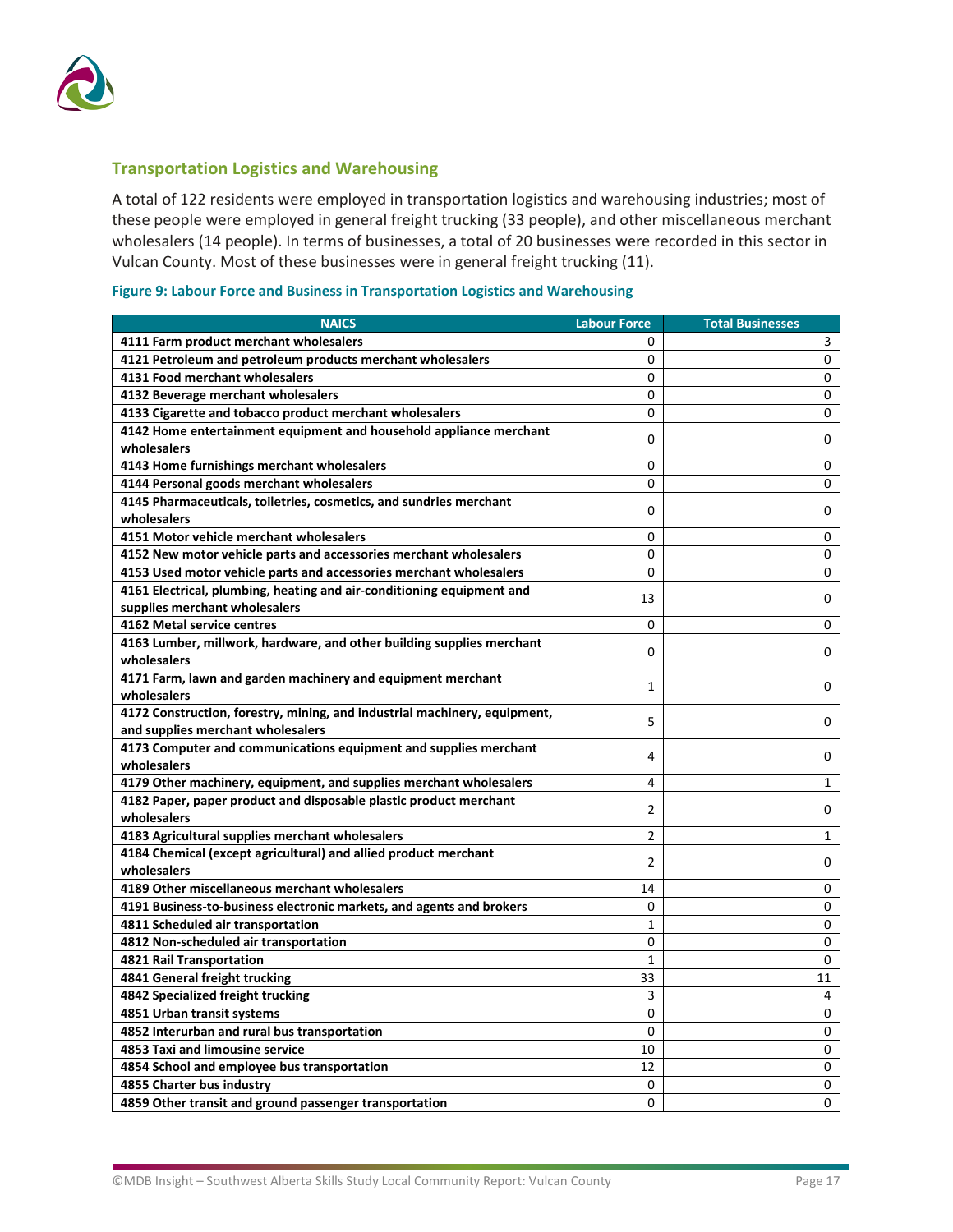

| <b>NAICS</b>                                      | <b>Labour Force</b> | <b>Total Businesses</b> |
|---------------------------------------------------|---------------------|-------------------------|
| 4862 Pipeline transportation of natural gas       |                     |                         |
| 4869 Other pipeline transportation                | O                   |                         |
| 4871 Scenic and sightseeing transportation, land  | 0                   |                         |
| 4872 Scenic and sightseeing transportation, water | O                   |                         |
| 4881 Support activities for air transportation    | 2                   |                         |
| 4882 Support activities for rail transportation   | 0                   |                         |
| 4883 Support activities for water transportation  | Ω                   |                         |
| 4884 Support activities for road transportation   | O                   |                         |
| 4885 Freight transportation arrangement           | 0                   |                         |
| 4889 Other support activities for transportation  | $\Omega$            |                         |
| 4911 Postal service                               |                     |                         |
| <b>4921 Couriers</b>                              | ٠                   |                         |
| 4922 Local messengers and local delivery          | O                   |                         |
| 4931 Warehousing and storage                      | 10                  |                         |
| 5615 Travel arrangement and reservation services  |                     |                         |
| Total                                             | 122                 | 20                      |

Source: Manifold Data Mining, 2018 | Statistics Canada; Canadian Business Counts, December 2019

#### **Agriculture**

A total of 897 residents were employed in agriculture industries, most of these people were employed in farms - except greenhouses and aquaculture (883 people). In terms of businesses, a total of 458 businesses were recorded in this sector in Vulcan County. Most of these businesses were farms - except greenhouses and aquaculture (432), and support activities for farms (19).

#### **Figure 10: Labour Force and Business in Agriculture**

| <b>NAICS</b>                                                            | <b>Labour Force</b> | <b>Total Businesses</b> |
|-------------------------------------------------------------------------|---------------------|-------------------------|
| 1110 Farms (except Greenhouses and Aquaculture) (1111 to 1124 and 1129) | 883                 | 432                     |
| 1114 Greenhouse, nursery, and floriculture production                   | 11                  |                         |
| 1125 Aquaculture                                                        | O                   |                         |
| 1141 Fishing                                                            | o                   |                         |
| 1142 Hunting and trapping                                               |                     |                         |
| 1150 Support activities for farms (1151 and 1152)                       | 0                   | 19                      |
| 1153 Support activities for forestry                                    | O                   |                         |
| 4111 Farm product merchant wholesalers                                  | 0                   | 3                       |
| 4131 Food merchant wholesalers                                          |                     |                         |
| 4132 Beverage merchant wholesalers                                      | o                   |                         |
| 4133 Cigarette and tobacco product merchant wholesalers                 |                     |                         |
| 4171 Farm, lawn and garden machinery and equipment merchant wholesalers |                     |                         |
| 4183 Agricultural supplies merchant wholesalers                         | ำ                   |                         |
| <b>Total</b>                                                            | 897                 | 458                     |

Source: Manifold Data Mining, 2018 | Statistics Canada; Canadian Business Counts, December 2019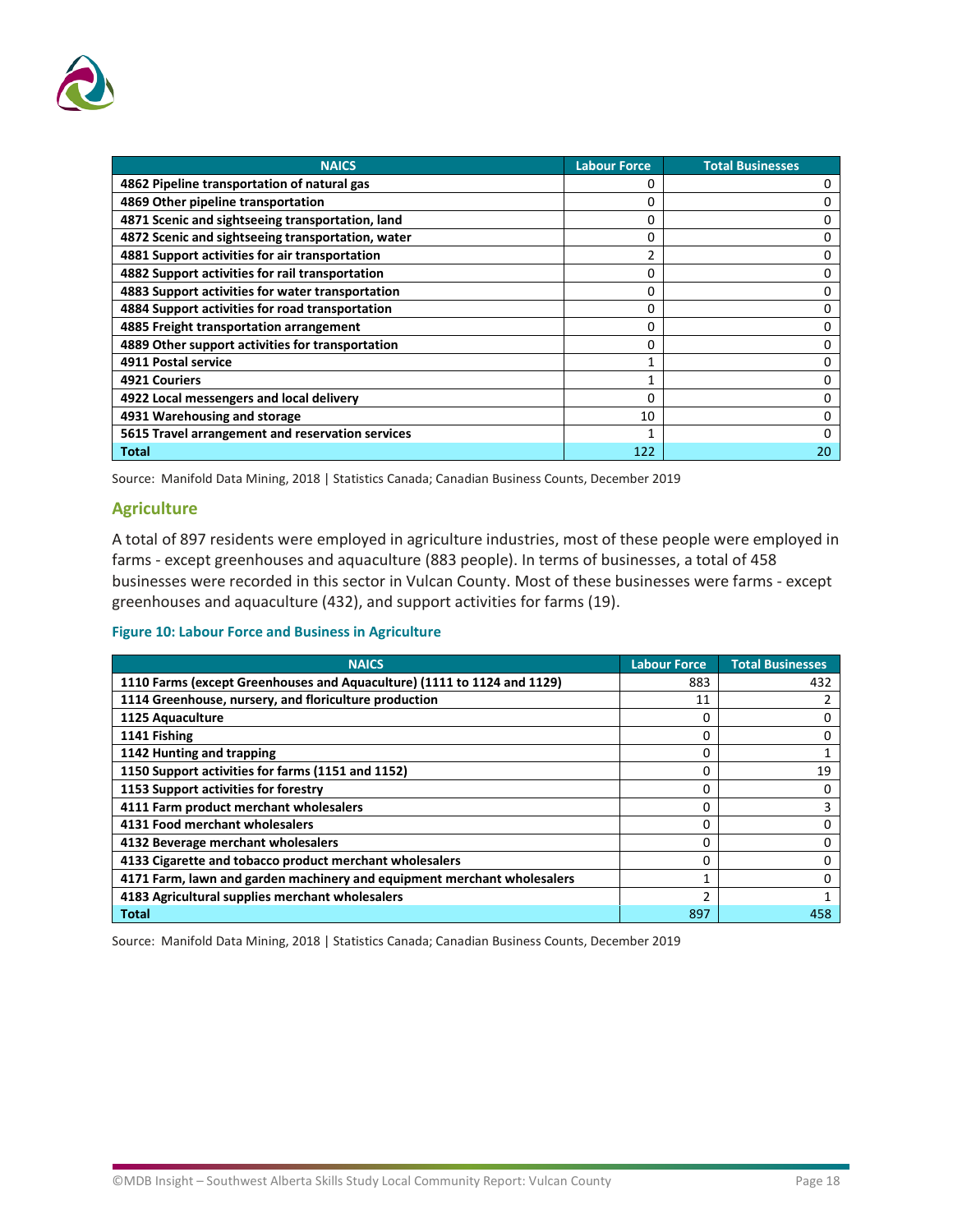

#### **Healthcare and Social Assistance**

A total of 157 residents were employed in the healthcare and social assistance sector; most of these people were employed in hospitals (65 people) and individual and family services (31 people). In terms of businesses, one business was recorded in this sector in Vulcan County (individual and family services).

#### **Figure 11: Labour Force and Business in Healthcare and Social Assistance**

| <b>NAICS</b>                                                             | <b>Labour Force</b> | <b>Total Businesses</b> |
|--------------------------------------------------------------------------|---------------------|-------------------------|
| <b>6211 Offices of Physicians</b>                                        |                     |                         |
| <b>6212 Offices of Dentists</b>                                          | 4                   |                         |
| <b>6213 Offices of Other Health Practitioners</b>                        |                     |                         |
| 6214 Out-patient care centres                                            | 3                   |                         |
| 6215 Medical and Diagnostic Laboratories                                 | 9                   | Ω                       |
| <b>6216 Home Health Care Services</b>                                    | 4                   |                         |
| 6219 Other Ambulatory Health Care Services                               |                     | Ω                       |
| 6220 Hospitals (6221 to 6223)                                            | 65                  |                         |
| 6230 Nursing and residential care facilities (6231 to 6239)              | 30                  |                         |
| 6241 Individual and Family Services                                      | 31                  |                         |
| 6242 Community Food and Housing, and Emergency and Other Relief Services |                     |                         |
| <b>6243 Vocational Rehabilitation Services</b>                           |                     |                         |
| 6244 Child day-care services                                             | 10                  |                         |
| <b>Total</b>                                                             | 157                 |                         |

Source: Manifold Data Mining, 2018 | Statistics Canada; Canadian Business Counts, December 2019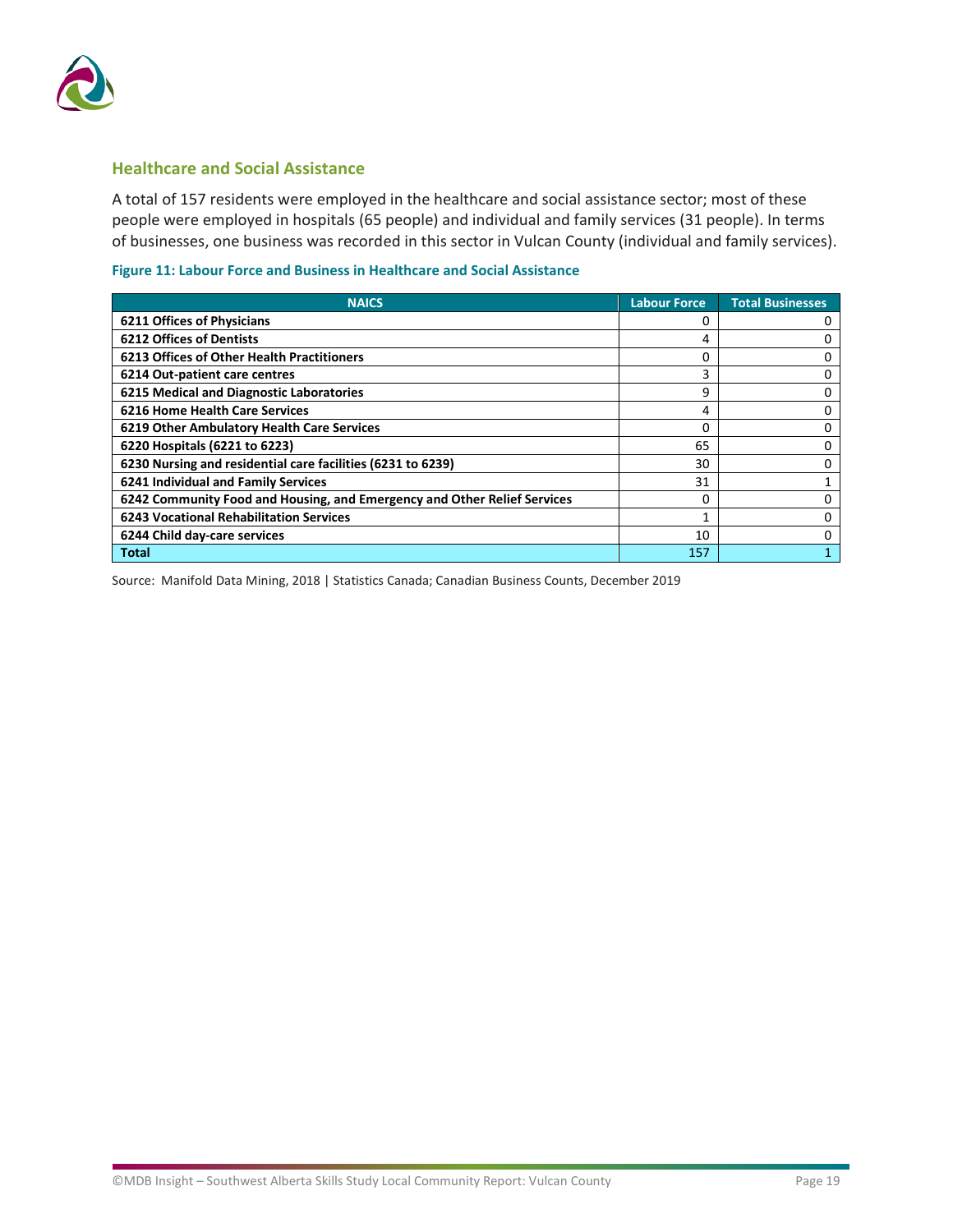

### <span id="page-23-0"></span>2.3 Education Pipeline and Graduation Rates/Patterns

During the last five years, an average of 106 students per year have enrolled in grade 12 in schools within Vulcan County, including the Town of Vulcan, which accounted for the vast majority of students. The numbers show a slight decline in grade 12 enrollments from 2015 to 2019. If the number of finalyear secondary students remains constant for the next five years, this will result in approximately 530 new young workers graduating secondary school and beginning post-secondary education/training or entering the workforce. While the number of expected graduated higher than the anticipated demand for new workers in the county, Vulcan County's ability to provide labour will depend on the career paths that these students pursue. To ensure that there is an adequate number of qualified individuals within each discipline, the County will require a pipeline of young workers that is proportionate to the employment needs and opportunities in the local labour market.



#### **Figure 12: Grade 12 Enrollment in Vulcan County 2015-2019**

Source: Alberta Open Data[. https://open.alberta.ca/opendata/high-school-enrollments-by-municipality](https://open.alberta.ca/opendata/high-school-enrollments-by-municipality)

In terms of post-secondary graduates, the data was divided into college graduates and university graduates to identify those individuals within the skill levels with A (university education) and B (college education). The data presented bellow identifies individuals who completed a program at a public postsecondary institution in the Lethbridge Service Area. These institutions include the University of Lethbridge and Lethbridge College.

#### University Education

Most of the individuals who graduated from the University of Lethbridge between 2014 and 2019 obtained a degree in business, followed by languages, social sciences, arts, and humanities.

|  |  |  | Figure 13: Estimates of numbers of graduates - University of Lethbridge (2014 to 2019) |
|--|--|--|----------------------------------------------------------------------------------------|
|  |  |  |                                                                                        |

| <b>Program Band</b>                             | 2014-2015 | 2015-2016 | 2016-2017 | 2017-2018 | 2018-2019 | <b>Total</b> |
|-------------------------------------------------|-----------|-----------|-----------|-----------|-----------|--------------|
| <b>Business</b>                                 | 470       | 461       | 473       | 448       | 409       | 2,261        |
| <b>Education</b>                                | 239       | 245       | 252       | 226       | 249       | 1,211        |
| <b>Health Science</b>                           | 383       | 381       | 324       | 317       | 332       | 1,737        |
| Languages, Social Sciences, Arts & Humanities   | 457       | 458       | 428       | 414       | 424       | 2,181        |
| Legal & Security                                | 0         | 0         | 0         | 0         | 0         |              |
| <b>Physical, Natural &amp; Applied Sciences</b> | 235       | 242       | 251       | 266       | 266       | 1,260        |
| Recreation                                      | 95        | 94        | 99        | 90        | 92        | 470          |
| <b>Trades &amp; Technologists</b>               | 0         | 0         | 0         | 0         | 0         |              |
| Total                                           | 1,879     | 1.881     | 1,827     | 1.761     | 1,772     | 9,120        |

Source: LERS Cube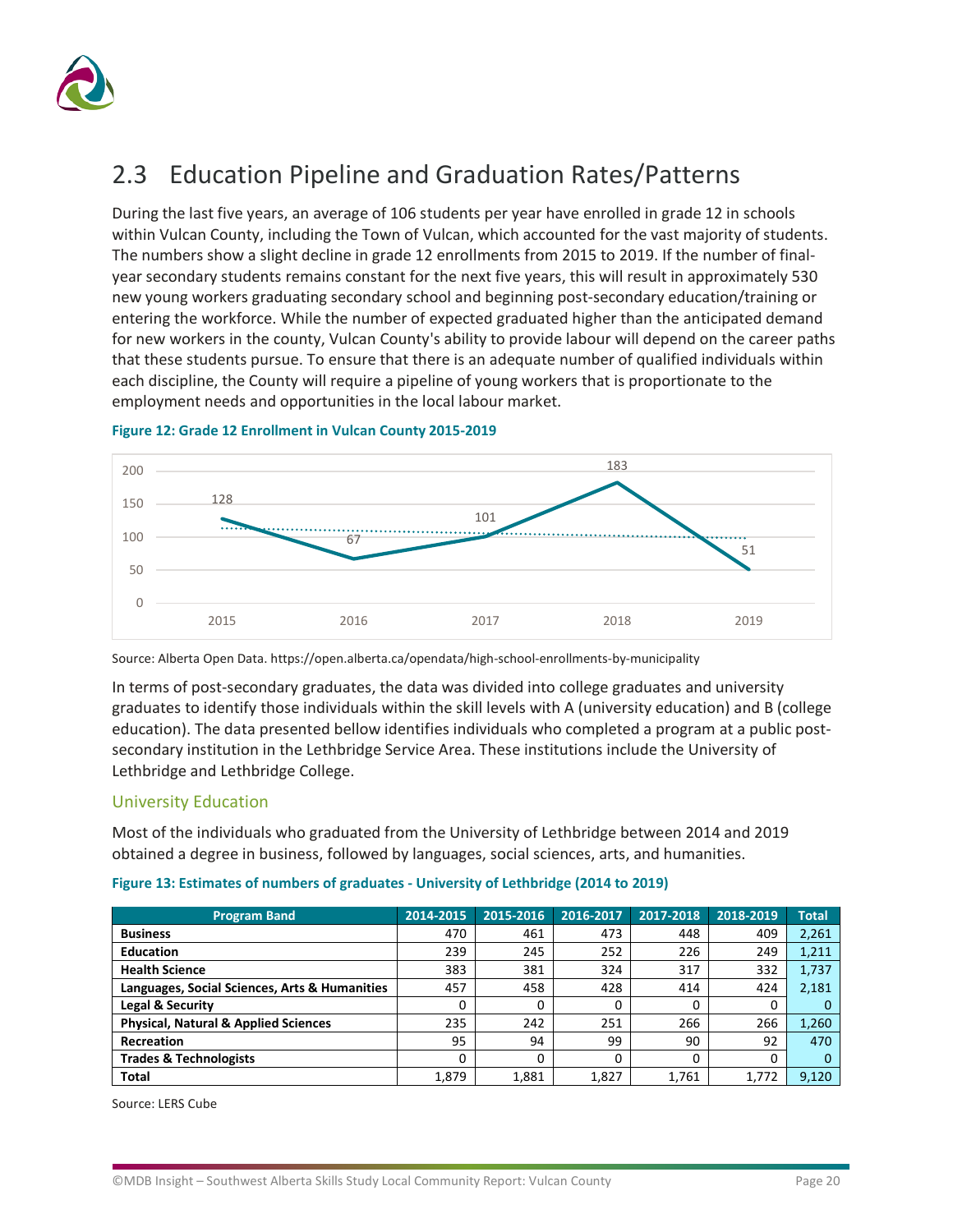

#### College Education

Most of the individuals who graduated from Lethbridge College between 2014 and 2019 obtained a diploma in trades and technologies, followed by health science, and legal and security.

| <b>Program Band</b>                             | 2014-2015 | 2015-2016 | 2016-2017 | 2017-2018 | 2018-2019 | <b>Total</b> |
|-------------------------------------------------|-----------|-----------|-----------|-----------|-----------|--------------|
| <b>Business</b>                                 | 161       | 148       | 162       | 137       | 148       | 756          |
| <b>Education</b>                                | 12        | 21        | 38        | 47        | 39        | 157          |
| <b>Health Science</b>                           | 362       | 336       | 313       | 308       | 363       | 1,682        |
| Languages, Social Sciences, Arts & Humanities   | 229       | 159       | 186       | 164       | 197       | 935          |
| Legal & Security                                | 200       | 144       | 211       | 220       | 302       | 1,077        |
| <b>Physical, Natural &amp; Applied Sciences</b> | 183       | 181       | 192       | 212       | 239       | 1,007        |
| Recreation                                      | 16        | 15        | 20        | 18        | 18        | 87           |
| <b>Trades &amp; Technologists</b>               | 393       | 396       | 378       | 361       | 312       | 1,840        |
| <b>Total</b>                                    | 1,556     | 1,400     | 1,500     | 1,467     | 1,618     | 7,541        |

Source: LERS Cubes

#### **Figure 15: Lethbridge Service Area – Innovation and Advanced Education Alberta**



Source: Alberta Ministry of Innovation and Advanced Education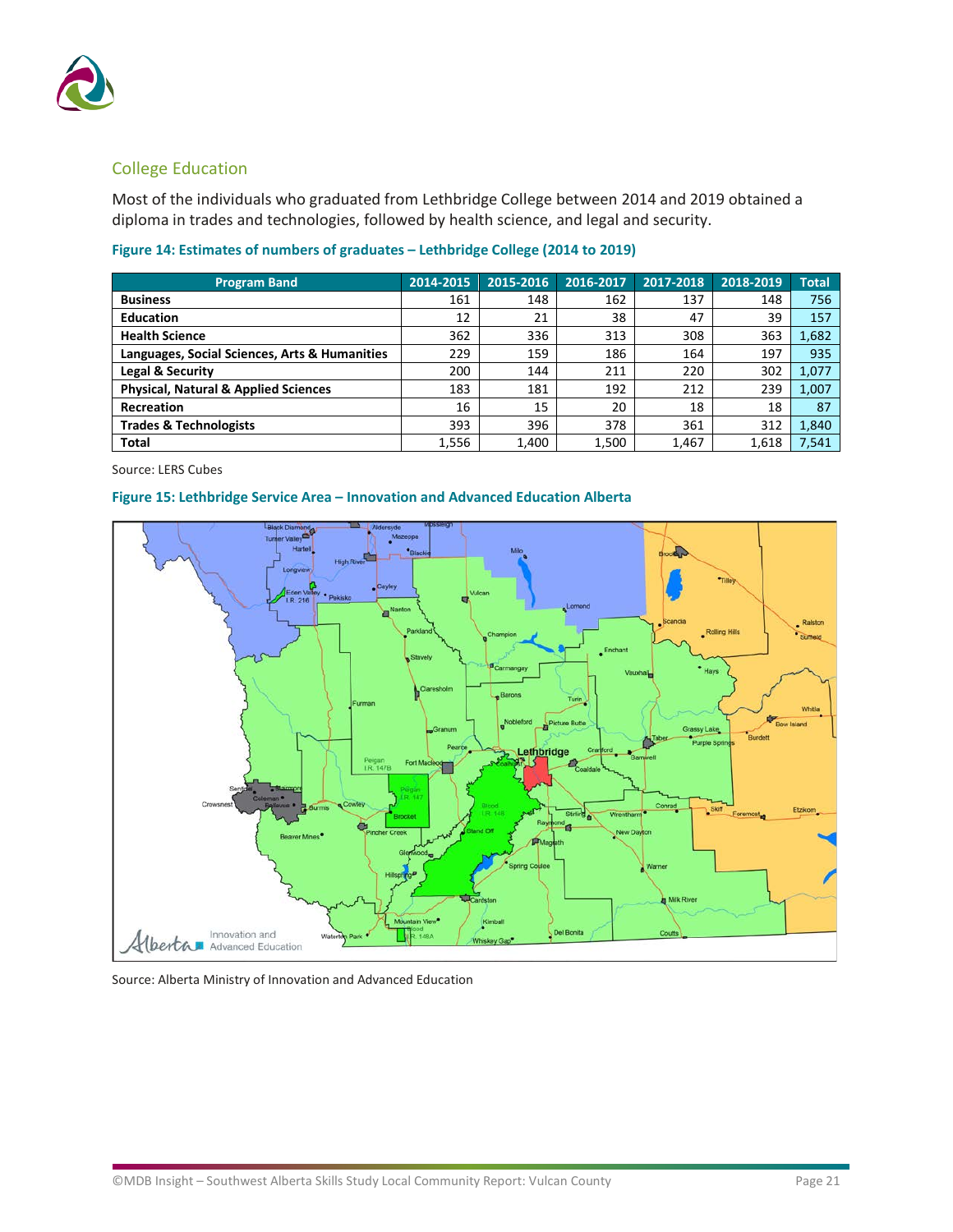

# <span id="page-25-0"></span>3. Community Engagement

Engagement activities were designed to encourage participants across Southwest Alberta to share their experiences and insights related to workforce issues and challenges, and gaps and opportunities that would improve the region's positioning in having a strong pipeline of talent. The comments in this section reflect the views, perceptions, and opinions as received. They have not been vetted for accuracy, instead reflect individual participant perspectives and viewpoints. Insights gathered, and conclusions drawn from the engagement and consultation activities reflect the collective responses. They should not be taken as generalizations about all employers or job seekers within the study area.

A wide range of inputs from approximately 780 individuals in the Study Area has help form this local consultation and engagement report. Drawing from the extensive consultative initiatives that were held between February and June 2020, this report offers a synopsis of the emerging themes and priorities that have evolved through a comprehensive analysis of all inputs relating to Vulcan County. These themes and priorities that reflect the perceptions of participants.

### <span id="page-25-1"></span>3.1 Business Telephone Survey

Employer surveys were completed across the Southwest Region through direct telephone interviews and supplemented with an online web link to allow for flexible participation. The activity was interrupted and delayed as a result of COVID-19 emergency measures causing businesses to close temporarily. The data collection was separated into two parts. Part one ran until mid-March, resulted in 309 completed surveys. To achieve the goal of 400 total completes, the survey was relaunched in late May, resulting in an additional 95 completes, surpassing our goal. The part two survey was revised to include several COVID-19 specific questions to inform how the pandemic has influenced skills requirements.

The part one survey gathered 11 completes from Vulcan County, whereas part two totalled four. The purpose of this section of the report is to highlight key insights from the survey that are relevant to Vulcan County. Since the sample was not enough to develop statistically significant data for Vulcan County, themes from the SouthGrow region have been included below. For the results from the entire study, see the Southwest Alberta Regional Skills Study Consultation Input Summary Report.

### <span id="page-25-2"></span>**3.1.1 Local Employer Survey Part 1**

#### Profile of Local Businesses and Employees

NOTE: Numbers of respondents varied per question, causing a variance in the number of businesses noted in question analysis.

- **Business location –** Out of the 309 business survey respondents, 117 were located within the SouthGrow region and 88% considered themselves to be locally owned and operated, in line with the overall Study Area at 86%.
- **Years of operation –** 86% of respondents stated they had been in operation for more than ten years. Only one of the respondents indicated that they were new businesses less than a year old, and 7% stated that they had been in operation for 6 to 10 years.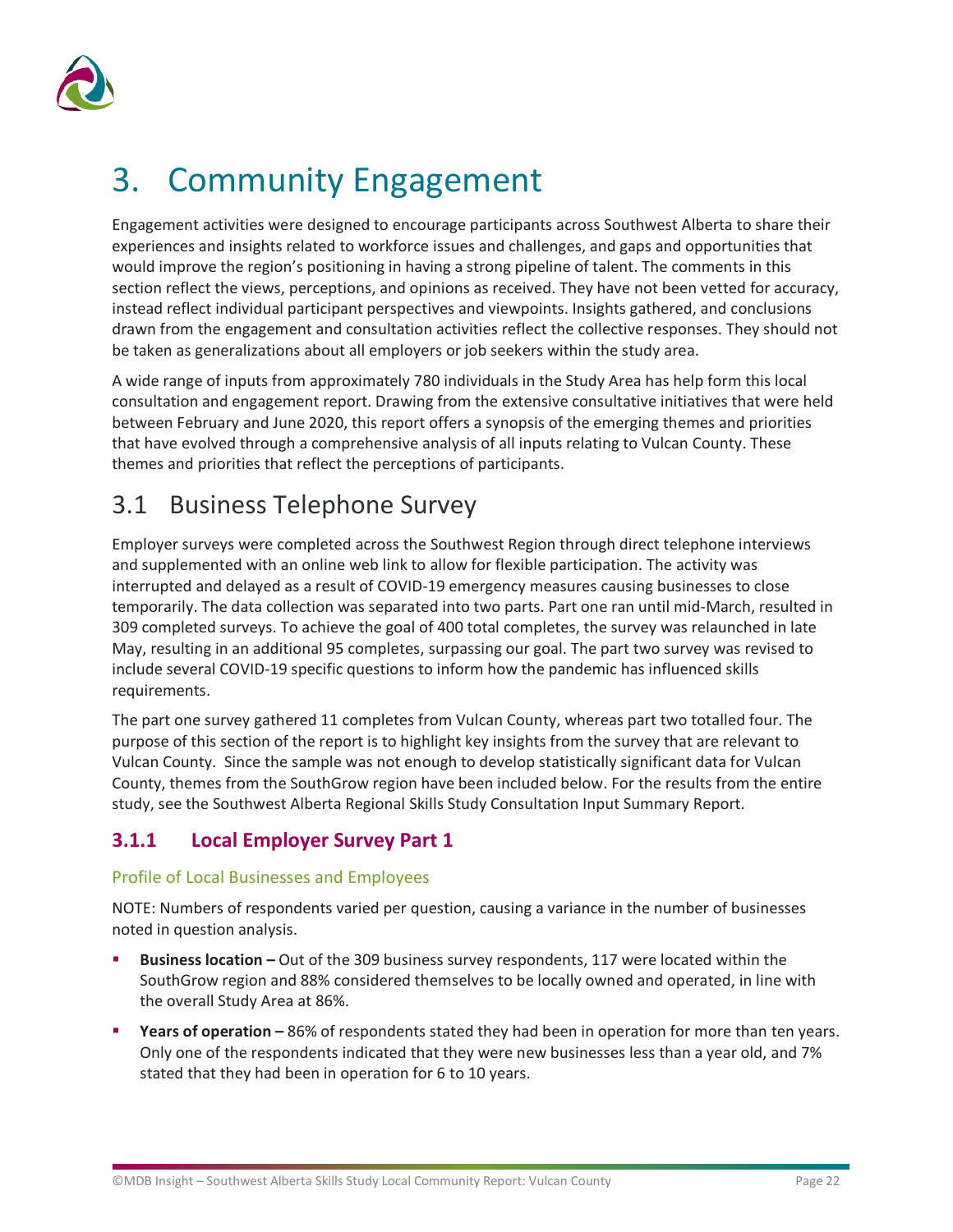

- **Industry type –** The top industry types included: agriculture (35%), general manufacturing (7%), transportation (4%) and health and social assistance (4%). Agriculture was the largest category across the study region, at 19%.
- **Total number of employees –** 64% of respondent's businesses were small, with between 1 to 10 employees.
- **High level of business satisfaction –** Overall, 90% of SouthGrow respondents indicated that they were either 'very satisfied' or 'somewhat satisfied' with operating a business in the region.

#### **Key Business Talent Attraction and Retention Satisfaction Indicators**

- **Key challenges related to recruiting, hiring, and retaining employees –** 54% of businesses indicated having experienced challenges recruiting or retaining employees. Of the businesses experiencing challenges, 92% reported that the availability of qualified candidates was either 'a significant' or 'somewhat of a challenge.' This was followed by 49% for the perceptions of liveability within the community and 38% regarding the availability of affordable housing.
	- 47% of Vulcan County respondents indicated that they had faced a challenge in recruiting or retaining talent in a specific occupation. Of those that faced challenges, 100% of Vulcan County respondents indicated that the availability of qualified candidates was either 'a significant' or 'somewhat of a challenge,' followed by the perception of livability within the community (57%).
- **Difficult skills, knowledge and/or abilities to hire or retain –** Skilled trades (e.g. plumbers, painters) and workers with strong technical skills were the most challenging sectors.
- **12-month hiring intentions –** Nearly half (47%) from SouthGrow indicated that they are planning to hire new employees within the coming year, slightly lower than the overall results in the survey area of 52%.
	- 35% of Vulcan County respondents indicated that they are planning to hire new employees within the coming year.
- **In-demand occupations/positions –** The top three mentioned occupations/positions in demand were: cashiers/helpers/general labourers, sales/service workers and skilled trades.
- **Level of satisfaction regarding workforce development –** 75% of respondents were 'very satisfied' or 'somewhat satisfied' with professional development opportunities for staff; 57% with the availability of prime-working-aged people (ages 25-54) in the region, and 67% for the availability of workers with the appropriate education
	- Conversely, 52% were 'very dissatisfied' or 'somewhat dissatisfied' with the availability of a trained local workforce to recruit from and government and non-profit/community support activities 48%.
	- 45% of SouthGrow businesses were somewhat or very dissatisfied with the availability of experienced workers in their industry. Overall, these factors indicate that while workers are abundant with the appropriate level of education, there is a disconnect between this education and the tangible skills employees bring into the workforce.
	- 79% of Vulcan County respondents were either 'very satisfied' or 'somewhat satisfied' with the overall availability of qualified workers, availability of prime-working-aged people (ages 25-54) and 73% with the availability of workers with the appropriate education.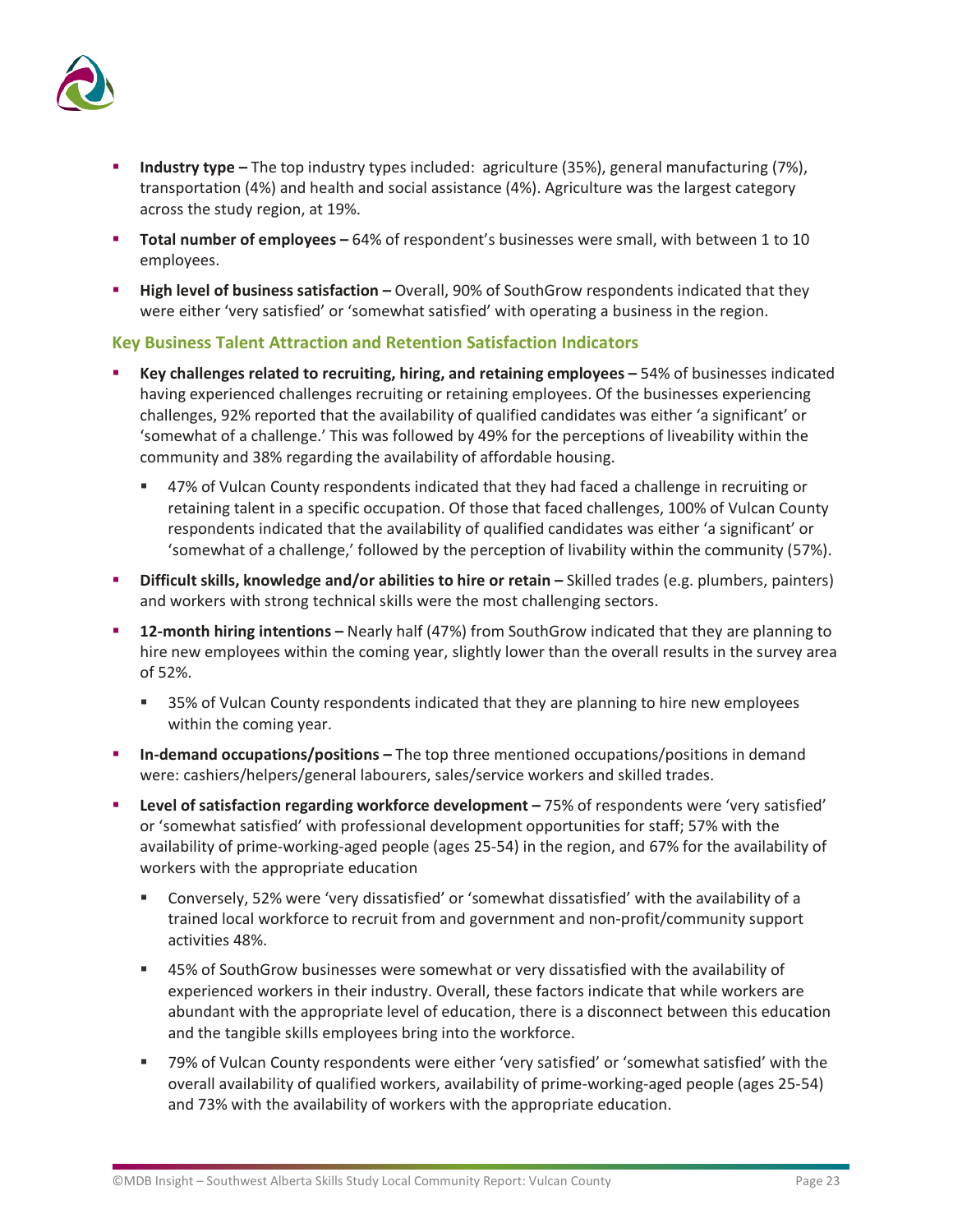

 **Likelihood of staying in the region –** Slightly above half of the SouthGrow respondents (54%) indicated that difficulties with skilled labour retention or recruitment are 'likely,' 'somewhat likely,' or 'very likely' to influence their decision to stay operating within the region.

#### **Support Requirements**

- **Needed educational/training services –** The most commonly mentioned educational training or certification programs included: more class 1 and class 3 drivers licence training programs, more significant training for students and youths on increasing soft skill development. Technical and skilled trade development was also deemed necessary.
	- Vulcan respondents mentioned the need for more agricultural certification, apprenticeship training courses and early childhood education training. More significant financial support to reduce training costs and more promotion of existing services were also identified. These responses differ slightly from the overall survey region who identified more technical and skilled trade-related courses and training aimed at developing 'soft skills.'
- **Tendency to hire local talent –** 62% of SouthGrow respondents indicated that they do not recruit labour from outside of the region, in line with the 67% reported the survey area. When hiring outside of the region, other areas in Alberta was the most common choice, followed by BC and Saskatchewan.
- **Limited R&D investments within SouthGrow –** 60% of SouthGrow respondents indicated that they do not allocate any percentage of revenue towards R&D activities. Of those firms that do engage with R&D, 32% spend less than 10% of total revenue.
- **Talent retention and recruitment should be prioritized in this strategy –** 24% of SouthGrow respondents felt that recruitment of talent is the most crucial labour force issue, followed by retention of talent to the area 22%. Respondents also felt that better understanding what the region has to offer needs significant focus. Overall, these results fall in line with the broader survey area responses.
- **Current employee retention and attraction tactics –** More competitive wages and benefits were the most common tactics to increase employee retention and attraction, followed by investments in professional development opportunities.
- **Spending on professional development activities –** Of those respondents who knew their professional development spend, 19% of SouthGrow respondents indicated that they do not spend anything. Of those that do spend money on professional development, 41% spend between \$1 and \$1,000 on development activities. When asked what they expect their professional development spend to total the following five years, 39% of respondents felt that it would increase, whereas 44% felt it would remain the same.
- **Encouraging employee training and development –** 84% indicated that they 'strongly agree' or 'somewhat agree' that they encourage and support employees that want to learn new skills by helping them complete accredited training programs even if it costs them more.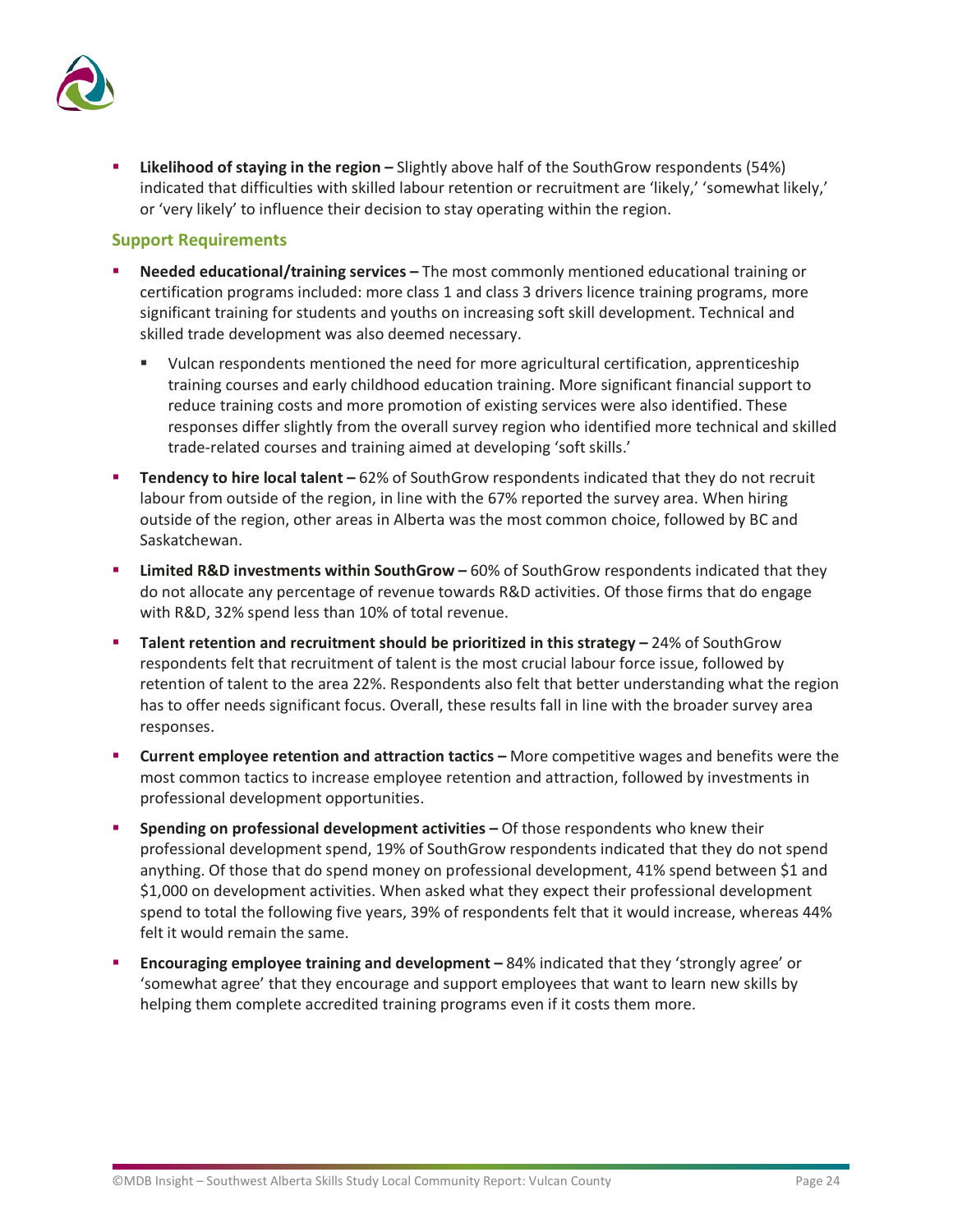

#### **Hiring Immigrant Workers**

- **ESL/Language barriers are the most mentioned factor impeding SouthGrow businesses hiring immigrant workers** – Followed by concerns that qualifications/professional designations do not meet the Canadian standard and adequate resumes. A minority (36%) indicated they do not have any barriers to hiring immigrant workers; this was lower in SouthGrow compared to Lethbridge and SouthWest Alberta at 50%, respectively.
- **Information and support services needed to increase immigrant hiring -** Improved access to language and culture training was the most mentioned support service that would increase businesses' likelihood of hiring immigrant workers, followed by information on where to recruit specific skill sets outside the country and settlement support services.
- **The preferred method to obtain further immigration support and information –** The sharing of best practices (86%), Webinars (83%), and ESL Providers (72%) were the top-ranked preferences by SouthGrow businesses on engaging with further immigration support information.

#### <span id="page-28-0"></span>**3.1.2 Local Employer Survey Part 2**

The purpose of this section of the report is to highlight key insights from the survey that are relevant to Vulcan County. Since the sample was not enough to develop statistically significant data for Vulcan County, the themes from the SouthGrow region have been included below. For the results from the entire study, see the Southwest Alberta Regional Skills Study Consultation Input Summary Report.

#### **Profile of Local Businesses and employees**

- **Businesses type –** Of the 25 SouthGrow businesses included in this survey, the majority (88%) are locally owned and operated, compared to 81% for the entire survey region
- **Years of operation** All of the SouthGrow business respondents had been in operation for more than ten years (100%), higher than the survey region at 83%
- **Industry type –** The most common industry represented was agriculture (48%). Most of the other respondents listed 'other industries,' which included firms with professional services and retail.
- **Total number of employees –** The majority of SouthGrow businesses surveyed were small businesses with ten or fewer employees (76% of respondents), 5 percent more than the entire survey area. 20% were medium to large businesses with 11 to 50 employees.
- **SouthGrow businesses are very satisfied with operating in the Southwest Alberta Region –** 100% of surveyed firms indicated that they were either 'very satisfied' or 'somewhat satisfied,' which is 6% higher than the overall results gained from the survey region.

#### **Pre-COVID-19**

 **Workforce Challenges –** 54% of respondents have experienced challenges in recruiting or retaining employees. Of employers that have experienced challenges, 56% indicated the availability of qualified candidates as either a 'significant challenge' or 'somewhat of a challenge. Other challenges included language barriers (32%), ageing workforce/retirement (28%) and the availability of affordable housing (28%).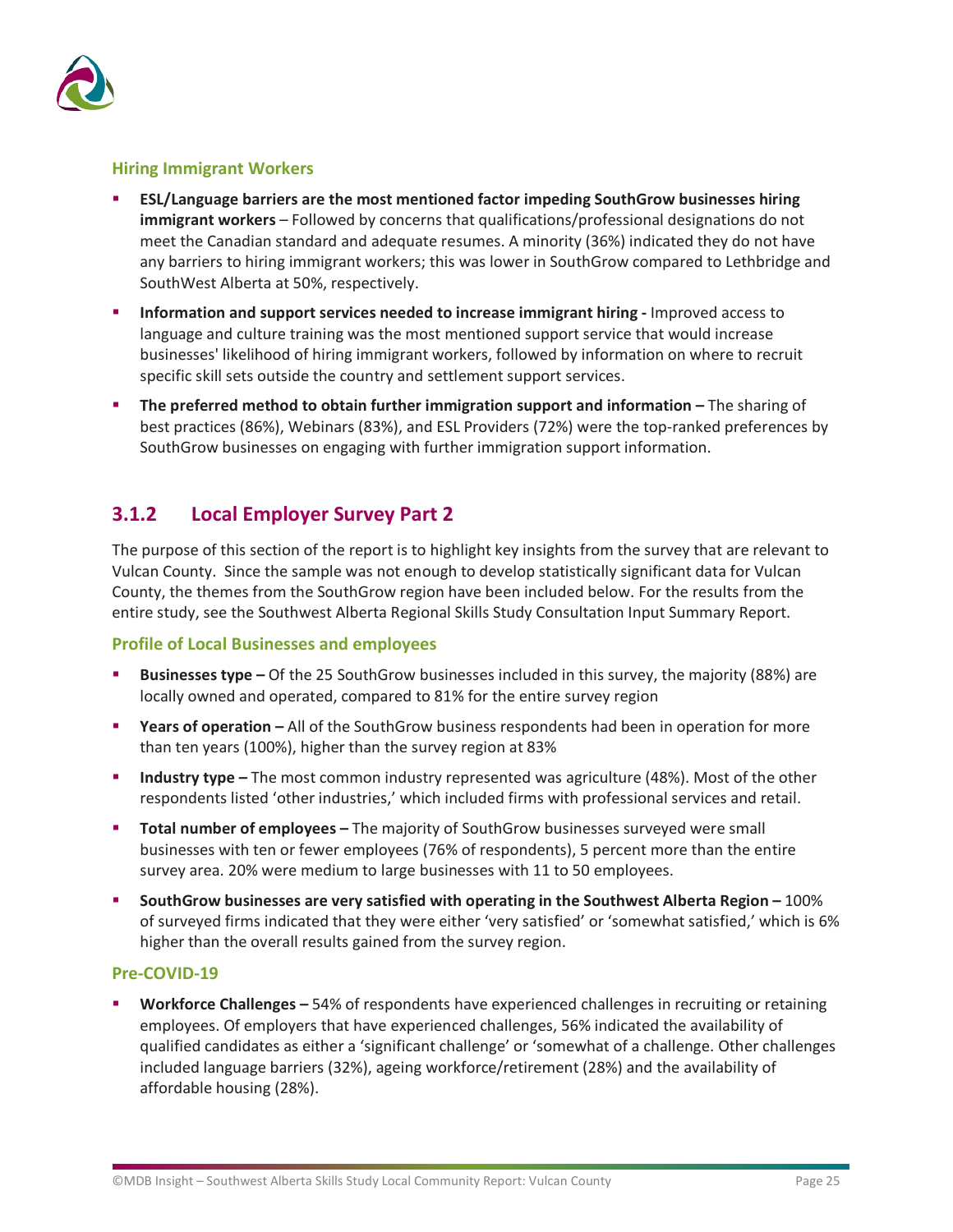

#### **COVID-19 Questions**

- **COVID-19 has had a significant impact on SouthGrow businesses –** 50% of SouthGrow respondents indicated that the pandemic had an effect on the health of their businesses with activity decreasing 'slightly' or 'significantly.' This result is 20% lower than the overall survey region. The majority (88%) were able to avoid permanently terminating staff, and 68% avoided temporary lay-offs.
- **Responses to COVID-19 –** SouthGrow business's most common reactions to COVID-19 was to shorten their hours of operations and support staff to complete professional development. Overall, these findings are in line with the total Southwest survey region results. Still, the SouthGrow region had the highest number of businesses that have not had to take any measures at 28%.
- **Short-term planning outlook if COVID-19 worsens –** 56% of respondents stated that they plan to continue with business as usual, while 16% indicated needing to take out loans or that they might have to lay-off additional staff.
- **Most SouthGrow businesses workforce surveyed cannot work remotely –** 64% of SouthGrow businesses surveyed indicated that none of their workforce was able to work remotely, 18% above that of the survey region.
- **Key workforce development activities taken during COVID-19 –** The most mentioned activities included; 'A re-evaluation of the skills required to support future operations,' 'future investment in skills development,' 'investigation of the skill gap amongst employees' and 'Committed to future investment in skills development for staff.'
- **Short-term hiring intentions within 12 months –** Firms are divided on their hiring plans, with 60% of SouthGrow businesses indicating that they do intend to hire new employees, compared to 52% for the entire survey region. Note, this does not include rehiring those that may have been laid off due to COVID 19.
- **In-demand occupations/positions:** The most commonly mentioned occupations were management, engineering, and sales/service occupations.
- **Level of satisfaction regarding workforce development –** 76% of SouthGrow businesses were either 'very satisfied' or 'somewhat satisfied' with the overall availability of qualified workers and availability of workers with the appropriate education, the highest satisfaction rates in the Study Area. However, 40% were dissatisfied with the availability of a trained local workforce, 36% with the availability of prime working-age people (25-54) and 28% with the availability of experienced workers.
- **Likelihood of staying in the region –** 52% of SouthGrow respondents indicated that difficulties with skilled labour retention or recruitment were 'very likely,' 'somewhat likely' or 'likely' to influence their decision to stay operating within the region. Indicating that for nearly half of SouthGrow businesses, access to talent is not likely to influence their decision to remain in their location 10% higher than the Study Area.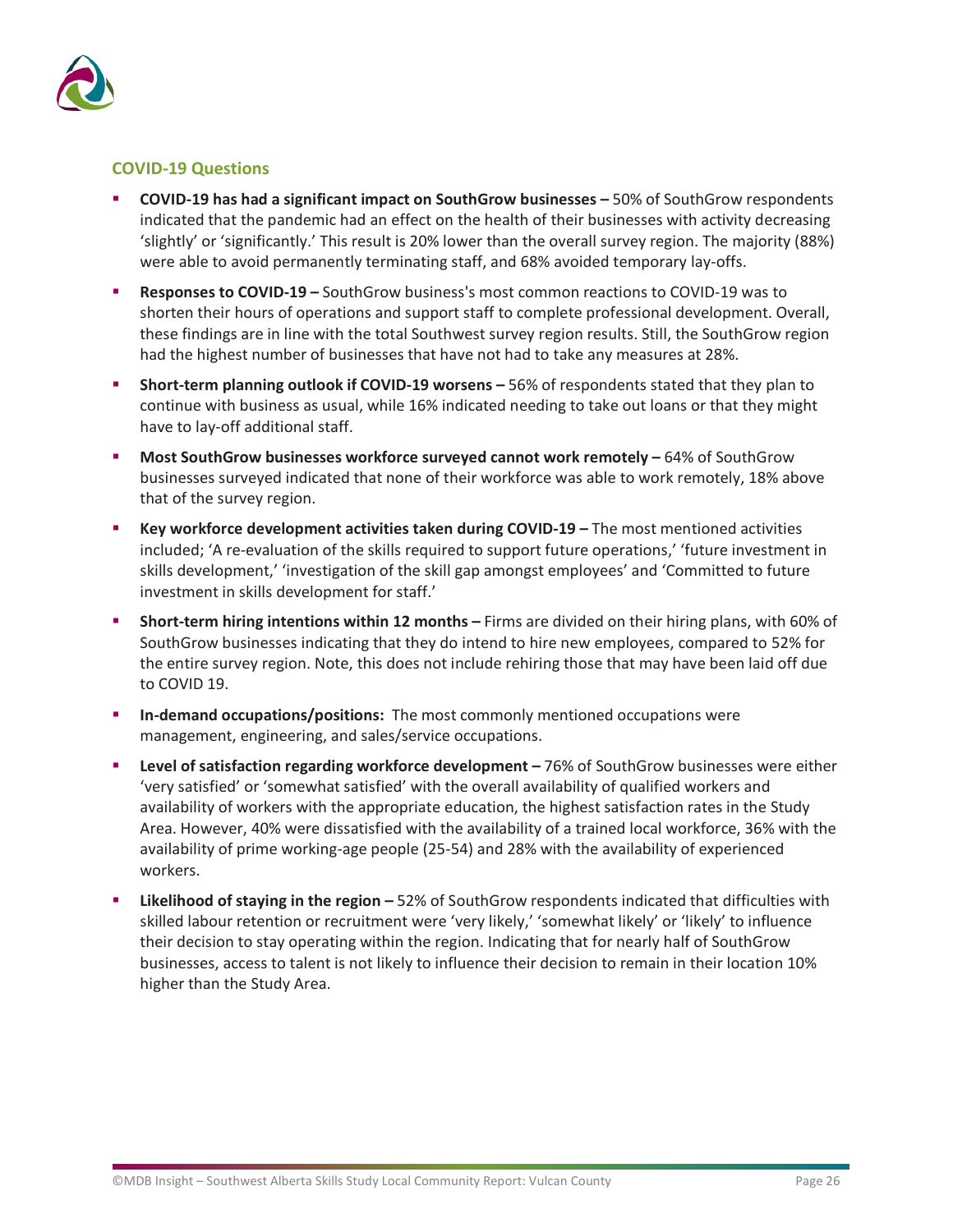

### <span id="page-30-0"></span>3.2 Job Seeker Survey

#### <span id="page-30-1"></span>3.2.1 Job Seeker Survey Part 1

An online survey was advertised to Job seekers in Southwest Alberta in March 2020. The survey ended with no responses recorded for Vulcan County. Part 2 of the Jobseeker survey included a quota that assisted in gathering more representation from Vulcan County in survey findings.

Some key points identified from the overall Study Area included the following:

- **Job seekers' current job status:** The largest proportion of respondents are currently working in a management or a cashier/helper/labourer role, and 75% of them are making less than \$35 an hour.
- **Job seekers view of the job market:** If respondents could work in any industry, 22% are not sure where they would like to work. When looking at job seekers' view of the job market, respondents often feel there are relevant educational programming and poor or fair jobs that match their skillset.
- **Job seekers view the job search support system:** Jobseeker respondents primarily use online job boards such as indeed and Workopolis for their job search and rely on job description information and employer websites to decide on their career paths. A large proportion of them use federal and provincial government websites to find relevant labour market information and do not work with an employment service organization.
- **Job seekers' view on skills and training**: A large portion of job seeker respondents feel access to opportunities and career/employment counselling would help them achieve their full employment potential. They also feel on the job training and a professional designation would enhance their employability.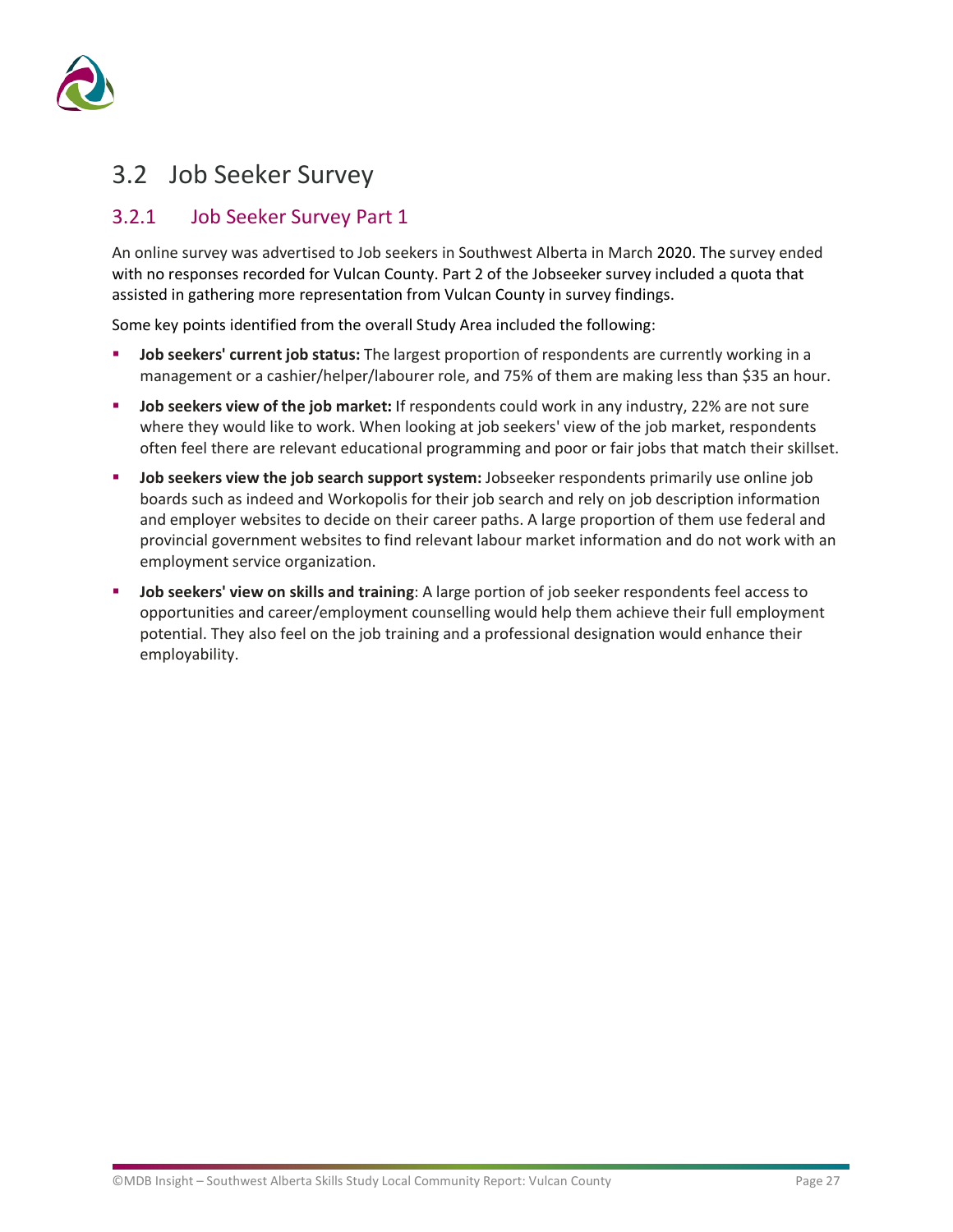

#### <span id="page-31-0"></span>3.2.2 Job Seeker Survey Part 2

An online survey was advertised to Job seekers in the SouthGrow Region in June 2020. The survey ended with one completed questionnaire from Vulcan County. Respondents were asked about their perceptions of the local labour market and the available jobs in the SouthGrow Region.

Vulcan County made up 6% of the respondents contributing to the results of the SouthGrow Survey. Some key points that the responses identified in the SouthGrow survey included the following:

#### Implications of COVID-19

- 71% of respondents mentioned they are very likely or likely going to consider employment in occupations that they may not have considered in the past.
- **The most mentioned sectors seeing an increase in job postings post COVID-19 were food services** (35%), healthcare (29%) and agriculture (24%).
- <sup>4</sup> 41% of respondents feel no sectors had increased postings.
- Furthermore, 24% of respondents are temporarily or permanently laid off, and 18% have had their hours reduced.

#### Profile of Job Seekers:

- A large proportion (41%) of respondents are aged between 25-44 years old and would be considered a part of the core workforce in SouthGrow. 6% of respondents were over the age of 55.
- **82% of respondents have lived in SouthGrow for longer than ten years. 59% of respondents have** lived in the area for over 20 years.
- **18% of respondents had a university degree, and 76% of respondents had education beyond a high** school diploma.

#### Employment Characteristics of Job Seekers:

- 65% of respondents were employed in the second survey.
- 53% of respondents were seeking new/additional employment.
- On the other hand, 50% of respondents are considering moving out of the Southwest Alberta Region to secure employment.
- 100% of respondents have been actively seeking employment for less than six months.

#### Job seekers current job status:

- A large proportion of respondents are currently working in clerical/administrative roles (35%), healthcare (12%) or a machine operator/assembly role (12%).
- 83% of respondents are making less than \$35 an hour.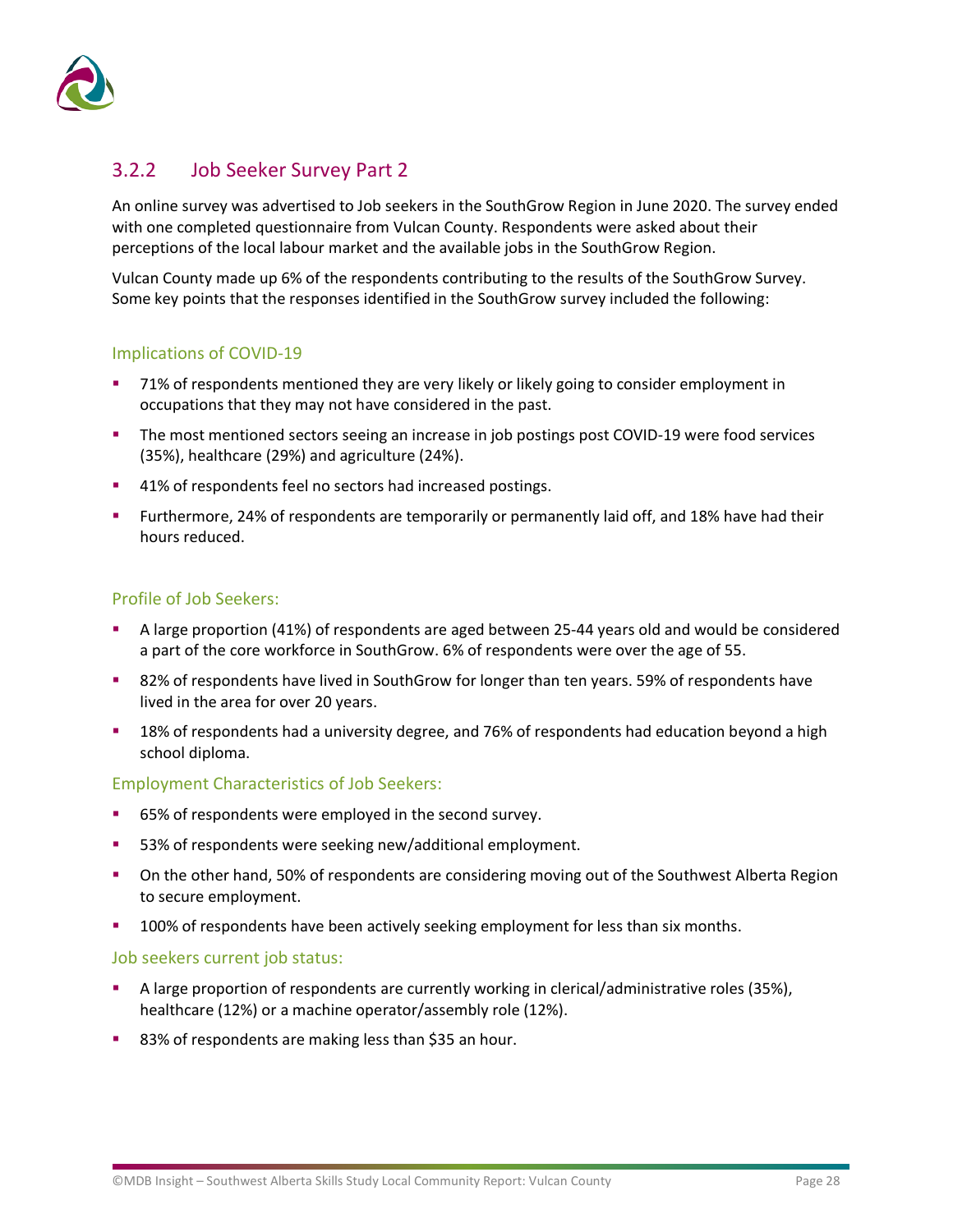

#### Job seekers view of the job market:

- The majority of respondents feel there are poor or fair jobs that match their skillset (65%), opportunities to enhance their skillset (71%), relevant education programs (53%), and adequately paying jobs (71%). On the other hand, 65% of respondents in SouthGrow rated employment assistance services as good or excellent
- Most job seekers in Southwest mentioned the following sectors have a significant or somewhat of a factor in hindering their ability to get a job: A lack of suitable job opportunities (mentioned as a significant or somewhat of a factor by 82% of respondents) and a lack of adequately paying jobs (53%)

#### Job seekers view on the job search support system

- The majority of Jobseeker respondents rely on online job boards such as indeed and Workopolis (88%), word of mouth (71%) and social media (47%) when looking for a job.
	- The one respondent from Vulcan County mentioned there is a feeling of isolation in Vulcan County, and most information comes from sources over the internet and local papers.
- They also rely on job description information (mentioned by 56% of respondents), wage rates and benefits (mentioned by 61% of respondents) and employer websites (mentioned by 41% of respondents) to decide on their career paths. 22% of respondents expressed they have never used labour market information, tools or services.
- A large proportion of them use federal (mentioned by 29% of respondents) and provincial (mentioned by 41% of respondents) government websites to find relevant labour market information and do not work with an employment service organization (100%).

#### Job seekers view on skills, training, and local support:

- A large portion of job seeker respondents feel access to opportunities (mentioned by 65% of respondents) and skills training (mentioned by 41% of respondents) would help them achieve their full employment potential.
- Many respondents also feel a certification (mentioned by 35% of respondents) and a college diploma (mentioned by 24% of respondents) would enhance their employability.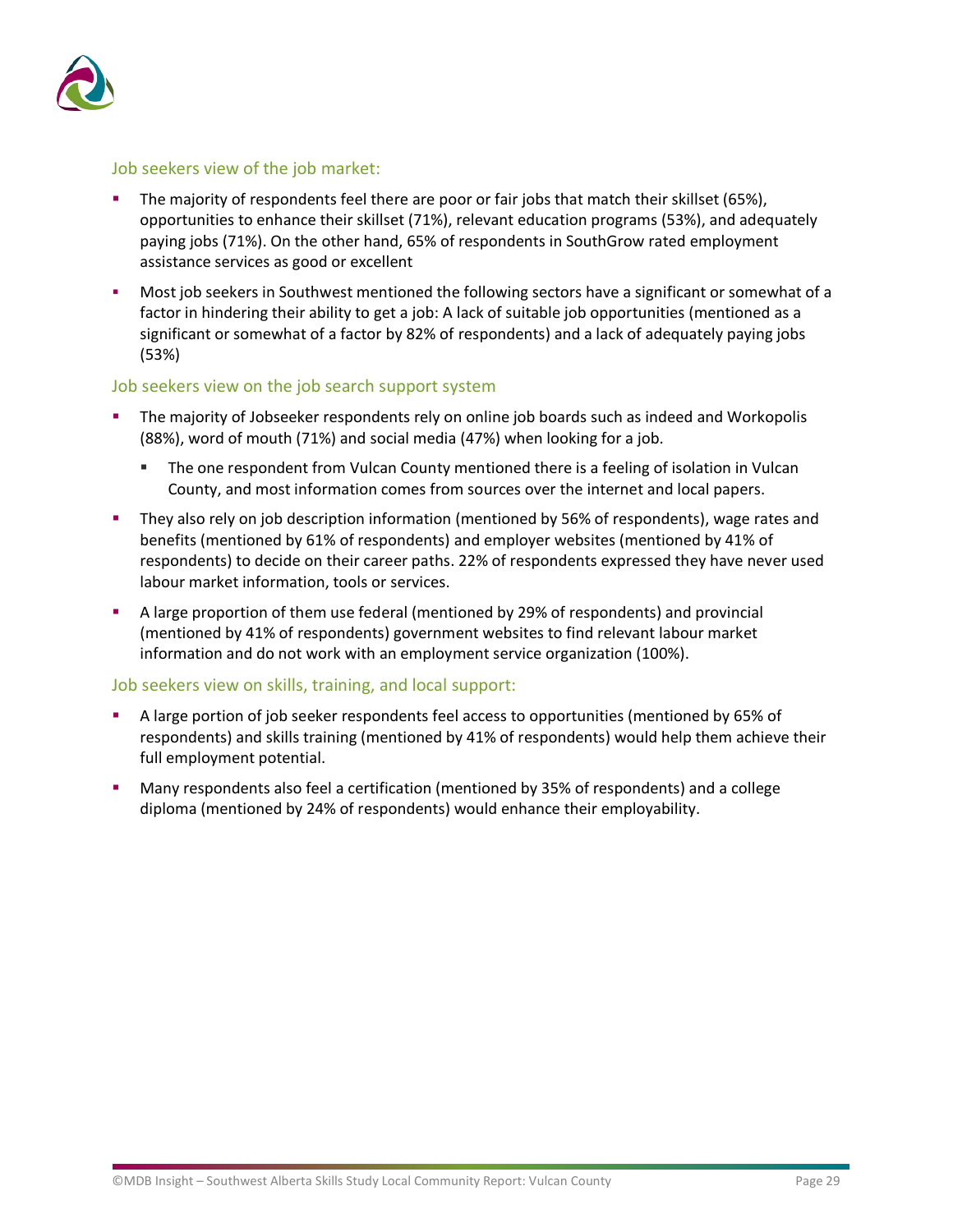

### <span id="page-33-0"></span>3.3 Key Informant Interviews

A series of interviews were conducted in the SouthGrow region, and four of the responses were from Vulcan County.

The following insights were obtained from the interviews in SouthGrow and specifically in Vulcan County:

### <span id="page-33-1"></span>3.3.1 Employers Point of View on the Local Regional Skills Gap

#### Availability of Talent

The availability of talent is sector-specific.

Many workers are available for construction. One interviewee said construction is more organized in terms of recruitment, bringing in labour from greater distances if needed, given the sector's temporary nature and has kept up with technology by investing in equipment and skills.

If an employer is looking for specific skills, labour supply can be tighter, as some workers are less willing to venture into the area.

Local entry-level positions do not pay well enough to attract workers from outside the area. Urban centres attract skilled workers willing to drive the distance, creating a brain drain.

#### Training levels vary

Some concerns were expressed about a lack of literacy, and high school completion rates are low regionally.

There is not as much entry-level work with a broad range of learning opportunities, so young workers or those in transition cannot get foundational work experience skills.

Workers are not learning specialized systems used on agricultural or construction equipment and trucks. Some farmers do not want expensive equipment damaged by an inexperienced worker. There were concerns expressed about a drop in digital literacy skills.

#### Disconnect between outside companies and local workers

One interviewee noted a disconnect between companies based in urban centres looking for workers locally, and not receiving the support they need, and not being able to identify local workers with the right skill sets. As a result, there has been some local public opposition to recent renewable energy projects.

#### Disconnect in expectations related to the job description and accompanying salaries

While there are entry-level work opportunities that don't require experience, employers providing these opportunities feel younger workers that could take on these roles are not interested in manual-labour positions due to the nature of the work or the pay level. There is a perception in the community that younger workers do not have the same tolerance for manual labour positions and their accompanying salary as older workers had in the past.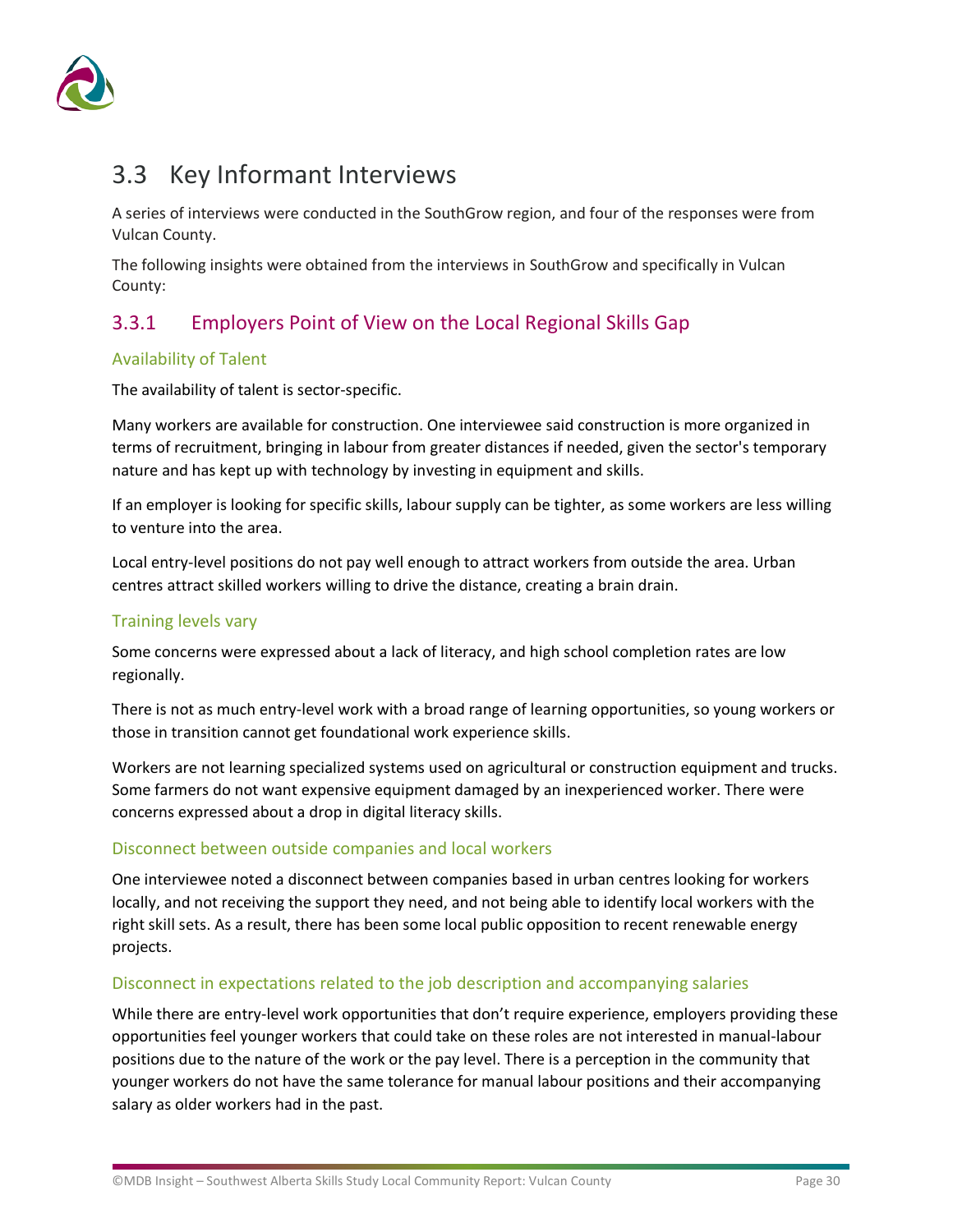

Some workers, particularly those that had worked in the oil sands, have become accustomed to high rates of pay and would prefer to work in a service job than manual labour if the income is similar. Some employers also feel the new generation of workers is less willing to put in extra time, arrive early or stay late.

Low German Mennonites and foreign workers were identified as a source of manual labour, but employers need to be educated on cultural differences. Otherwise, it is difficult to attract workers to the area.

#### <span id="page-34-0"></span>3.3.2 Job Seekers Point of View on the Local Regional Skills Gap

#### It's not what you know

There is a perception that getting a job in the area depends on who you know. As a result, experienced newcomers and highly qualified individuals without local connections are working low-skills jobs. Affluent individuals are scooping higher pays even though they are not as skilled because they know someone.

#### Wages are low

Even in harsh work conditions, wage rates offered are low, resulting in less disposable income, multiple part-time jobs, and mental health issues. Workers are drawn to urban areas that pay better, resulting in a shrinking labour pool.

#### Communities are not welcoming

Efforts must be made in the community to educate and embrace the cultural differences of newcomers. Some noted that small towns are not as welcoming as they could be. Slow accreditation programs do not help and appear to benefit those already in the trade. The example of the qualified foreign dentist cleaning horse stalls highlights the perception that newcomers should be diminished and discounted before they are accepted in a community, a situation that needs to change.

#### Employers need to understand youth perspective

Some youth feel that employers are not creating jobs with growth potential; they are not willing to confront the demands of a younger workforce who want flexible work hours and little manual labour. Some youth don't want to be saddled with a mortgage and the expense of owning a vehicle. As a result, local youth head to better-paying urban centres with more opportunities and suitable quality of life and don't return.

#### <span id="page-34-1"></span>3.3.3 Education and Training – Challenges and Opportunities

#### Challenge – Build a bridge between business and education

Those who work in education and training, believed there are more opportunities for collaboration among various players, specifically businesses and trade associations. Among employers, opinions ranged from wishing educational institutions took business needs more seriously to outright dismissal of the education system – saying business should take care of their training and avoid the educational system. The answer is likely somewhere in the middle, but a stronger bridge needs to be built among the various players facing these challenges. Also, there could be more productive relations between levels of education, with one public education stakeholder complaining that post-secondary institutions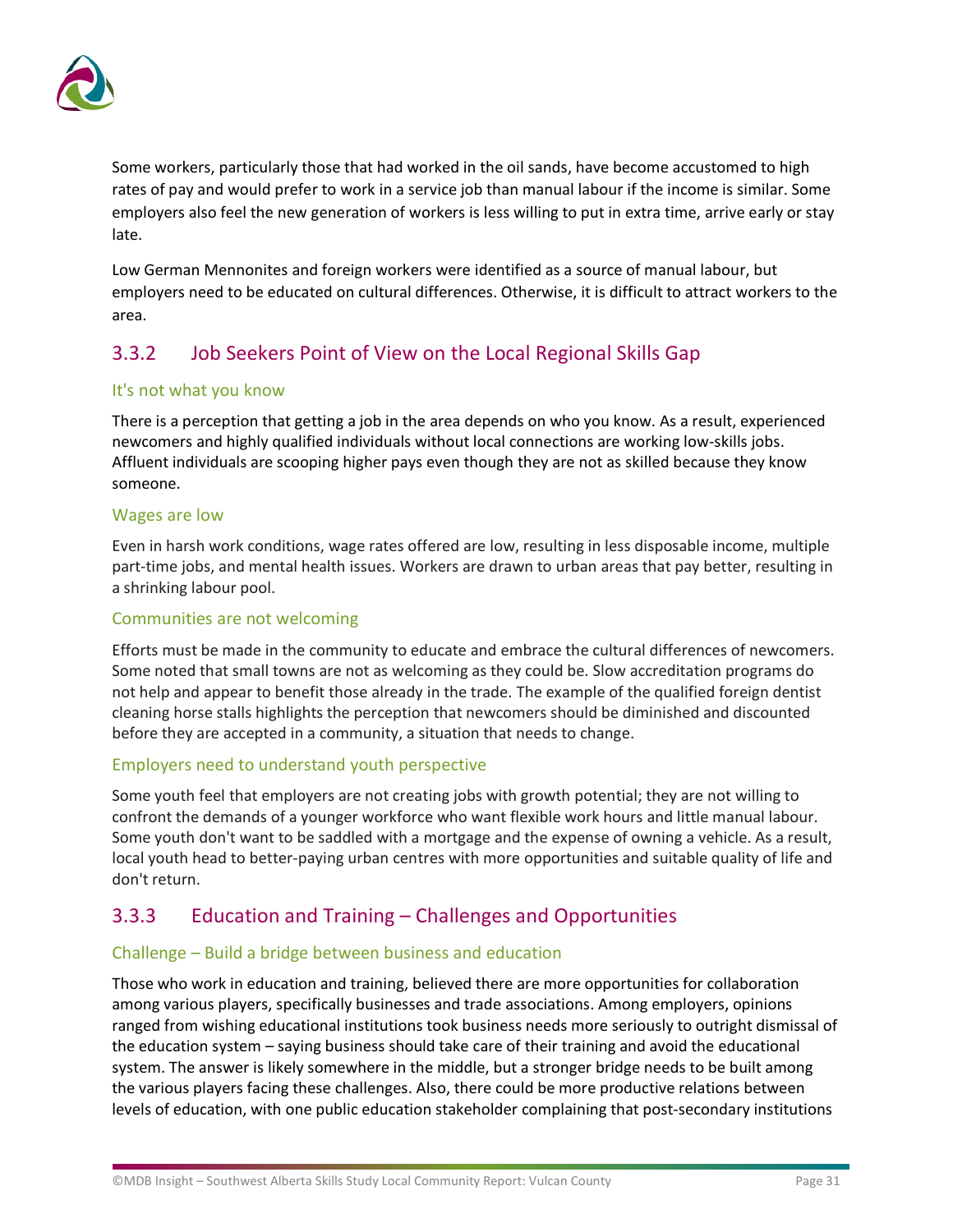

do not spend enough time promoting their programs at the high school level. Business owners also felt students could be introduced to work experiences at a much younger age, but the system is not set up for this.

#### Challenge – Understanding and addressing attitudes of jobseekers and employers

Concerns were expressed about the gap between expectations of both employers and job seekers, with a grudging admission that business owners will need to shift their thinking more than those in the job market. Employers who embrace the realities of attitudes among job seekers, in general, are more apt to retain them for more extended periods. What motivated an employer to take a job when he or she was younger (stable job, income, settling down) might not be attractive to a potential young Canadianborn worker in today's society (seeking professional stimulation, advancement, gym pass, flex time). The good news is young newcomers from other countries, or other parts of Canada may share the mindset of employers – seeking stability, but willing to work hard.

#### Opportunity – Enhance work experience programs

The Registered Apprenticeship Program was viewed as a positive program that helps build a connection between youth, educational institutions, and employers, providing the all-important on-the-job experience job seekers need to determine if they have a passion for the industry. There were negative aspects of RAP (e.g. transportation challenges for apprentices, higher insurance costs for employers), but the benefits outweigh the burden. A similar work experience program could be developed for new Canadians.

#### Opportunity – Employer input into training and employee recruitment

Post-secondary education institutions could enhance their relationships with local employers by listening to their concerns and addressing them. Lethbridge College's agricultural programs were highlighted as an excellent example for other industries and institutions to consider. Some worker recruitment and retention initiatives were praised, such as job fairs and competitions. Still, all could benefit from better communication between business, education, workforce agencies, economic development offices and other stakeholders.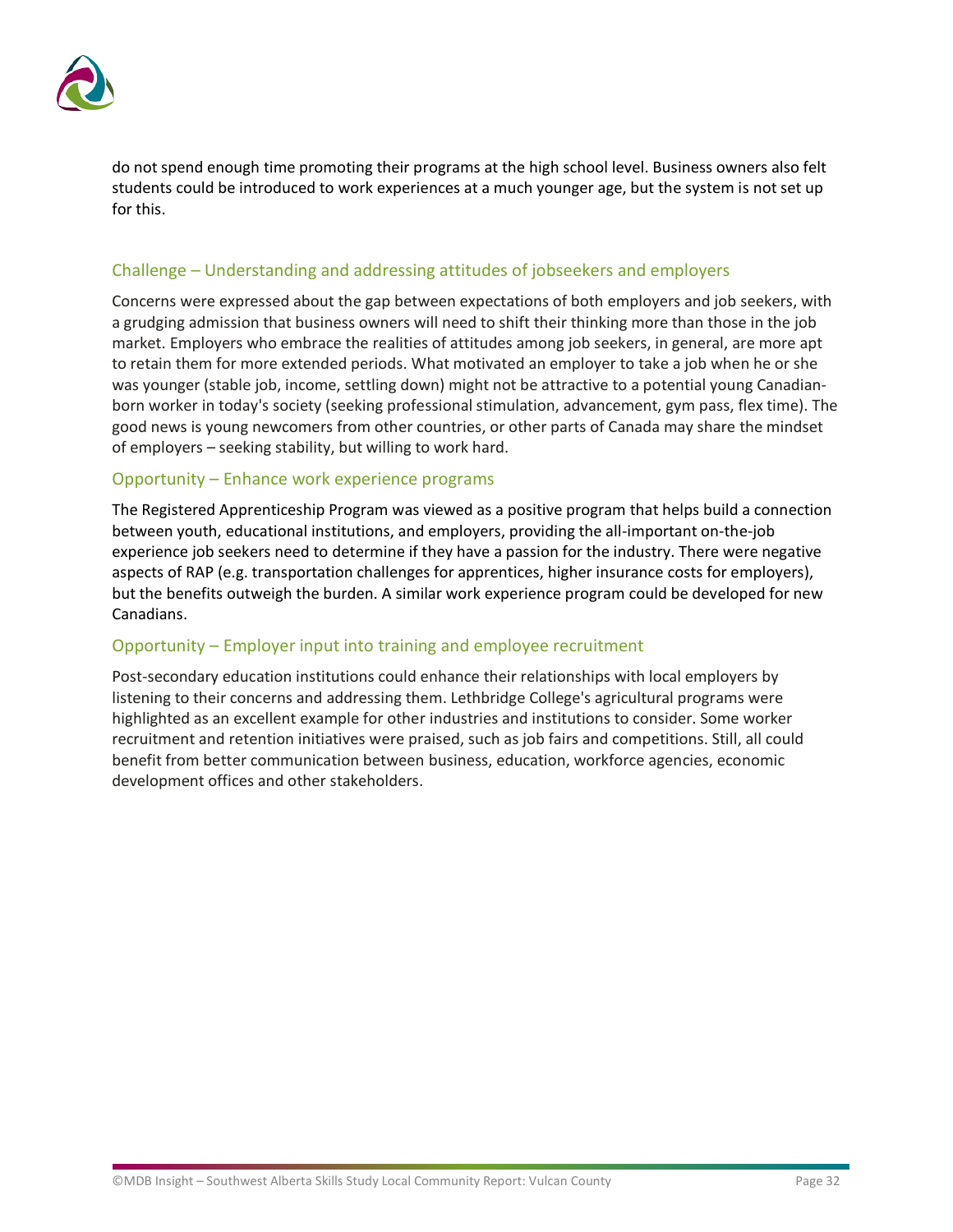

# <span id="page-36-0"></span>4. Aligning Talent and Supply

Due to data suppression, specific projections for talent requirements were unavailable for Vulcan County. The section below showcases the labour force gaps identified in the SouthGrow region, which includes Vulcan County.

### Local Labour Force

This section examines the top 10 occupations employed in each identified industry sector, as well as the employment projections for these occupations, the skill level required according to Stats Canada, and the current pipeline of workers, to identify the labour skill gaps. This analysis only considers individuals graduating from post-secondary institutions in the Lethbridge Service Area, and high-school students enrolled in grade 12 in local schools. Occupations under the skill level A are matched to university graduate number, skill level B to college graduates, and skill level C and D are matched to the grade 12 enrollment number.

#### Renewable Energy

Based on retirements and economic activity, it is projected that the renewable energy sector will require a total of 39 new workers by 2025. Considering only the individuals graduating from post-secondary institutions in the Lethbridge Service Area, it is evident that if the graduate numbers trend continues, workers graduating just from Lethbridge College and the University of Lethbridge could meet the demand for workers in the top in-demand occupations in the renewable energy sector. However, it is recognized that graduates are mobile and may not remain in the community post-graduation. This suggests an opportunity to engage graduates further, and promote the assets of the region, as a means of retaining them upon graduation.

#### **Figure 16: Labour Force Demand – Renewable Energy**

| <b>NOC</b>                                                   | <b>2025 Projection Demand</b> | Skill Level <sup>3</sup> |
|--------------------------------------------------------------|-------------------------------|--------------------------|
| <b>Total (All NOC in Renewable Energy)</b>                   | 39                            | N/A                      |
| 7244 Electrical power line and cable workers                 |                               |                          |
| 2133 Electrical and electronics engineers                    |                               |                          |
| 9241 Power engineers and power systems operators             |                               |                          |
| 0912 Utilities managers                                      | n.                            |                          |
| 1111 Financial auditors and accountants                      |                               |                          |
| 7243 Power system electricians                               |                               |                          |
| <b>1221 Administrative officers</b>                          |                               |                          |
| 6552 Other customer and information services representatives |                               |                          |
| 2171 Information systems analysts and consultants            |                               |                          |
| 7511 Transport truck drivers                                 |                               |                          |

<span id="page-36-1"></span><sup>&</sup>lt;sup>3</sup> Based on the National Classification Code Skill Matrix, developed by the Government of Canada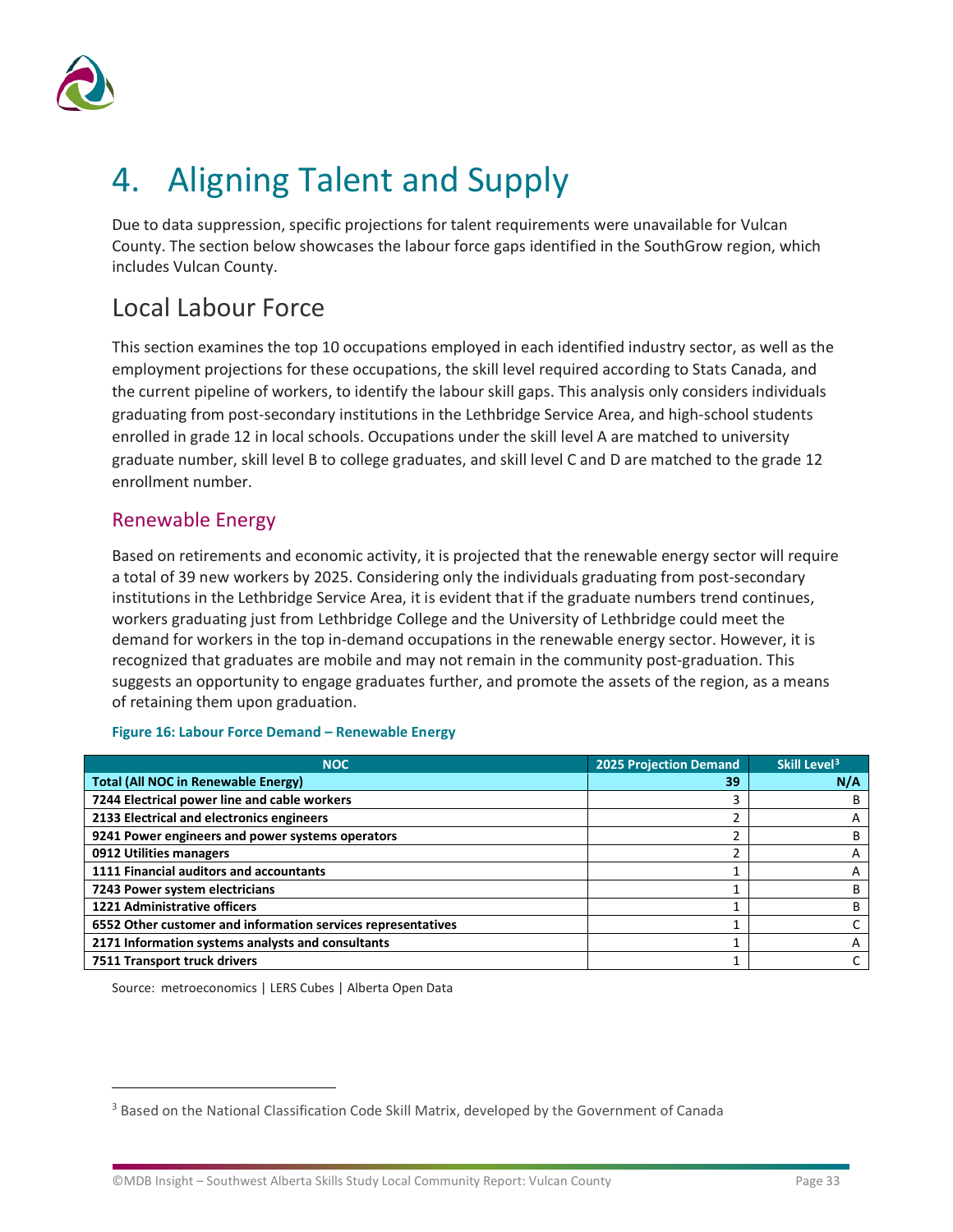

#### Agricultural Manufacturing

The agricultural manufacturing sector will decline by a total of 40 workers by 2025; Nonetheless, some industries will experience a small growth in some occupations during the same period, including bakers, retail salespersons, and sales and account representatives – wholesale trade (non-technical). Considering only the unique individuals graduating from post-secondary institutions in the Lethbridge Service Area, and individuals enrolling in grade 12 in local high schools. It is evident that if the graduate numbers trend continues, the pipeline of workers could meet the demand for workers in the top indemand occupations in the agricultural manufacturing sector if retained in the region.

#### **Figure 17: Labour Force Demand – Agricultural Manufacturing**

| <b>NOC</b>                                                               | <b>2025 Projection Demand</b> | <b>Skill Level</b> |
|--------------------------------------------------------------------------|-------------------------------|--------------------|
| <b>Total (All NOC in Agriculture Manufacturing)</b>                      | $-40$                         | N/A                |
| 6332 Bakers                                                              |                               |                    |
| 6421 Retail salespersons                                                 |                               |                    |
| 6411 Sales and account representatives - wholesale trade (non-technical) |                               |                    |
| 7514 Delivery and courier service drivers                                |                               |                    |
| 1431 Accounting and related clerks                                       |                               |                    |
| 6552 Other customer and information services representatives             |                               |                    |

Source: metroeconomics | LERS Cubes | Alberta Open Data

#### Other Manufacturing

Other manufacturing will decline by a total of six workers by 2025; Nonetheless, some sectors will experience a small growth in some occupations during the same period, including welders, and aircraft mechanics and inspectors. Considering only the unique individuals graduating from post-secondary institutions in the Lethbridge Service Area, and individuals enrolling in grade 12 in local high schools. It is evident that if the graduate numbers trend continues, the pipeline of workers could meet the demand for workers in the top in-demand occupations in the other manufacturing sector.

#### **Figure 18: Labour Force Demand – Other Manufacturing**

| <b>NOC</b>                                                                               | <b>2025 Projection Demand</b> | <b>Skill Level</b> |
|------------------------------------------------------------------------------------------|-------------------------------|--------------------|
| <b>Total (All NOC in Other Manufacturing)</b>                                            | -6                            | N/A                |
| 7237 Welders and related machine operators                                               |                               | R                  |
| 7315 Aircraft mechanics and aircraft inspectors                                          | 4                             | B                  |
| 7233 Sheet metal workers                                                                 | 3                             | B                  |
| 9537 Other products assemblers, finishers, and inspectors                                |                               |                    |
| 7272 Cabinetmakers                                                                       |                               | В                  |
| 9416 Metalworking and forging machine operators                                          |                               |                    |
| 7235 Structural metal and platework fabricators and fitters                              |                               | B                  |
| 2244 Aircraft instrument, electrical and avionics mechanics, technicians, and inspectors |                               | B                  |
| 7321 Automotive service technicians, truck and bus mechanics and mechanical              |                               | B                  |
| repairers                                                                                |                               |                    |
| 9612 Labourers in metal fabrication                                                      |                               |                    |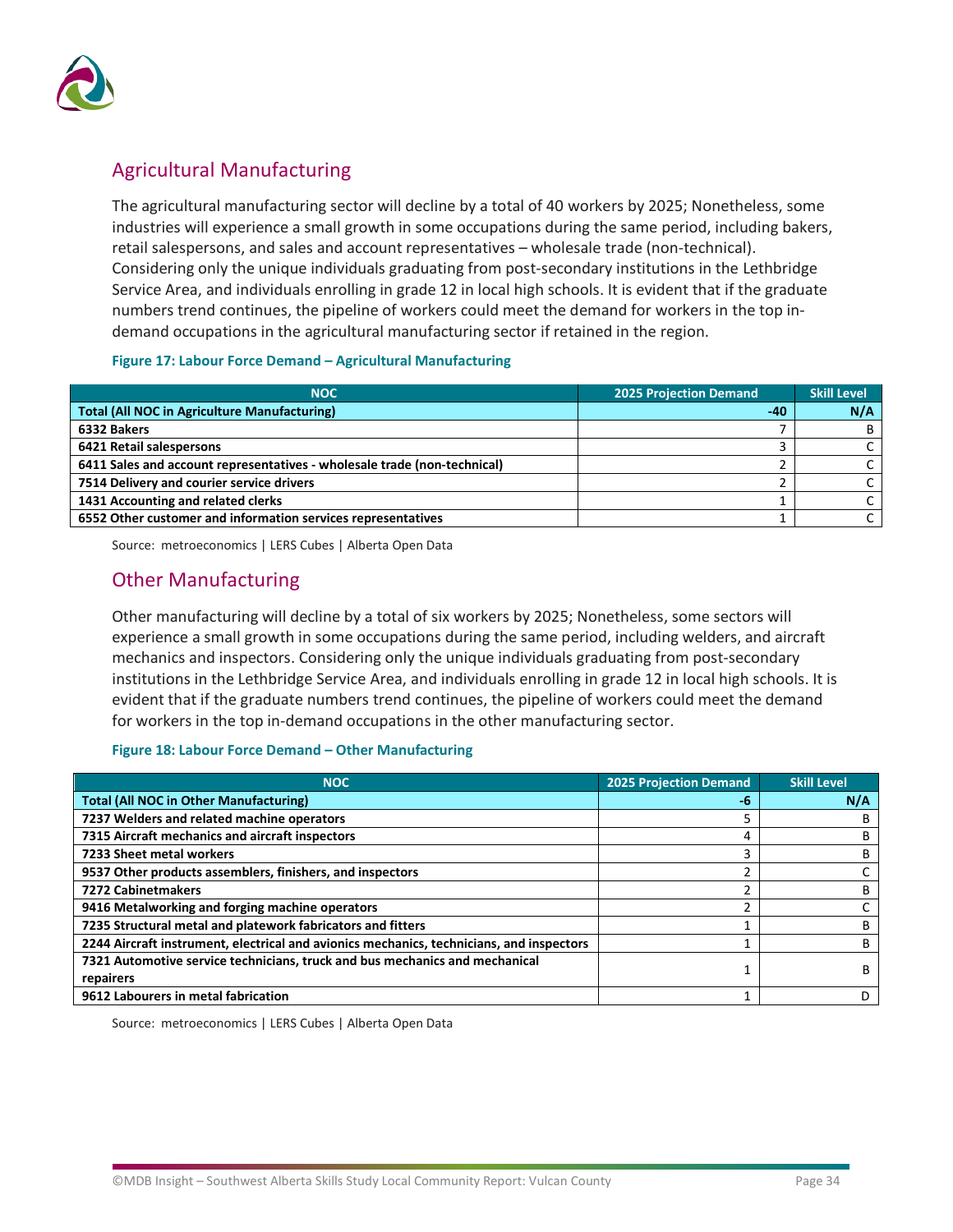

#### Tourism

The tourism sector will require 556 new workers by 2025. Most of these workers will be needed in occupations such as food counter attendants, kitchen helpers and related support occupations; food and beverage servers; and cooks. Most of these occupations do not require formal education, with some exceptions. Thus, considering only the unique individuals graduating from post-secondary institutions in the Lethbridge Service Area, and individuals enrolling in grade 12 in local high schools. It is evident that if the graduate numbers trend continues, the pipeline of workers could meet the demand for workers in the top in-demand occupations in the tourism sector.

Although the table showcases a small gap of workers within NOC 6711, it is important to highlight that this study is only considering the average number of grade 12 enrolments in the last five years; thus, a broader potential pool of workers might be available to fill these gaps.

#### **Figure 19: Labour Force Demand – Tourism**

| <b>NOC</b>                                                                       | 2025 Projection<br><b>Demand</b> | <b>Skill Level</b> |
|----------------------------------------------------------------------------------|----------------------------------|--------------------|
| <b>Total (All NOC in Tourism)</b>                                                | 556                              | N/A                |
| 6711 Food counter attendants, kitchen helpers and related support<br>occupations | 116                              | D                  |
| 6513 Food and beverage servers                                                   | 83                               | C                  |
| 6322 Cooks                                                                       | 66                               | В                  |
| 0631 Restaurant and food service managers                                        | 52                               | Α                  |
| 6611 Cashiers                                                                    | 21                               | D                  |
| 6311 Food service supervisors                                                    | 21                               | В                  |
| 5254 Program leaders and instructors in recreation, sport, and fitness           | 19                               | B                  |
| 6321 Chefs                                                                       | 18                               | B                  |
| <b>6512 Bartenders</b>                                                           | 13                               |                    |
| 6511 Maîtres d'hôtel and hosts/hostesses                                         | 12                               |                    |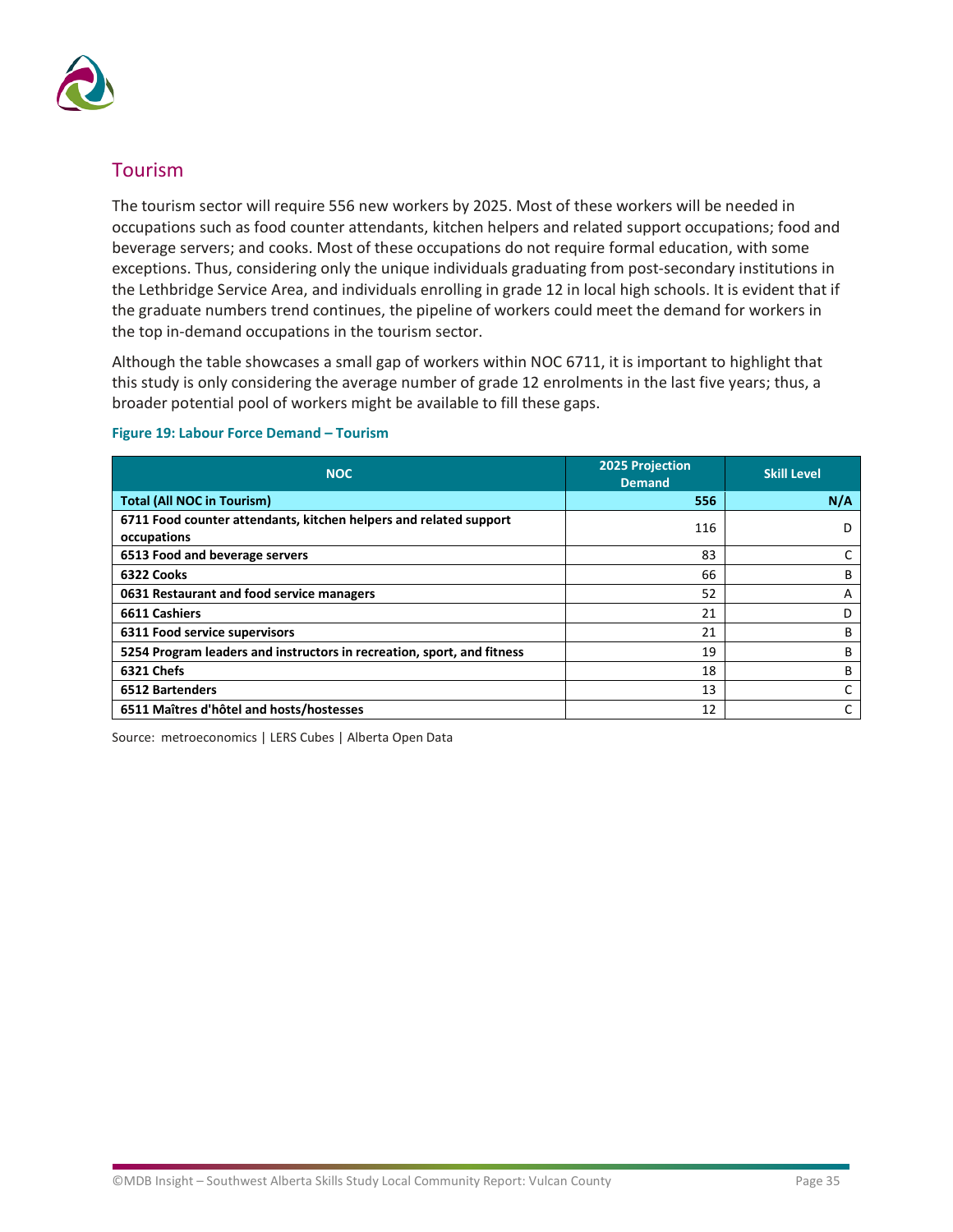

#### Transportation, Logistics and Warehousing

The transportation, logistics and warehousing sector will require 350 new workers by 2025. Most of these workers will be needed in occupations such as transport truck drivers, material handlers, bus drivers,/subway operators. Most of these occupations do not require formal education and can be filled with individuals with a high school diploma or less educational attainment.

Considering only the unique individuals graduating from post-secondary institutions in the Lethbridge Service Area, and individuals enrolling in grade 12 in local high schools. It is evident that if the graduate numbers trend continues, the pipeline of workers could meet the demand for workers in the top indemand occupations in the transportation, logistics and warehousing sector.

#### **Figure 20: Labour Force Gaps – Transportation Logistics and Warehousing**

| <b>NOC</b>                                                               | <b>2025 Projection Demand</b> | <b>Skill Level</b> |
|--------------------------------------------------------------------------|-------------------------------|--------------------|
| <b>Total (All NOC in Transportation, Logistics &amp; Warehousing)</b>    | 350                           | N/A                |
| 7511 Transport truck drivers                                             | 82                            |                    |
| <b>7452 Material handlers</b>                                            | 21                            |                    |
| 7512 Bus drivers, subway operators and other transit operators           | 19                            |                    |
| 0621 Retail and wholesale trade managers                                 | 13                            | A                  |
| <b>1512 Letter carriers</b>                                              | 10                            |                    |
| 6411 Sales and account representatives - wholesale trade (non-technical) | 9                             |                    |
| 7513 Taxi and limousine drivers and chauffeurs                           | 9                             |                    |
| 7514 Delivery and courier service drivers                                | 8                             |                    |
| 1521 Shippers and receivers                                              | 8                             |                    |
| 0731 Managers in transportation                                          | 8                             | A                  |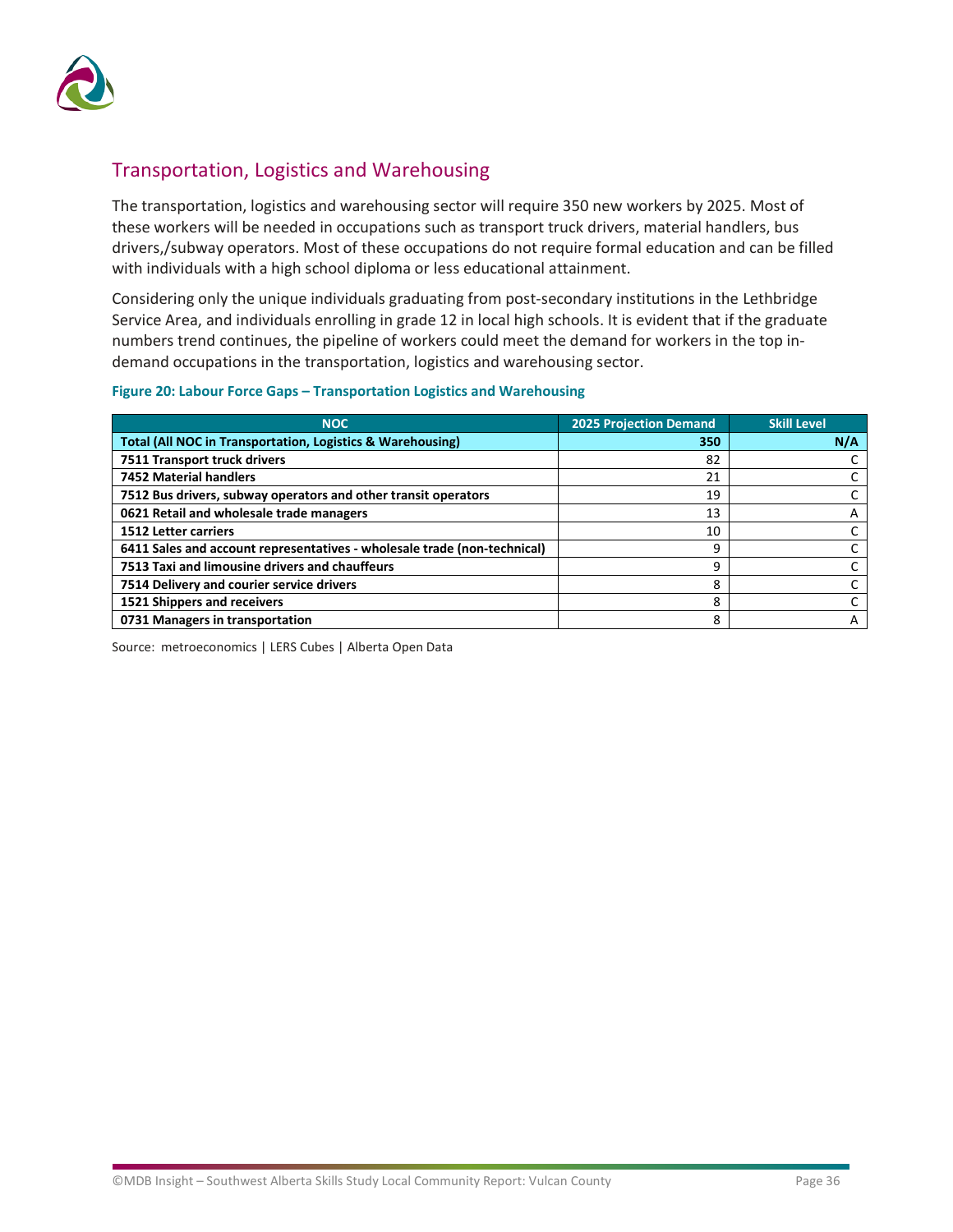

#### Agriculture

The agriculture sector will require 135 new workers by 2025. Most of these workers will be needed in occupations such as managers in agriculture, general farmworkers, and retail and wholesale trade managers. Four of the top ten occupations by projected growth require a skill level A or B, which means university and college education, the rest in the list are occupations under the skill level C (occupations usually require secondary school and occupation-specific training).

Considering only the unique individuals graduating from post-secondary institutions in the Lethbridge Service Area, and individuals enrolling in grade 12 in local high schools. It is evident that if the graduate numbers trend continues, the pipeline of workers could meet the demand for workers in the top indemand occupations in the agriculture sector.

#### **Figure 21: Labour Force Demand – Agriculture**

| <b>NOC</b>                                                                                   | <b>2025 Projection</b><br><b>Demand</b> | <b>Skill Level</b> |
|----------------------------------------------------------------------------------------------|-----------------------------------------|--------------------|
| <b>Total (All NOC in Agriculture)</b>                                                        | 135                                     | N/A                |
| 0821 Managers in agriculture                                                                 | 32                                      | Α                  |
| 8431 General farm workers                                                                    | 18                                      |                    |
| 0621 Retail and wholesale trade managers                                                     |                                         | A                  |
| 6411 Sales and account representatives - wholesale trade (non-<br>technical)                 | 5                                       |                    |
| 8252 Agricultural service contractors, farm supervisors and<br>specialized livestock workers | 4                                       | В                  |
| 7312 Heavy-duty equipment mechanics                                                          | 4                                       | в                  |
| <b>7452 Material handlers</b>                                                                | 4                                       |                    |
| 6421 Retail salespersons                                                                     | 4                                       |                    |
| 7511 Transport truck drivers                                                                 | 3                                       |                    |
| 1521 Shippers and receivers                                                                  | ำ                                       |                    |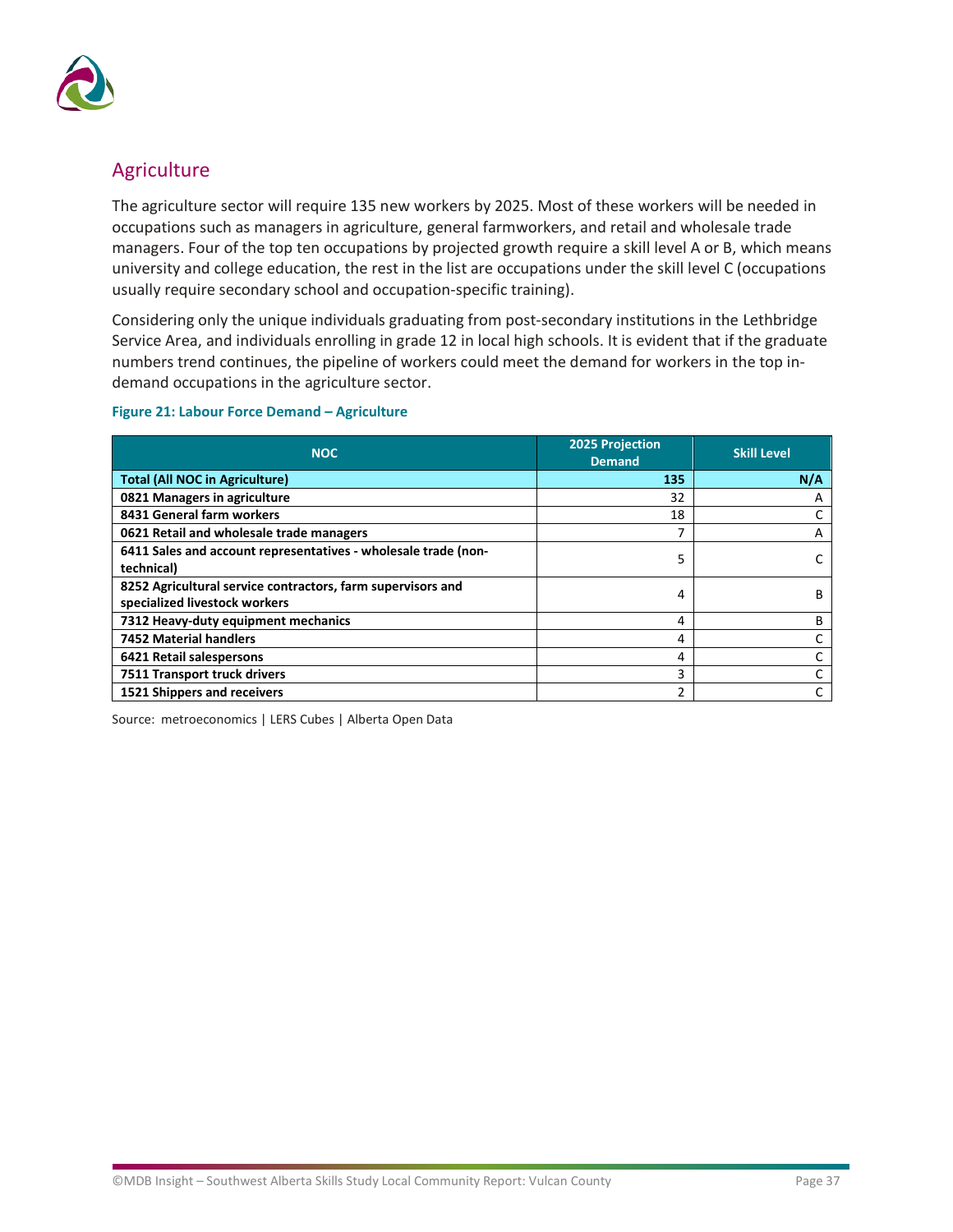

#### Healthcare and Social Assistance

The healthcare and social assistance sector will require 1,070 new workers by 2025; the vast majority of this increase will take place in the city of Lethbridge. This sector will experience the most significant employment growth among all the key industries in the city of Lethbridge. Most of this growth will take place in occupations such as registered nurses and registered psychiatric nurses, nurse aides, orderlies and patient services associates, and social and community services workers.

Considering only the unique individuals graduating from post-secondary institutions in the Lethbridge Service Area, and individuals enrolling in grade 12 in local high schools. It is evident that if the graduate numbers trend continues, the pipeline of workers could meet the demand for workers in the top indemand occupations in the healthcare and social assistance sector.

Although the table showcases a small gap of workers within NOC 3012, it is important to highlight that this study is only considering the average number of grade 12 enrolments in the last five years; thus, a broader potential pool of workers might be available to fill these gaps.

| <b>NOC</b>                                                   | <b>2025 Projection Demand</b> | <b>Skill Level</b> |
|--------------------------------------------------------------|-------------------------------|--------------------|
| <b>Total (All NOC in Healthcare &amp; Social Assistance)</b> | 1,070                         | N/A                |
| 3012 Registered nurses and registered psychiatric nurses     | 148                           | A                  |
| 3413 Nurse aides, orderlies and patient service associates   | 117                           |                    |
| 4212 Social and community service workers                    | 59                            | В                  |
| <b>1414 Receptionists</b>                                    | 44                            |                    |
| 4214 Early childhood educators and assistants                | 38                            | в                  |
| 3233 Licensed practical nurses                               | 36                            | B                  |
| 1411 General office support workers                          | 32                            |                    |
| 3112 General practitioners and family physicians             | 31                            | A                  |
| 4411 Home child care providers                               | 31                            |                    |
| <b>3411 Dental assistants</b>                                | 25                            |                    |

#### **Figure 22: Labour Force Demand – Healthcare and Social Assistance**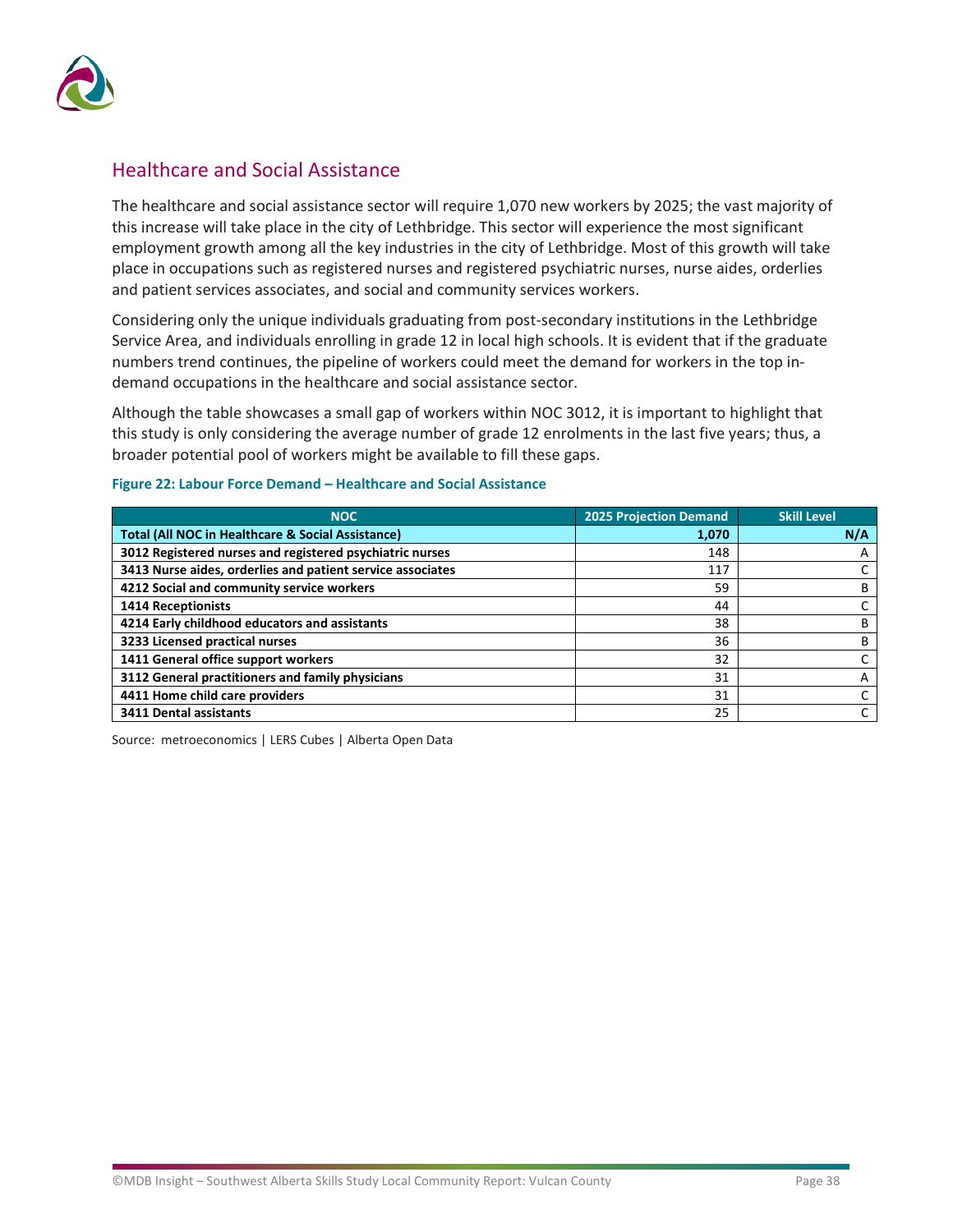

### 4.1 Regional Skills Gap Analysis

The following figures depict workforce challenges and requirements in the Study Area that have been identified throughout the stages of the project. The figures illustrate the challenges in General / Soft Skills, Specialized Skills, Technologies and Tools and Equipment and the sources through which these challenges were identified. Rankings were determined through a weighted point system with Vicinity Jobs being allocated 3 points, (3), Common Skills Matrix (2), Engagement Activities (1 for a mention in each activity for a possible total of 3), Trends (1). Key themes reiterated through these phases include the need to improve on soft skills (e.g., interpersonal skills), reducing the experience gap for new graduates entering the workforce, and providing more training and support to help individuals upskill. These can include introductory technology courses (e.g., Adobe Suite) or more specialized training for skilled trades and project management.

<span id="page-42-0"></span>

| <b>General / Soft Skills</b>                 |                                        |                              |               |                      |          |  |  |  |
|----------------------------------------------|----------------------------------------|------------------------------|---------------|----------------------|----------|--|--|--|
| <b>Challenge Area</b>                        | <b>Engagement</b>                      | <b>Common Skills Matrix*</b> | <b>Trends</b> | <b>Vicinity Data</b> | Points** |  |  |  |
| Ability to Learn                             | Business Survey, Interviews, Workshops | Yes                          | Yes           | Yes                  | 9        |  |  |  |
| Interpersonal Skills                         | Business Survey, Interviews, Workshops | Yes                          | Yes           | Yes                  | 9        |  |  |  |
| Work Ethic                                   | Business Survey, Interviews, Workshops | Yes                          | Yes           | Yes                  | 9        |  |  |  |
| <b>Computer Literacy</b>                     | Business Survey, Workshops, Interviews | Yes                          | Yes           | Yes                  | 9        |  |  |  |
| General Labour                               | Business Survey, Workshops, Interviews | Yes                          | Yes           | Yes                  | 9        |  |  |  |
| <b>Communications Skills</b>                 | Business and Job Seeker Survey         | Yes                          | Yes           | Yes                  | 8        |  |  |  |
| Ability to communicate in English            | Workshops, Business Survey             | Yes                          | Yes           | Yes                  |          |  |  |  |
| Time Management and Prioritization           | <b>Business Survey</b>                 | Yes                          | Yes           | Yes                  |          |  |  |  |
| <b>Teamwork</b>                              | <b>Business Survey</b>                 | N/A                          | Yes           | Yes                  |          |  |  |  |
| <b>Customer Service</b>                      | <b>Business Survey</b>                 | Yes                          | N/A           | Yes                  | 4        |  |  |  |
| Sales/Service Skills                         | <b>Business Survey</b>                 | Yes                          | N/A           | Yes                  | 4        |  |  |  |
| Critical thinking and problem-solving skills | N/A                                    | Yes                          | Yes           | N/A                  |          |  |  |  |

#### **Figure 23: Identified Workforce Challenges: General / Soft Skills**

\*Technical Report: Southwest Alberta Regional Skills Study Skills Gaps Analysis, Common Skills Matrix \*\* Rankings were determined through a weighted point system Vicinity Jobs (3), Common Skills Matrix (2), Engagement Activities (1 for a mention in each activity for a possible total of 3), Trends (1).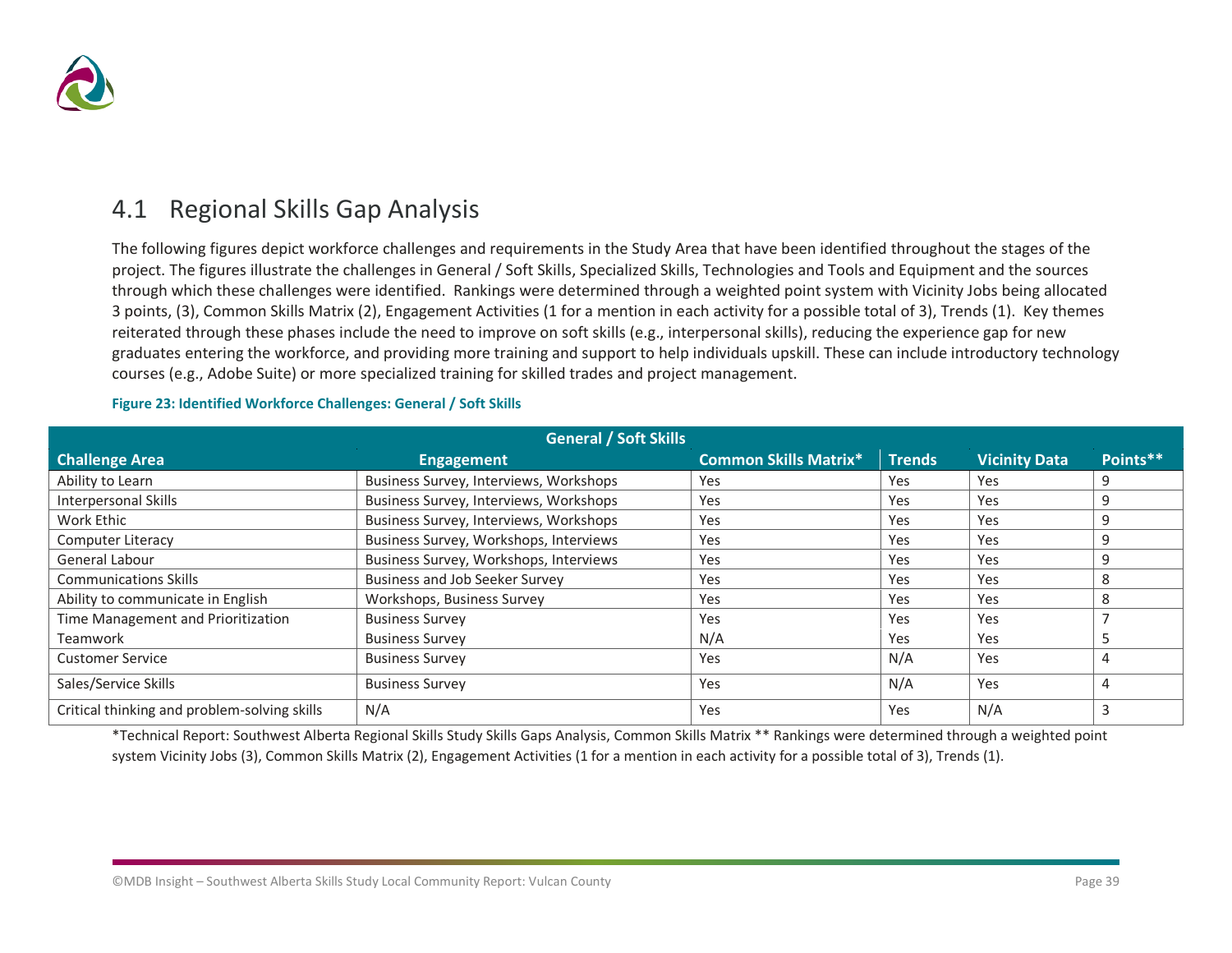

#### **Figure 24: Identified Workforce Challenges: Specialized Skills**

| <b>Specialized Skills</b>                 |                                        |                              |               |                      |                |  |  |
|-------------------------------------------|----------------------------------------|------------------------------|---------------|----------------------|----------------|--|--|
| <b>Challenge Area</b>                     | <b>Engagement</b>                      | <b>Common Skills Matrix*</b> | <b>Trends</b> | <b>Vicinity Data</b> | Total**        |  |  |
| <b>Analytical Skills</b>                  | Business Survey, Interviews, Workshops | Yes                          | Yes           | Yes                  | 9              |  |  |
| <b>Budgeting</b>                          | <b>Business Survey</b>                 | Yes                          | N/A           | Yes                  | 6              |  |  |
| <b>Project Management</b>                 | <b>Business Survey</b>                 | Yes                          | N/A           | Yes                  | 6              |  |  |
| <b>Skilled Trades</b>                     | <b>Business Survey, Interviews</b>     | Yes                          | Yes           | N/A                  | 5              |  |  |
| <b>Report Writing</b>                     | N/A                                    | Yes                          | N/A           | Yes                  | 5              |  |  |
| Marketing                                 | N/A                                    | Yes                          | N/A           | Yes                  | 5              |  |  |
| Ability to operate agricultural equipment | Interviews                             | Yes                          | Yes           | N/A                  | 4              |  |  |
| Training/Teaching                         | N/A                                    | Yes                          | Yes           | Yes                  | $\overline{4}$ |  |  |
| Maintain Equipment                        | <b>Business Survey</b>                 | Yes                          | N/A           | Yes                  | $\overline{4}$ |  |  |
| <b>Maintain Financial Records</b>         | <b>Business Survey</b>                 | Yes                          | N/A           | Yes                  | $\overline{4}$ |  |  |
| Management/Leadership skills              | <b>Business Survey</b>                 | Yes                          | Yes           | N/A                  | $\overline{4}$ |  |  |
| <b>Inventory Management</b>               | N/A                                    | N/A                          | N/A           | Yes                  | 3              |  |  |
| <b>Food Service</b>                       | <b>Business Survey</b>                 | Yes                          | N/A           | N/A                  | 3              |  |  |
| Electricians                              | <b>Business Survey, Workshops</b>      | N/A                          | N/A           | N/A                  | $\overline{2}$ |  |  |
| Millwrights                               | <b>Business Survey, Interviews</b>     | N/A                          | N/A           | N/A                  | $\overline{2}$ |  |  |
| Plumbing                                  | <b>Business Survey, Interviews</b>     | N/A                          | N/A           | N/A                  | 2              |  |  |
| Engineering                               | <b>Business Survey, Workshops</b>      | N/A                          | N/A           | N/A                  | $\overline{2}$ |  |  |
| Recruiting/Hiring                         | N/A                                    | Yes                          | N/A           | N/A                  | 2              |  |  |
| Purchasing                                | N/A                                    | Yes                          | N/A           | N/A                  | $\overline{2}$ |  |  |
| <b>Safety Training</b>                    | <b>Business Survey</b>                 | N/A                          | N/A           | N/A                  | 1              |  |  |
| Ability to operate construction equipment | Interviews                             | N/A                          | N/A           | N/A                  | $\mathbf{1}$   |  |  |
| Heavy Equipment Technician                | <b>Business Survey</b>                 | N/A                          | N/A           | N/A                  | $\mathbf{1}$   |  |  |
| Mechanics                                 | <b>Business Survey</b>                 | N/A                          | N/A           | N/A                  | 1              |  |  |
| Animal Husbandry                          | <b>Business Survey</b>                 | Yes                          | N/A           | N/A                  | 1              |  |  |
| <b>Graphic Design</b>                     | <b>Business Survey</b>                 | N/A                          | N/A           | N/A                  | 1              |  |  |
| <b>Carpentry Skills</b>                   | <b>Business Survey</b>                 | N/A                          | N/A           | N/A                  | $\mathbf{1}$   |  |  |
| Accounting                                | <b>Business Survey</b>                 | N/A                          | N/A           | N/A                  | $1\,$          |  |  |
| <b>Culinary Skills</b>                    | <b>Business Survey</b>                 | N/A                          | N/A           | N/A                  | $\mathbf{1}$   |  |  |
| Welding                                   | <b>Business Survey</b>                 | N/A                          | N/A           | N/A                  | $\mathbf{1}$   |  |  |

\*Technical Report: Southwest Alberta Regional Skills Study Skills Gaps Analysis, Common Skills Matrix \*\* Rankings were determined through a weighted point system Vicinity Jobs (3), Common Skills Matrix (2), Engagement Activities (1 for a mention in each activity for a possible total of 3), Trends (1).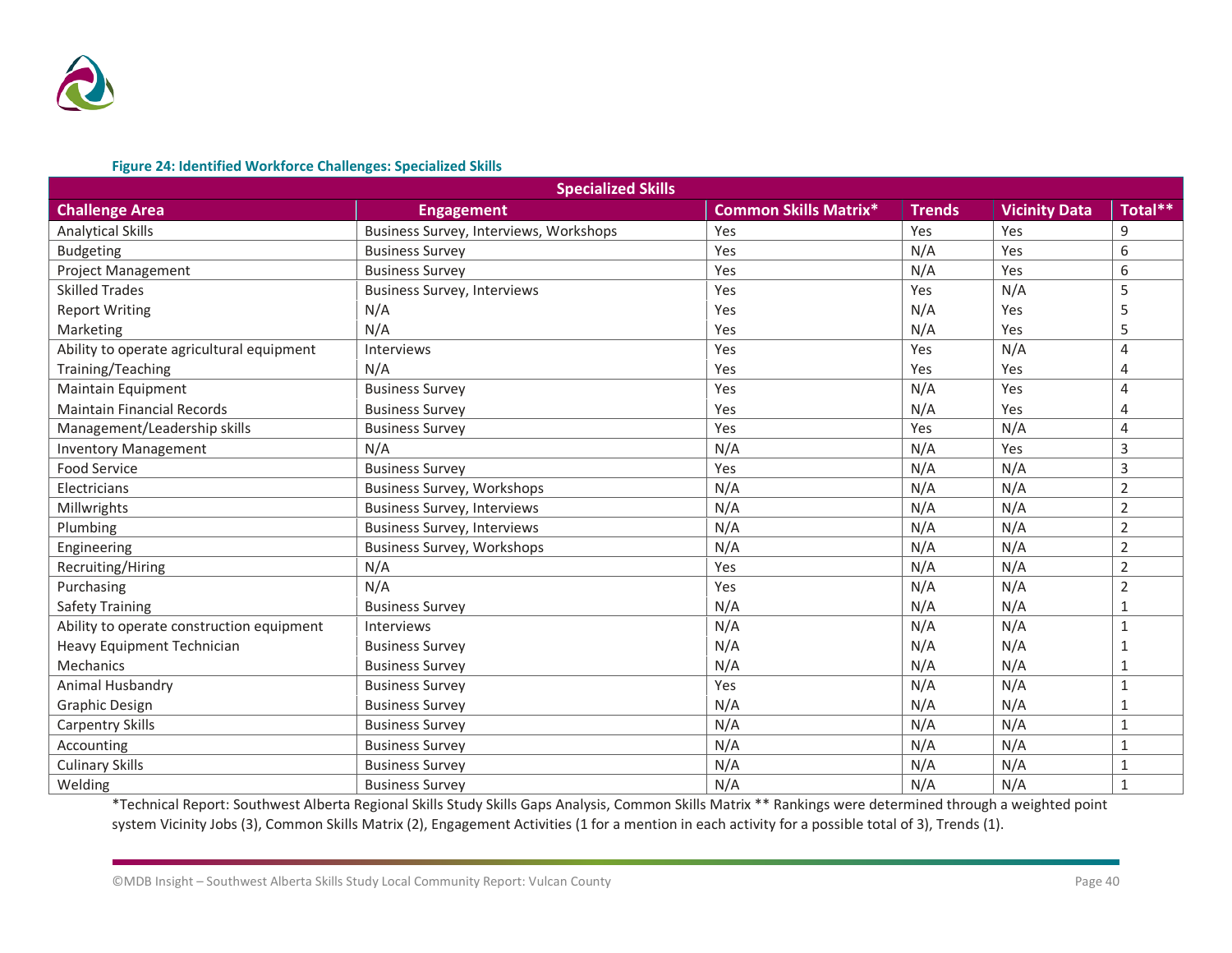

#### **Figure 25: Identified Workforce Challenges: Technologies**

| <b>Technologies</b>                        |                                                          |                              |               |                      |         |  |  |
|--------------------------------------------|----------------------------------------------------------|------------------------------|---------------|----------------------|---------|--|--|
| <b>Challenge Area</b>                      | <b>Engagement</b>                                        | <b>Common Skills Matrix*</b> | <b>Trends</b> | <b>Vicinity Data</b> | Total** |  |  |
| Technical Skills (Comfort using machinery) | Industry Sessions, Business Survey, Job Seeker<br>Survey | Yes                          | Yes           | Yes                  | 9       |  |  |
| Technical Skills (Comfort using machinery) | Industry Sessions, Business Survey, Job Seeker<br>Survey | Yes                          | Yes           | Yes                  | 9       |  |  |
| Microsoft Office Suite                     | N/A                                                      | Yes                          | Yes           | Yes                  | 6       |  |  |
| Driver Licenses and Certification          | Business Survey, Workshops, Interviews                   | Yes                          | Yes           | N/A                  | 6       |  |  |
| Adobe Suite (Photoshop)                    | N/A                                                      | N/A                          | N/A           | Yes                  | 4       |  |  |
| <b>LEAN Manufacturing</b>                  | Workshops, Business Survey, Interviews                   | N/A                          | Yes           | N/A                  |         |  |  |
| Data and statistical analysis              | <b>Business Survey</b>                                   | Yes                          | N/A           | N/A                  |         |  |  |
| <b>Computer Programming</b>                | <b>Business Survey</b>                                   | N/A                          | N/A           | N/A                  |         |  |  |
| Robotics Expertise                         | <b>Interviews</b>                                        | N/A                          | N/A           | N/A                  |         |  |  |

\*Technical Report: Southwest Alberta Regional Skills Study Skills Gaps Analysis, Common Skills Matrix \*\* Rankings were determined through a weighted point system Vicinity Jobs (3), Common Skills Matrix (2), Engagement Activities (1 for a mention in each activity for a possible total of 3), Trends (1).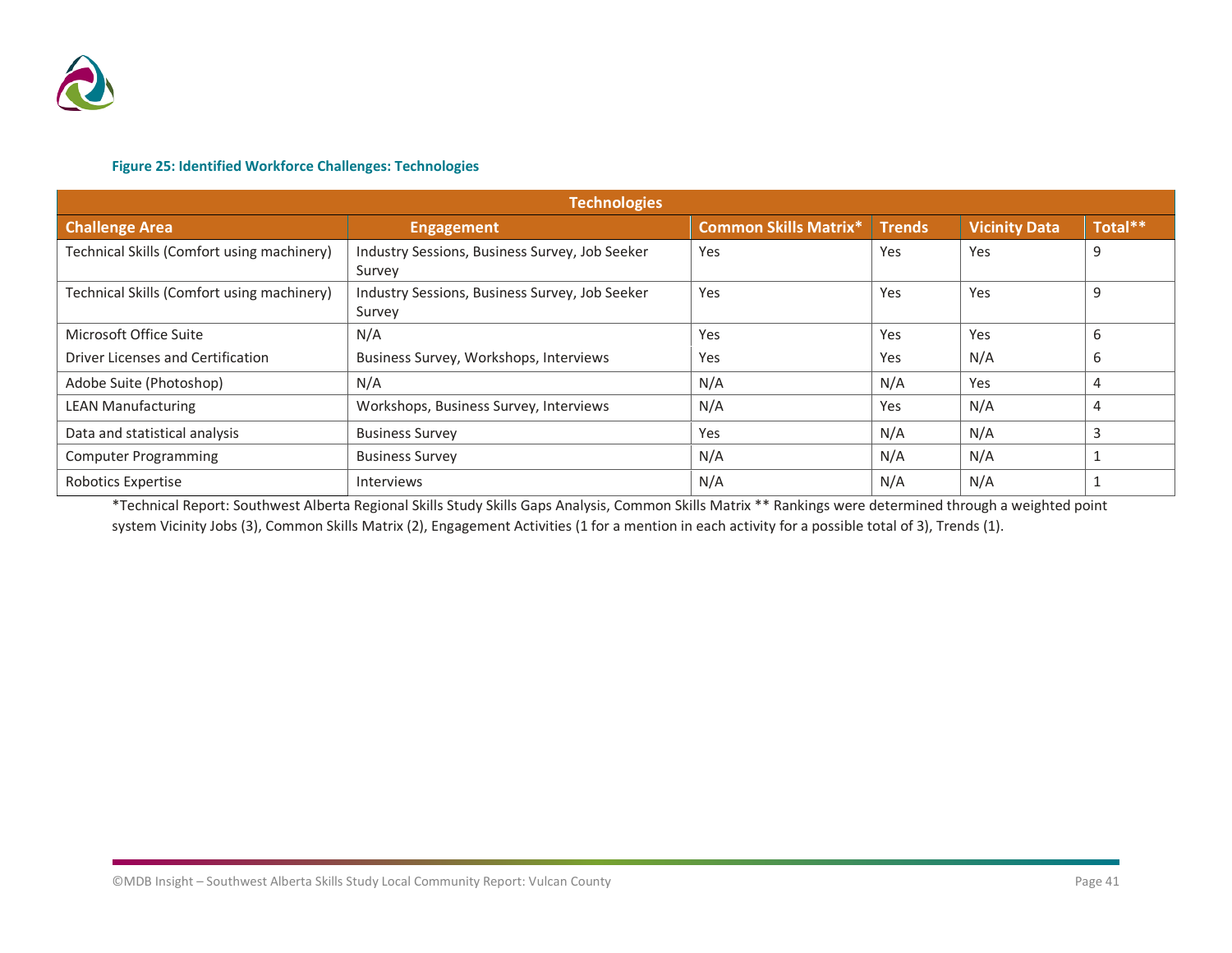

#### **Figure 26: Identified Workforce Challenges: Tools and Equipment**

| <b>Tools and Equipment</b> |                   |                              |               |                      |         |  |  |  |
|----------------------------|-------------------|------------------------------|---------------|----------------------|---------|--|--|--|
| <b>Challenge Area</b>      | <b>Engagement</b> | <b>Common Skills Matrix*</b> | <b>Trends</b> | <b>Vicinity Data</b> | Total** |  |  |  |
| Forklifts                  | N/A               | N/A                          | N/A           | Yes                  |         |  |  |  |
| Power Tools                | N/A               | N/A                          | N/A           | Yes                  |         |  |  |  |
| Conveyors                  | N/A               | N/A                          | N/A           | Yes                  |         |  |  |  |
| <b>Boilers</b>             | N/A               | N/A                          | N/A           | Yes                  | В       |  |  |  |
| Skid steers                | N/A               | N/A                          | N/A           | Yes                  | В       |  |  |  |
| Disposal units             | N/A               | N/A                          | N/A           | Yes                  |         |  |  |  |
| Lawnmowers                 | N/A               | N/A                          | N/A           | Yes                  |         |  |  |  |

\*Technical Report: Southwest Alberta Regional Skills Study Skills Gaps Analysis, Common Skills Matrix \*\* Rankings were determined through a weighted point system Vicinity Jobs (3), Common Skills Matrix (2), Engagement Activities (1 for a mention in each activity for a possible total of 3), Trends (1)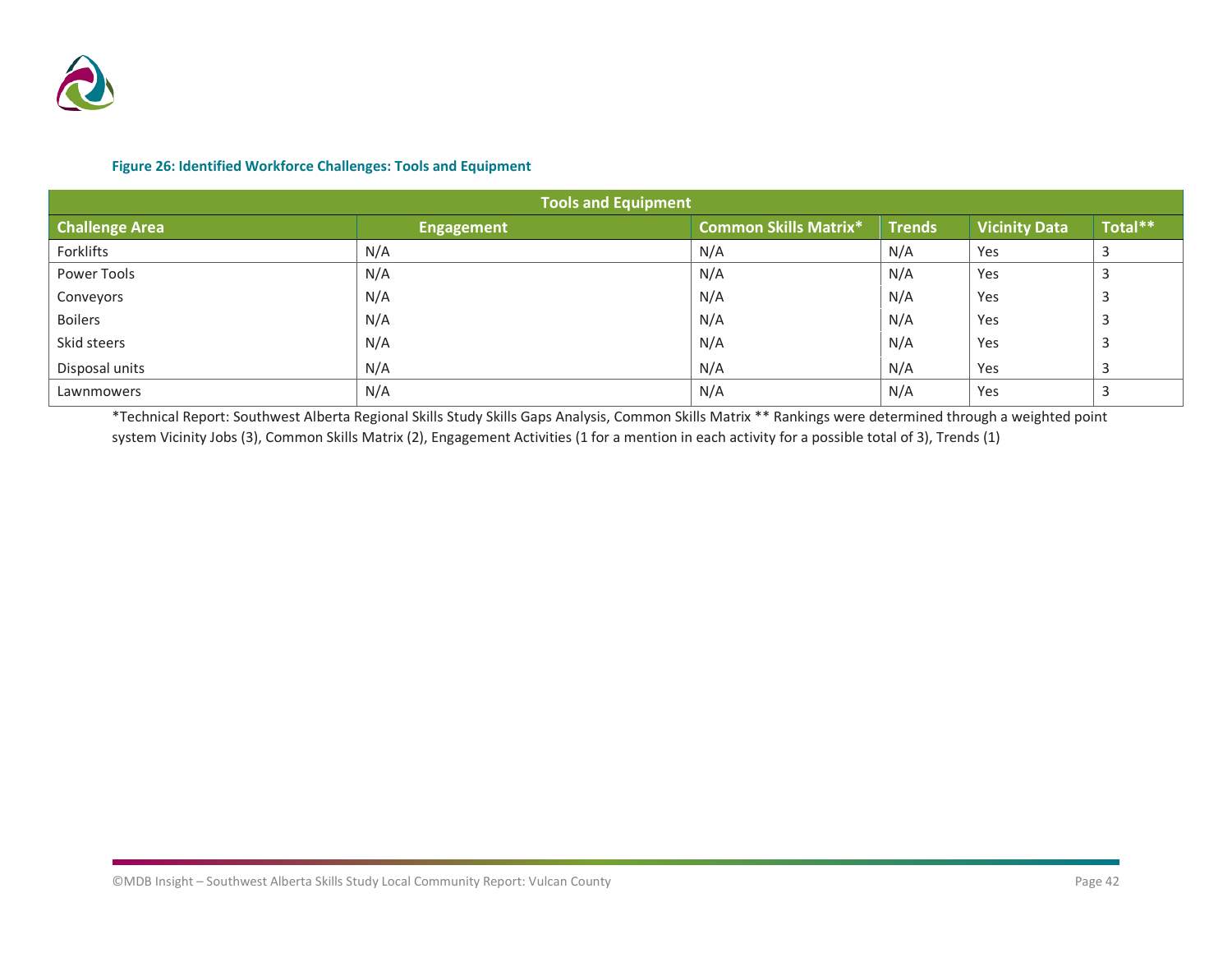

# <span id="page-46-0"></span>5. Strategic Directions

This strategic plan is the culmination of all research, analysis, and community stakeholder input. While each pillar offers a series of objectives and tactical actions, they are designed to work in concert, each building on and influencing the overall impact towards addressing identified labour force challenges and skills gaps in the Study Area.

#### Pillar 1: Labour Market Information

Access to relevant and recent LMI is paramount to informed decision making. Regional service providers, residents, businesses, and academia all need to be current in their knowledge and understanding of what is happening in the labour market, both locally at the community level, regionally, and beyond. Keeping informed on provincial policies and their implications, economic shifts, employment and unemployment activity, employer hiring or downsizing, enrollments all support the identification of challenges, opportunities, trends, and priorities. Making this information available in a clear, concise, and useable manner expands knowledge to employers, job seekers, students, businesses, local intermediaries, and governments. It also supports opportunities for greater collaboration and collective efforts to prioritize and respond in a timely manner.

It has been long identified in Canada that access to local labour market information is still challenging, even though our labour market intelligence (LMI) system is recognized as one of the best in the world<sup>[4](#page-46-1)</sup>.

Currently, in the Study Area, employer and job seeker needs and education pipeline data are not broadly understood, not easily accessible, or consolidated for easy access. Completed employer surveys, interviews, and the talent pipeline analysis all illustrated gaps.

The majority of job seekers surveyed indicated that there is a lack of suitable job opportunities in the region. In contrast, nearly half of all businesses surveyed indicated a lack of suitable applicants. These perceptions indicate that a gap exists between supply and demand for labour that may be addressed through better LMI.

An essential aspect of this pillar is the establishment of a centralized, shared and accessible platform for data that is currently being collected by the members of the partnership, or through established and credible organizations that focus on LMI collection and dissemination. One such organization is the newly formed Labour Market Information Council, which would serve as a great resource and potential link from a regional LMI site. The next step is collecting data to fill gaps, including alumni tracking, improving LMI literacy, job postings and relevant data that can be extracted, and simplifying the language and methods used to communicate skills proficiencies or deficits. Understand that different audiences, such as job seekers and employers, require a different approach than researchers, institutions, and government. It is not simply putting information on a website, instead of disseminating it in a manner that can be used.

There was a wide variety of perceptions of which skills existed and were needed in the workforce that clashed with available data. Stakeholders indicated they would like to have access to better information.

<span id="page-46-1"></span><sup>4</sup> Advisory Panel on Labour Market Information; Working Together to Build a Better Labour Market Information System for Canada Final Report, May 20, 2009;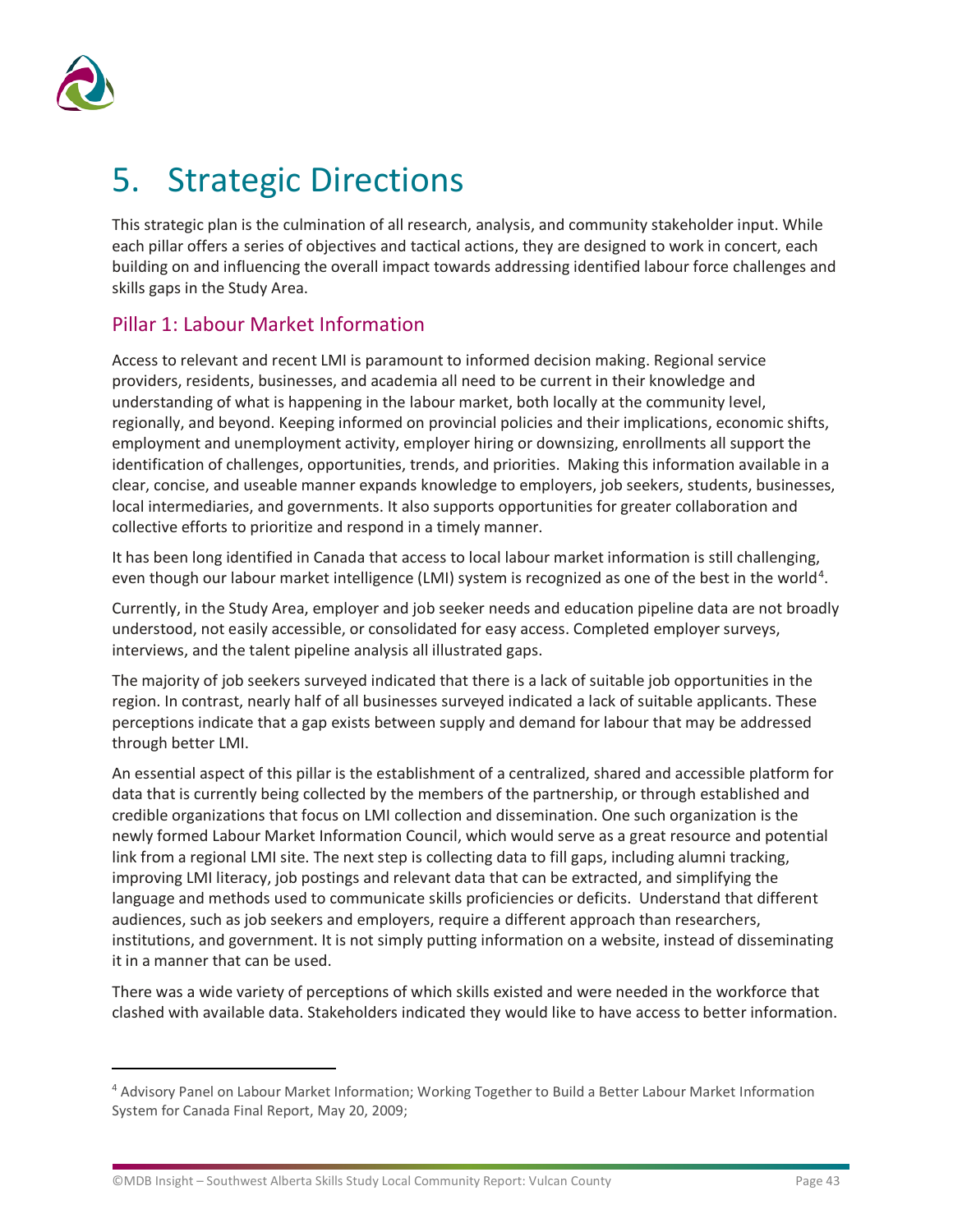

#### Pillar 2: Talent Retention

Demand for talent, particularly specialized talent, is growing, locally, regionally, and worldwide. It is recognized that COVID 19 has slowed this demand in select geographies and sectors due to the economic fallout and business closures. However, to remain competitive in the battle for talent, it is necessary to remain vigilant and responsive to identified talent needs. Talent retention demands proactive and thoughtful consideration of targeted strategies that support an evidence-based understanding of what talent is needed, what talent is available and the influencing factors that support talent retention and skills development. Significant efforts will be necessary to ensure that local talent remains in the area, beginning with those who come to the region for education and migrants. As with business retention, there is a greater return on investment to keep workers in the area than to try to attract new workers. The region is projected to see population growth over the coming years, and this creates an opportunity to further build the available labour pool, through retention and attraction. The assets of the region can play a significant influencing role in that regard.

A significant component of retention is aligning the workforce with the jobs available now and through sector growth into the future. This spans occupations across all skill levels, and all who chose to be active in the labour market. Communities can improve retention by improving access to reskilling, retraining, workplace integration, and workforce readiness services.

A survey conducted by Lethbridge College indicated that 6-months post-graduation, 51% of graduates were no longer living in the Lethbridge area. The local labour pool attracted to the University of Lethbridge and Lethbridge College represents the most promising long-term pipeline of talent into the region. Efforts to integrate this population into the community and strengthen their exposure to life in Southwest Alberta may prove favourable and support retention.

Engaging broader community support to help facilitate experiential learning prospects such as co-ops and internships to link graduates to local businesses is a prime opportunity. These may include maker spaces, familiarization tours, and hands-on learning at the secondary and post-secondary level, further exposing students with the community and providing local employers with the opportunity to interact with potential future employees.

Employers have indicated they want to participate in experiential learning, but they perceive the current programs as onerous. Educational institutions can benefit from understanding the barriers experienced by employers and students and strengthening the process to achieve positive outcomes. These efforts support talent retention.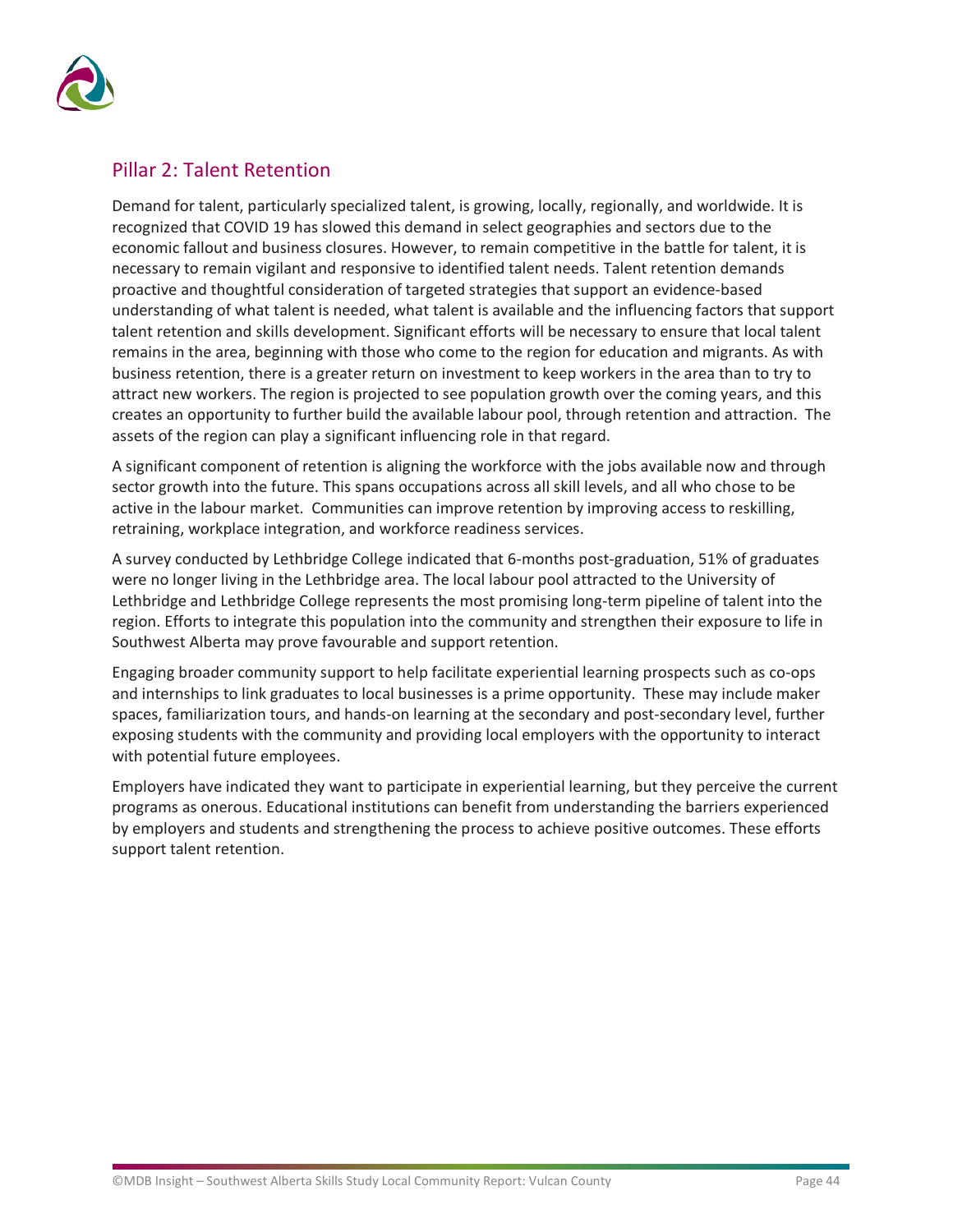

#### Pillar 3: Skills Alignment

At the core of an aligned labour market is the need to ensure that those skills, competencies, and abilities that employers are seeking are present in the labour force. Where specific skills are absent, the role of local post-secondary and training providers is amplified. Talent readiness to enter the labour market, to transition within the labour market, and to remain current in skills, knowledge, and abilities support a community's competitiveness and attraction for both business and labour force participants. This benefits from a deep alignment between education and trainers and employers. Employers are best positioned to inform on what skills they need and where the gap exists within the existing labour force. Educators are well-positioned to be responsive to these needs and to create an opportunity for skills development and upskilling.

There has been a significant workforce shift over the last few decades wherein employers are less willing or able to train entry-level employees. A growing share of the responsibility for training falls to individuals, and educational institutions must be responsive. Combine this trend with the lower direct employment experience of recent graduates; it is not surprising the most commonly identified labour force gaps with new graduates was lack of experience. Based on the research, this was followed closely with the lack of soft skills.

A significant challenge identified by employers was the relatively slower pace that education institutions could adapt their programming to support the integration of newer technology. Given the recent rise in the use of technology to carry out business as a result of COVID, the importance of a responsive strategy to improve on technology use and technology learning rises in importance.

Preparing the next generation of Alberta workers starts with integrating work and learning. As automation erodes entry-level jobs, companies will expect students to mix higher-level technical and soft skills. <sup>[5](#page-48-0)</sup> Addressing the skills gap ensures a focus is placed on the specificity for skills development, through responsive and flexible learning channels and credentialing.

One issue raised through interviews and workshop sessions was the lack of commonly understood terminology to describe soft skills and non-work skills experience. A component of this project has been the development of skills profiles of top occupations projected to be in demand over the next five years. Building on these profiles, it would be helpful to continue to articulate the specific skills required and to ensure clear communication of this insight to those looking to develop or enhance their skills. These profiles lay the groundwork to develop career pathways, skills transferability, and employer identified skills needs. They may also inform on programming development, the introduction of microcredentialing, or programming updates.

<span id="page-48-0"></span><sup>5</sup> [https://coppoa.ca/;](https://coppoa.ca/) accessed 8-31-2020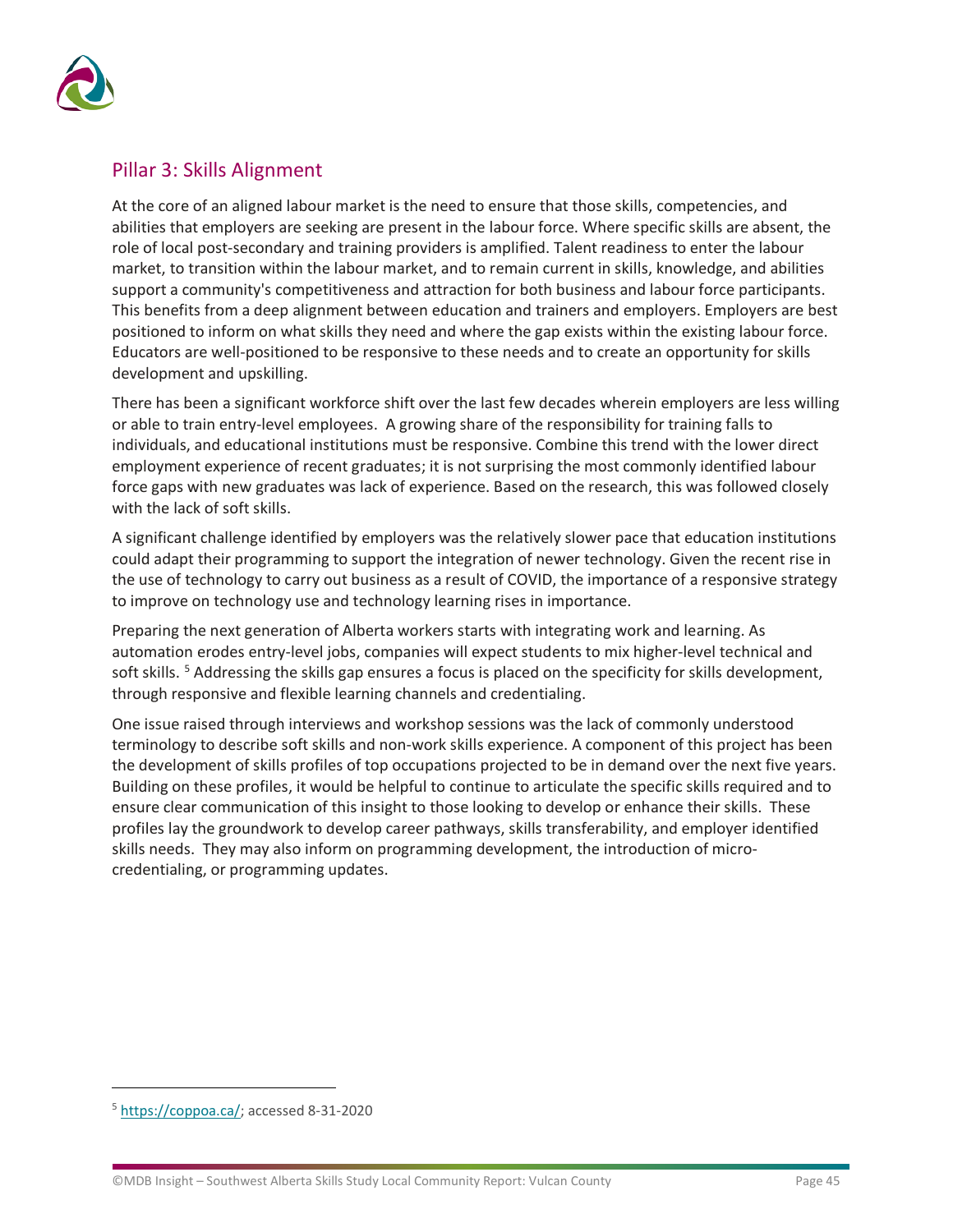

#### Pillar 4: Talent Attraction

A key factor impacting the ability of businesses to recruit talent successfully is the narrative and persona of the community and surrounding region. The Study Area, and particularly the smaller communities within, has recognized challenges to attracting residents, who are often active participants in the labour market. This amplifies the necessity of a reflective and common message that showcases the area and all it has to offer. A clearly stated value proposition supports consistent communication that can be utilized by local employers in the promotion of their business and their employment opportunities. Part of this message should showcase the success stories of those that have chosen the region and the assets that drew them to the area.

Communities are encouraged to utilize existing professional associations, established entrepreneurs, employment support organizations, and other networks to connect newcomers with those that call the region home. This is an important aspect of promoting a welcoming community.

Documenting and sharing with employers' best practices in modernizing workplaces and adapting to the needs of the changing labour market reflects input received through the consultation process. This could include best practices addressing ESL/Language and cultural barriers, which were the most mentioned factors to businesses hiring immigrant workers. These businesses' best practices are critical as they were the most preferred method identified by employers on engaging with further immigration support information.

The Registered Apprenticeship Program (RAP) was viewed as a complementary program that helps build a connection between youth, educational institutions, and employers, providing the all-important onthe-job experience job seekers need to explore career pathways. There were negative aspects of RAP (e.g., transportation challenges for apprentices, higher insurance costs for employers), but the benefits outweigh the burden.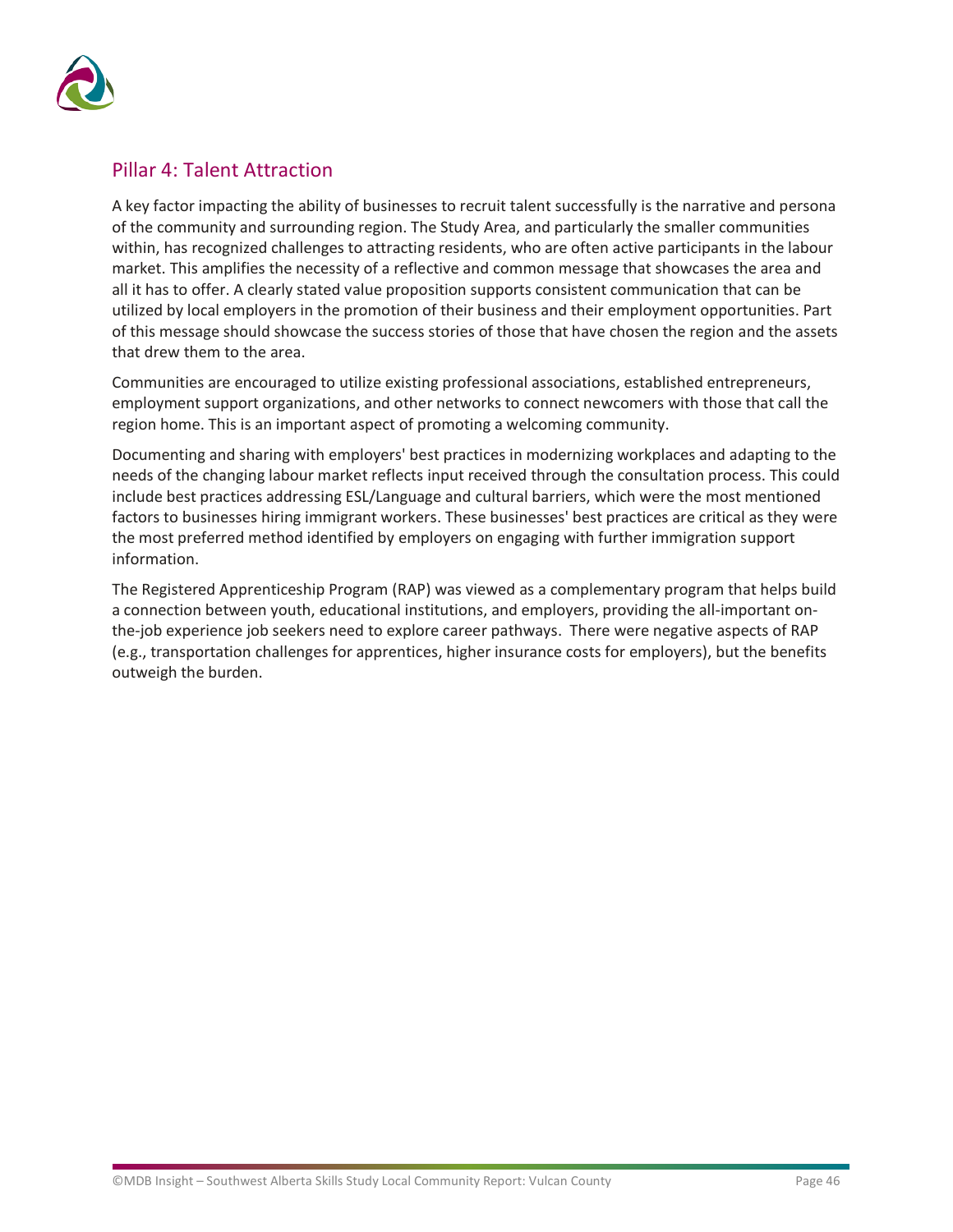

# <span id="page-50-0"></span>6. Moving from Strategy Development to Action

This skills gap study has resulted in the identification of common themes emerging through the data analysis and the engagement undertaken over the lifecycle of the project. It is this evidence that grounds the formation of a strategic plan to respond to the emerging priorities and advance Southwest Alberta towards a more balanced labour market. While the emphasis is placed on validating what skills gaps exist, and how that might be addressed, additional priorities were also identified as requiring attention. In total, the strategy presents four independently important foundation pillars, and collectively they are necessary to achieve the desired goal, that being an aligned labour market.

In the regional strategy, a series of thirteen objectives are offered as recommendations with tactical actions applied to support implementation and impact. Actions have been assigned a timeline that informs on which actions should move forward in the short (0-18 months), medium (2-3 years), and longer-term (3-5 years). Actions have also been identified as regional, local or both and assigned an estimated cost \$ (0-\$5,000), \$\$ (\$5,000 -\$10,000 and \$\$\$ (\$10,000+). Again, it is important to take into consideration changes in the economy and the region, as this may shift timelines for implementation.

In its simplest form, this strategic plan addresses the disconnect between labour supply and labour demand. It articulates and informs on existing skills gaps and the important role post-secondary institutions and local training providers can play in bridging this gap. For the region to remain competitive in their economy, it is necessary that a proactive, evidence-informed approach be utilized to ensure the labour force is best positioned to contribute actively. This means employers can access talent with the skills necessary to perform services or create products, and job seekers recognize and respond to the assets that make Southwest Alberta a place they are happy to call home.

It is important to note that this must be fluid, as unforeseen circumstances will drive the necessity to review the strategy regularly to validate its relevance. Never has this been more evident than in current times, where COVID forced the shutdown of many local economies and shifted the tight labour market to one that saw record unemployment rates.

### <span id="page-50-1"></span>6.1 Critical Path Action Plan

The Southwest Alberta Skills Study Partnership includes communities and educational institutions within the Study Area with differing levels of resources and capacity. Recognizing these differences has led to the development of critical path action plans specific to each partner community. The following action plan represents the objectives and actions specifically for Vulcan County. There is an opportunity for the County to work collaboratively with other communities or as part of the regional Study Area to maximize efforts and outcomes.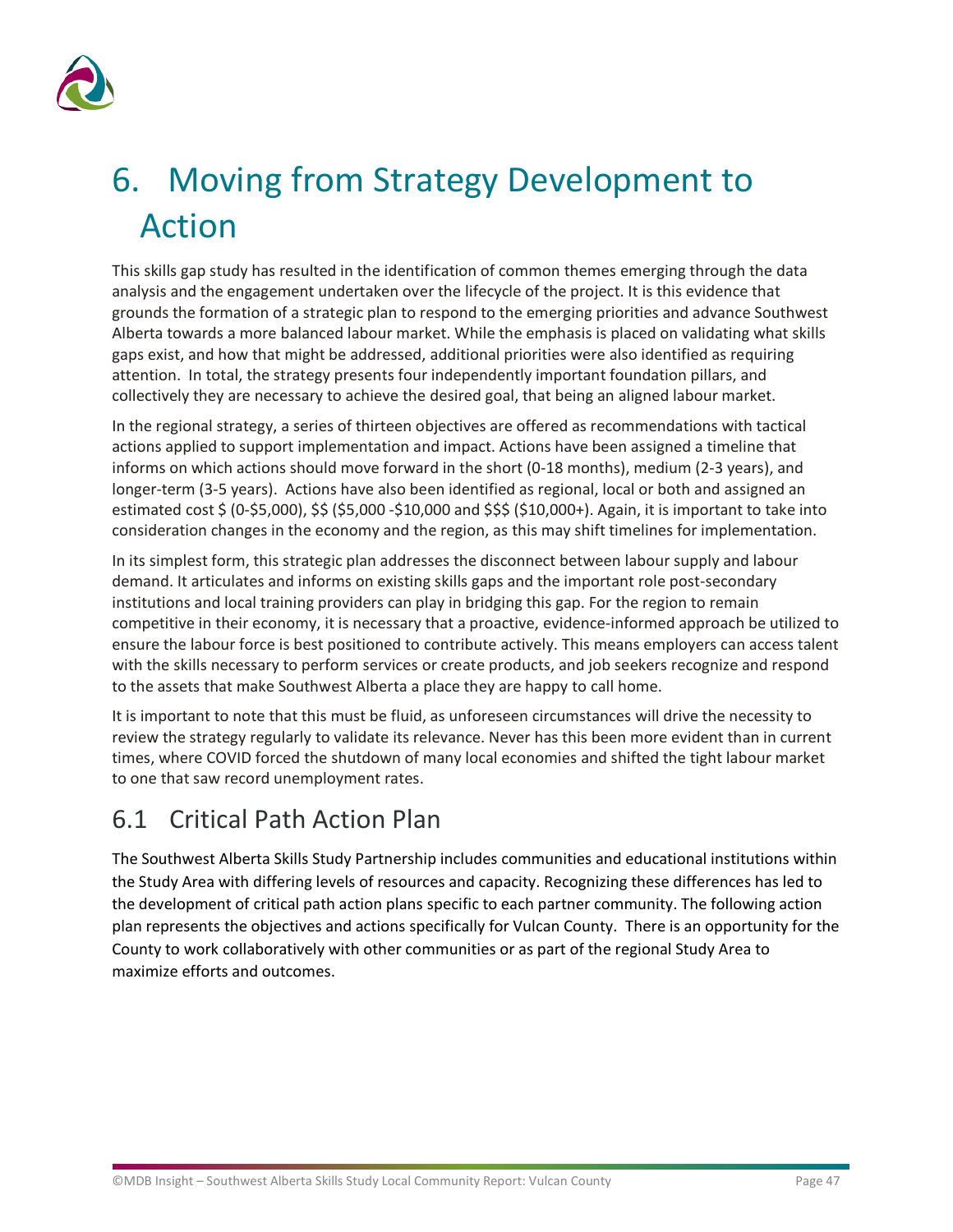

### <span id="page-51-0"></span>6.2 Pillar 1: Labour Market Information

| Objective #1        | Develop a Comprehensive, Central and Current Labour Market Information<br><b>System</b>                                                                                                                                                | <b>Priority</b><br><b>Timing</b> |                 |      | Cost | <b>Scale</b> |
|---------------------|----------------------------------------------------------------------------------------------------------------------------------------------------------------------------------------------------------------------------------------|----------------------------------|-----------------|------|------|--------------|
|                     |                                                                                                                                                                                                                                        | S                                | M               |      | \$   | L&R          |
| Action #1           | Support the development of or contribute to a regional/community business<br>database to support future business outreach and engagement. (Business<br>database developed through this initiative will be shared as a starting point). | $\checkmark$                     |                 |      | \$\$ | L&R          |
| <b>Objective #2</b> |                                                                                                                                                                                                                                        |                                  | <b>Priority</b> |      |      | <b>Scale</b> |
|                     | Disseminate Relevant LMI to Inform Decisions and Promote Opportunity                                                                                                                                                                   | <b>Timing</b>                    |                 | Cost |      |              |
|                     |                                                                                                                                                                                                                                        | S                                | M               |      | \$   | L&R          |
|                     | Develop/Share New and Existing training resource guides for job seekers and<br>students that showcase career pathways to high demand occupations and local                                                                             |                                  |                 |      |      |              |

### <span id="page-51-1"></span>6.3 Pillar 2: Talent Retention

| <b>Objective #3</b> | <b>Foster Work Integrated Learning</b>                                                                                                                                                                                                                                                                                                                                                |              | <b>Priority</b><br><b>Timing</b> |  | Cost | <b>Scale</b> |
|---------------------|---------------------------------------------------------------------------------------------------------------------------------------------------------------------------------------------------------------------------------------------------------------------------------------------------------------------------------------------------------------------------------------|--------------|----------------------------------|--|------|--------------|
|                     |                                                                                                                                                                                                                                                                                                                                                                                       | S            | м                                |  | \$   | L&R          |
| Action #3           | Continue to engage local business associations and local businesses to promote<br>and encourage experiential work term opportunities (internships, co-ops,<br>apprenticeships) to increase participation and career awareness for local<br>secondary and post-secondary students.                                                                                                     | $\checkmark$ |                                  |  | \$   | L&R          |
|                     |                                                                                                                                                                                                                                                                                                                                                                                       |              |                                  |  |      |              |
|                     | <b>Create In-depth Awareness of Local Careers</b>                                                                                                                                                                                                                                                                                                                                     |              | <b>Priority</b><br><b>Timing</b> |  |      |              |
| <b>Objective #4</b> |                                                                                                                                                                                                                                                                                                                                                                                       |              |                                  |  | Cost | <b>Scale</b> |
|                     |                                                                                                                                                                                                                                                                                                                                                                                       | S            | М                                |  | \$   | L&R          |
| Action #4           | Host "familiarization tours" with local businesses that are experiencing growth<br>to expose faculty members, career counsellors, and administration from local<br>educational institutions to local workplaces. These tours should be tailored to<br>educators and foster education - business relations.<br>This strengthens educators understanding of how workplaces have changed |              | $\checkmark$                     |  | \$   |              |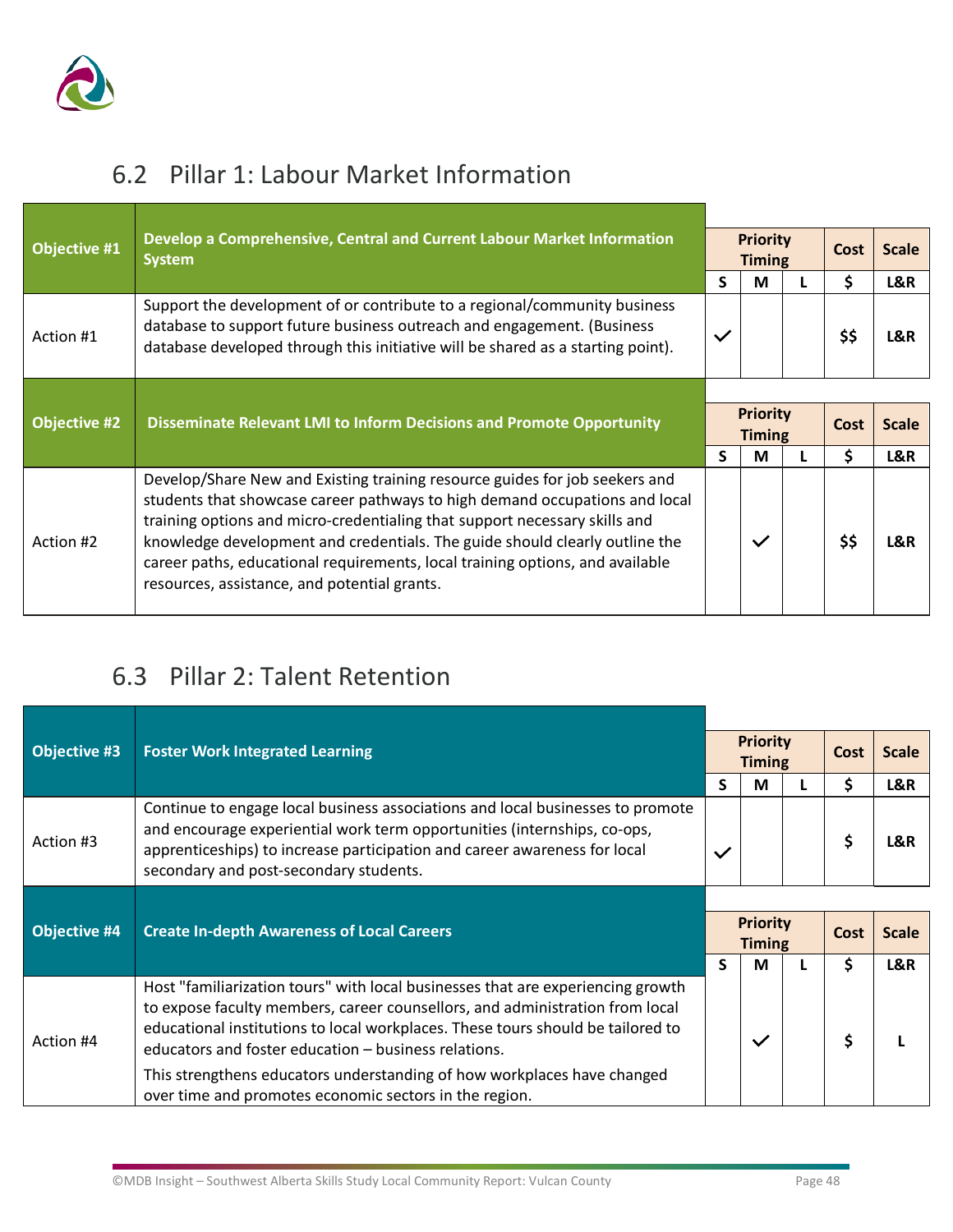

| <b>Retain Graduates</b><br><b>Objective #5</b> |                                                                                                                                                                                                                                                                         | <b>Priority</b><br><b>Timing</b> |   | Cost |      | <b>Scale</b> |
|------------------------------------------------|-------------------------------------------------------------------------------------------------------------------------------------------------------------------------------------------------------------------------------------------------------------------------|----------------------------------|---|------|------|--------------|
|                                                |                                                                                                                                                                                                                                                                         | S                                | M |      | \$   | L&R          |
| Action #5                                      | Promote mentorship programming for businesses and educational institutions<br>to foster graduate connections within the community and within a sector or<br>local business.<br>This further supports knowledge exchange, career exploration, and skills<br>development. | $\checkmark$                     |   |      | \$   | L&R          |
|                                                |                                                                                                                                                                                                                                                                         |                                  |   |      |      |              |
| <b>Objective #6</b>                            | <b>Support Business Talent Retention Efforts</b>                                                                                                                                                                                                                        | <b>Priority</b><br><b>Timing</b> |   |      | Cost | <b>Scale</b> |
|                                                |                                                                                                                                                                                                                                                                         | S                                | M |      | \$   | L&R          |
| Action #6                                      | Continue to work with businesses to promote existing provincial and federal<br>COVID-19 recovery initiatives to rehire workers.                                                                                                                                         | $\checkmark$                     |   |      | \$   | L&R          |

## <span id="page-52-0"></span>6.4 Pillar 3: Skills Alignment

| <b>Objective #7</b> | <b>Support Career Development and Upskilling</b>                                                                                                                                                                                                                                                                              |                                  | <b>Priority</b><br><b>Timing</b> |  | <b>Cost</b> | <b>Scale</b> |
|---------------------|-------------------------------------------------------------------------------------------------------------------------------------------------------------------------------------------------------------------------------------------------------------------------------------------------------------------------------|----------------------------------|----------------------------------|--|-------------|--------------|
|                     |                                                                                                                                                                                                                                                                                                                               | S.                               | M                                |  | \$          | L&R          |
| Action #7           | Support the development of deeper alignment between local school boards,<br>colleges, and universities and employers, ensuring students, graduates, and<br>teachers understand career paths and required skills.<br>Consider the formation of a Talent Supply Table to foster regular discussions<br>and information sharing. |                                  | $\checkmark$                     |  | \$          | L&R          |
|                     |                                                                                                                                                                                                                                                                                                                               |                                  |                                  |  |             |              |
| <b>Objective #8</b> | Support the Integration of the Immigrant Workforce                                                                                                                                                                                                                                                                            | <b>Priority</b><br><b>Timing</b> |                                  |  | <b>Cost</b> | <b>Scale</b> |
|                     |                                                                                                                                                                                                                                                                                                                               | S.                               | M                                |  | Ś.          | L&R          |
| Action #8           | Connect businesses with immigrant services providers and support the<br>development of transitional employment programming for new immigrants<br>that include ESL and cultural training.                                                                                                                                      | $\checkmark$                     |                                  |  | \$          |              |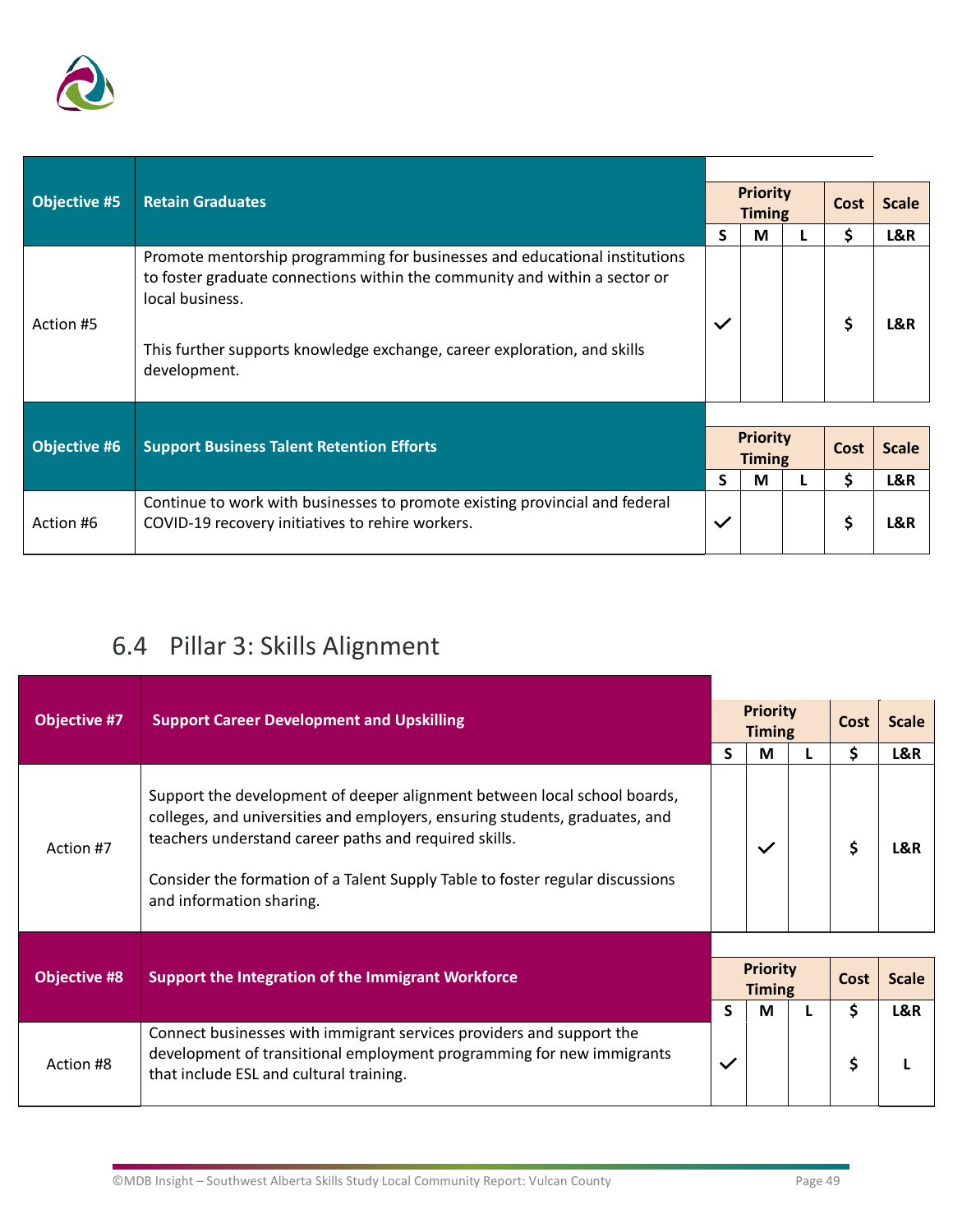

| <b>Objective #9</b> | <b>Support the Development of Indigenous Talent</b>                                                        |  | <b>Priority</b><br><b>Timing</b> |  |      | <b>Scale</b> |
|---------------------|------------------------------------------------------------------------------------------------------------|--|----------------------------------|--|------|--------------|
|                     |                                                                                                            |  | M                                |  |      | L&R          |
| Action #9           | Work with Indigenous Governments and Economic Development Agencies to<br>share LMI data and opportunities. |  |                                  |  | \$\$ | L&R          |

### <span id="page-53-0"></span>6.5 Pillar 4: Talent Attraction

| <b>Objective</b><br>#10 | <b>Promote Welcoming Communities</b>                                                                                                                                                                                                                                                                                                                                                                                                                |                                  |              | <b>Priority</b><br><b>Timing</b> |             | <b>Scale</b> |
|-------------------------|-----------------------------------------------------------------------------------------------------------------------------------------------------------------------------------------------------------------------------------------------------------------------------------------------------------------------------------------------------------------------------------------------------------------------------------------------------|----------------------------------|--------------|----------------------------------|-------------|--------------|
|                         |                                                                                                                                                                                                                                                                                                                                                                                                                                                     | $\mathsf{S}$                     | M            | L                                | \$          | L&R          |
| Action #10              | Continue economic development efforts on diversifying and growing the economy<br>(e.g., renewable sector) to grow the overall number of jobs in the region. Focus on<br>areas that create long-term, meaningful employment opportunities.                                                                                                                                                                                                           |                                  | $\checkmark$ |                                  | \$          | L&R          |
| Action #11              | Create a targeted marketing campaign encouraging skilled workers to relocate to<br>the region. Provide materials and support to businesses that are recruiting talent.                                                                                                                                                                                                                                                                              |                                  | $\checkmark$ |                                  | \$\$        | L&R          |
| Action #12              | Continue to work with local employers and employees who recently moved to the<br>region and have been successful and promote their positive experiences via online<br>and offline channels.                                                                                                                                                                                                                                                         |                                  | $\checkmark$ |                                  | \$          |              |
|                         | <b>Foster Business Culture, Inclusiveness and Diversity</b>                                                                                                                                                                                                                                                                                                                                                                                         |                                  |              |                                  |             |              |
| <b>Objective</b><br>#11 |                                                                                                                                                                                                                                                                                                                                                                                                                                                     | <b>Priority</b><br><b>Timing</b> |              |                                  | <b>Cost</b> | <b>Scale</b> |
|                         |                                                                                                                                                                                                                                                                                                                                                                                                                                                     | $\mathsf{S}$                     | M            | L                                | \$          | L&R          |
| Action #13              | Encourage businesses to promote corporate culture as a company benefit and a<br>key consideration for potential employees. Focus on leveraging regional brand,<br>local assets, employer perks, and workplace culture, incentives, and inclusive<br>practices. This may be in the form of an employer guide, webpage, or a<br>publication that depicts the return on investment.                                                                    | $\checkmark$                     |              |                                  | \$          | L&R          |
| Action #14              | Utilize on-line resources designed to guide stronger inclusiveness <sup>6</sup> , and share<br>with employers to foster the concept of a "welcoming and inclusive workplace<br>culture" among businesses to promote diversity in the workplace.                                                                                                                                                                                                     |                                  | $\checkmark$ |                                  | \$\$        | L&R          |
| Action #15              | Consider creating a welcome package bundle for workers who relocate to the<br>region for work. This package could include discounts for local services (e.g.,<br>community gyms, pools, etc.), local deals from businesses, and more.<br>Collaboration with the business community to develop appropriate incentives is<br>advised. Investigate creating a promotion campaign highlighting the package and<br>sense of community across the region. | $\checkmark$                     |              |                                  | \$          | L&R          |

<span id="page-53-1"></span><sup>&</sup>lt;sup>6</sup> See for example: [https://www.shrm.org/hr-today/news/hr-magazine/0418/pages/6-steps-for-building-an](https://www.shrm.org/hr-today/news/hr-magazine/0418/pages/6-steps-for-building-an-inclusive-workplace.aspx)[inclusive-workplace.aspx;](https://www.shrm.org/hr-today/news/hr-magazine/0418/pages/6-steps-for-building-an-inclusive-workplace.aspx) [https://business.linkedin.com/talent-solutions/blog/diversity/2017/50-ideas-for](https://business.linkedin.com/talent-solutions/blog/diversity/2017/50-ideas-for-cultivating-diversity-and-inclusion-in-the-workplace)[cultivating-diversity-and-inclusion-in-the-workplace](https://business.linkedin.com/talent-solutions/blog/diversity/2017/50-ideas-for-cultivating-diversity-and-inclusion-in-the-workplace)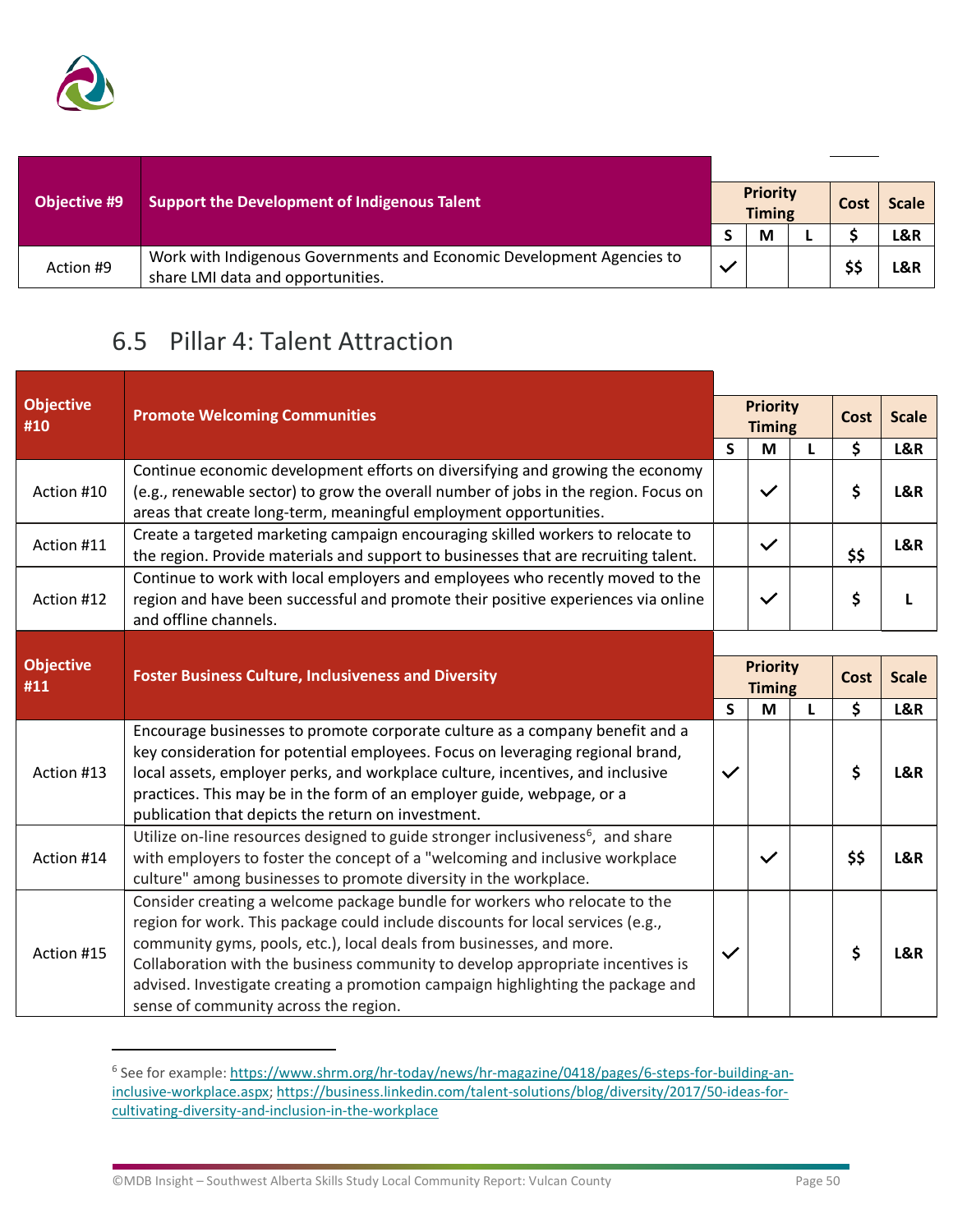

### <span id="page-54-0"></span>6.6 Local Assets Inventory

A lifestyle asset inventory was conducted for the broader Study Area, excluding the city of Lethbridge. Data from D&B Hoovers was used to assess the number and type of amenities available within the region. As talent becomes more mobile and jobs are less location-specific, the quality of life a community can offer is a more significant factor in the recruitment and retention of labour. Beyond job opportunities, more attention is now given to understanding the influencing factors of quality of life, including affordable housing, transportation and walkability, tourism and cultural assets, post-secondary and life-long learning accessibility, health care, school, social and sports programming for children. The Study Area has a wide variety of lifestyle assets that present a significant opportunity to showcase the value proposition of the region as a component of the talent attraction and retention effort.

The lifestyle assets examined in the Study Area in Southwest Alberta (not including the City of Lethbridge) include health care amenities (78), education institutions (92), social services (39), cultural and recreational assets (52), and environmental assets (5). The number of each of these asset categories indicates that the region offers a relatively lower variety of services and opportunities for residents outside the City of Lethbridge. Vulcan County needs to be aware of and leverage lifestyle assets to be competitive in attracting and retaining the talent required to meet the demand for workers in the future.

**Source Note:** Data for this report has been sourced from D&B Hoovers, which maintains the world's largest commercial database from Dun & Bradstreet<sup>[7](#page-54-1)</sup>. The Categories in this report correspond with the 2017 North American Industry Classification System (NAICS). This industry classification system was developed by the statistical agencies of Canada, Mexico and the United States<sup>[8](#page-54-2)</sup>.

<span id="page-54-1"></span><sup>7</sup> D&B Hoovers, dnb.com/products/marketing-sales/dnb-hoovers.html

<span id="page-54-2"></span><sup>8</sup> Stats Canada NAICS Codes, statcan.gc.ca/imdb/p3VD.pl?Function=getVD&TVD=1181553